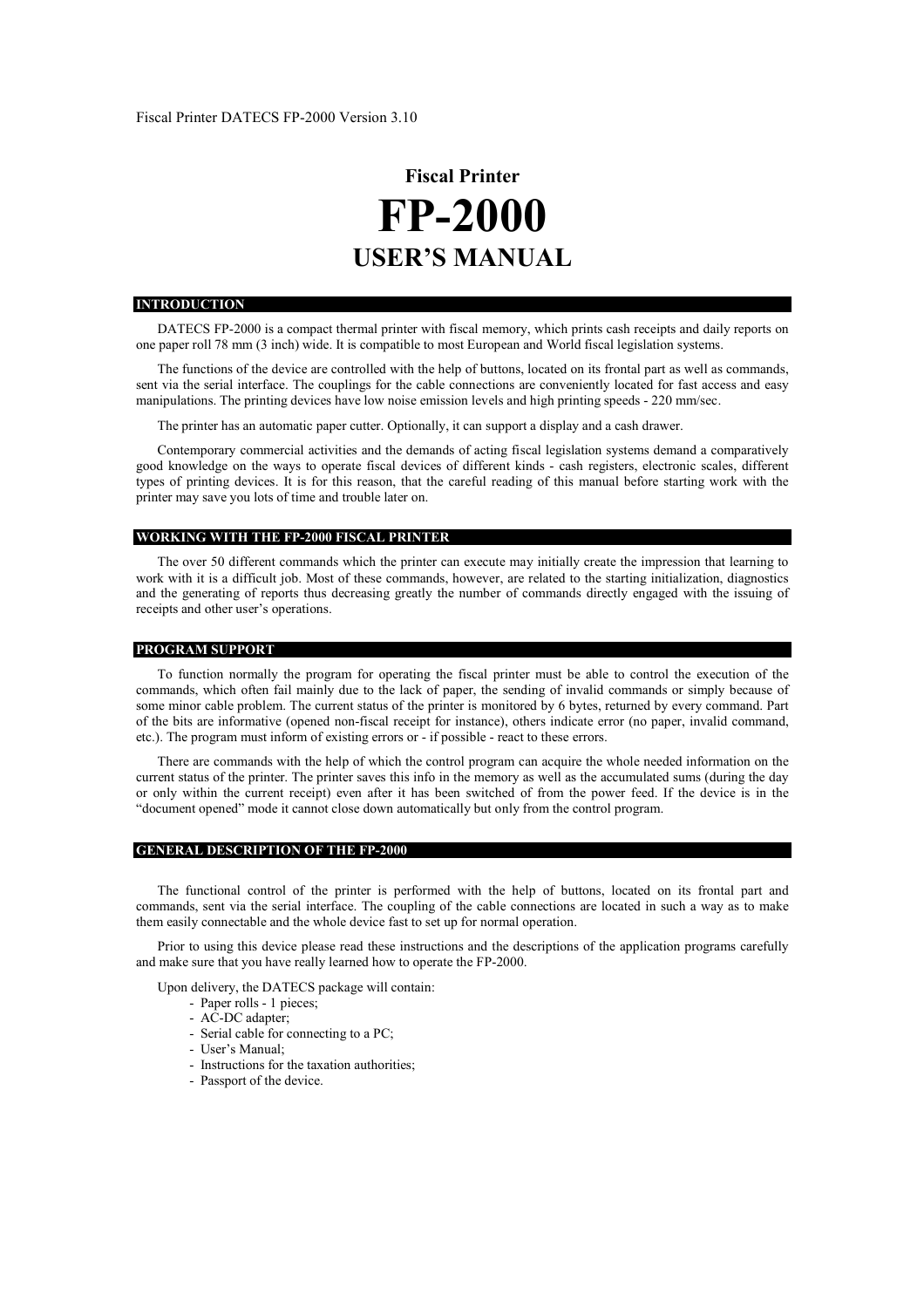## **CONTROL PANEL INDICATORS AND BUTTONS**

#### **"Power" indicator**

Lights in green when the printer is on and does not execute commands. When the light is out this is an indication that the printer is "engaged" with a command.

#### **"Error" indicator**

Activated continuously when there is no paper in the device and blinks at the overheating of one/both printing devices. Goes out when the error is cleared.

#### **"Feed" button**

Moves the cash receipts paper roll forward. When the button is holded down while power on, the printer generates and prints out diagnostic information on paper roll.

# **DIP SWITCHES**

| Switch | ON<br>OFF                                                 |                    |
|--------|-----------------------------------------------------------|--------------------|
|        |                                                           | Select RS232 speed |
|        |                                                           | Select RS232 speed |
|        |                                                           | Select RS232 speed |
|        | "Transparent display" mode<br>Normal mode                 |                    |
|        | Automatic paper cutting on<br>Automatic paper cutting off |                    |
|        | Half cut<br>Full cut                                      |                    |
|        | Not used                                                  |                    |
|        | Not used                                                  |                    |

# **THE PROGRAM INTERFACE**

Version 3.10 xx, where xx is the code of the country, where the device will operate:

- **EN**  England
- **BG**  Bulgaria
- **UA**  The Ukraine
- **LT**  Lithuania
- **RO**  Romania
- **SR**  Serbia
- **MC**  Macedonia
- **BD** Bangladesh
- **AL** Albania

# **INTRODUCTION**

The fiscal device operates under the control of an application program, with which it communicates via the RS232 serial, USB Device or LAN connection. The device executes a previously set of wrapped commands, arranged according to the type of the operations which have to be executed. The application program does not have a direct access to the resources of the fiscal device although it can detect data connected with the status of the fiscal device and the fiscal memory.

The fiscal device performs the following types of operations:

- Saves the serial number of the fiscal device and the number of the fiscal memory;
- Saves fiscal parameters, like the tax registration number, the date of entering into exploitation, etc.;
- Saves information on the owner name and address, etc.;
- Saves the daily turnover in the fiscal memory and generates a daily report;
- Generates reports on concluded sales and the content of the fiscal memory;
- Sends data to the application program.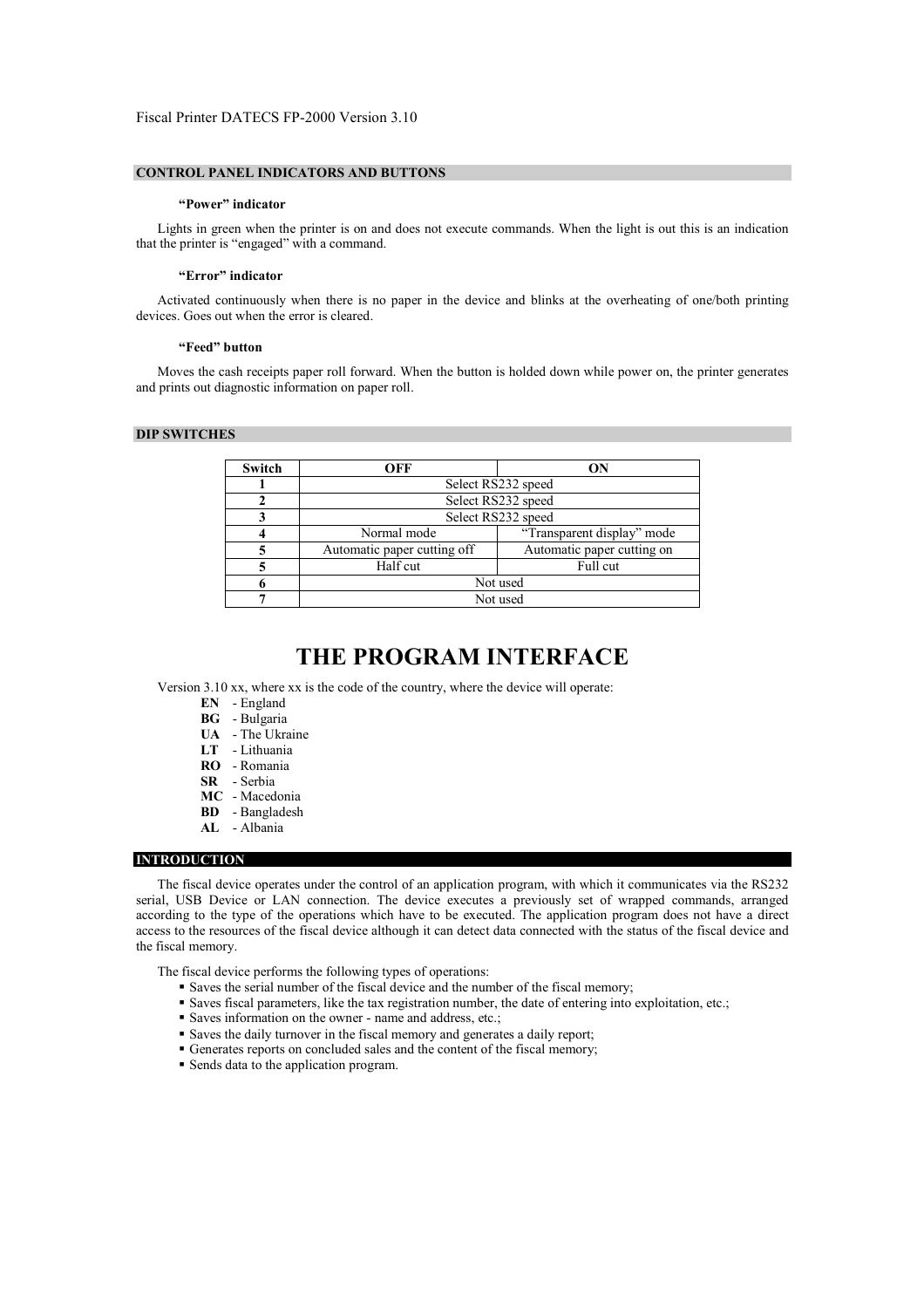#### **TAXATION CATEGORIES AND CALCULATION OF VAT**

Each concluded sale can be related to a certain taxation category (VAT) defining a tax rate, applicable to the base price used for the formation of the sale price. The fiscal printer can operate with a maximum of 9 taxation categories, which are most often indicated with the first letters of the language of the country, where the fiscal printer is used-in the case of Albania these letters are **A**, **B**, **C**, **D**, **E**, **F**, **G**, **H** and **I**.

Each of the first 8 taxation groups (except '**A**') has a set tax rate (in percent) which is expressed by a number not greater than 99.00 and by no more than two digits after the decimal point. Group '**A**' is tax exempt.

Part of the four standard categories may be forbidden by using *Enabled* parameter in the **83 (53H)** command. The commands for registering sales expect these four letters as a parameter.

#### **FUNCTION MODES OF THE FISCAL DEVICE**

The fiscal device has two functional modes:

**1**. **The training mode**. The device is not fiscalized and all data needed for its normal functioning are entered and saved in the fiscal memory with the exception of the tax registration number of the owner. Fiscal receipts can be opened and closed but they always bear the inscription that they are not fiscal. Daily financial reports (Z-reports) can be generated but they are not written to the fiscal memory. Nothing is writing in electronic journal.

**2**. **Normal mode**. The device is fiscalized and the tax registration number of the owner is saved in the fiscal memory. All fiscal rules apply.

# **STATUS OF THE FISCAL DEVICE**

The status of the fiscal device can differ. Shifting from one to another condition is not always possible. The control of the printer and the shifting between the different functions - when this is possible - is executed by the application program Host (PC), which must relate to the included protocol. If this protocol is not applied correctly the printer might enter into an undesirable status or to skip a given functional status, leading to an **ERROR**.

#### **A) INITIAL STATUS**

This is the functional status in which the date and the time are set, the number of the fiscal memory is entered as well as the serial.

*THE ABOVE-DESCRIBED OPERATIONS ARE PERFORMED PRIOR TO SELLING THE DEVICE TO THE CLIENT ONLY BY AN AUTHORISED SERVICE SPECIALIST!* 

The following commands must be performed in the order in which they are presented: **61 (3DH)** and **91 (5BH)**.

#### **B) STATUS AFTER THE FORMATTING OF THE FISCAL MEMORY**

This is the state in which the name of the currency is entered, the number of the digits after the decimal point and the tax rates. After performing these operations the fiscal printer is ready for delivery to the future operator (owner). This is also the status in which the device is kept in the warehouse of the manufacturer.

Command **83 (53H)** is sent to the printer.

#### **C) TRAINING MODE**

The fiscal printer is in this status prior to fiscalization. Receipts can be issued but it must be born in mind that they will bear the mark "non-fiscal". The generation of a daily fiscal report is possible but it will not be saved into the fiscal memory. Nothing is writing in electronic journal. A tax registration number is entered but not into the fiscal memory and is subject to change. The clearing of the memory does not cause an entry in the fiscal memory. The clock may be set arbitrarily. To enter this mode, command **98** (**62H**) must be sent.

#### **D) A FISCALIZED PRINTER**

In this functional status fiscal receipts may be issued and they will be marked "fiscal". The Z-report is registered in the fiscal memory and the setting of the date is possible only ahead in relation to the last entry in the fiscal memory. Everything is writing in electronic journal. The tax registration number is registered in the FM and cannot be changed from this point on. It is possible temporary to enter training mode using command 122.

The tax registration number of the owner of the device must be known prior to fiscalization. Command **98 (62H)** after which the command **72 (48H)** must be executed.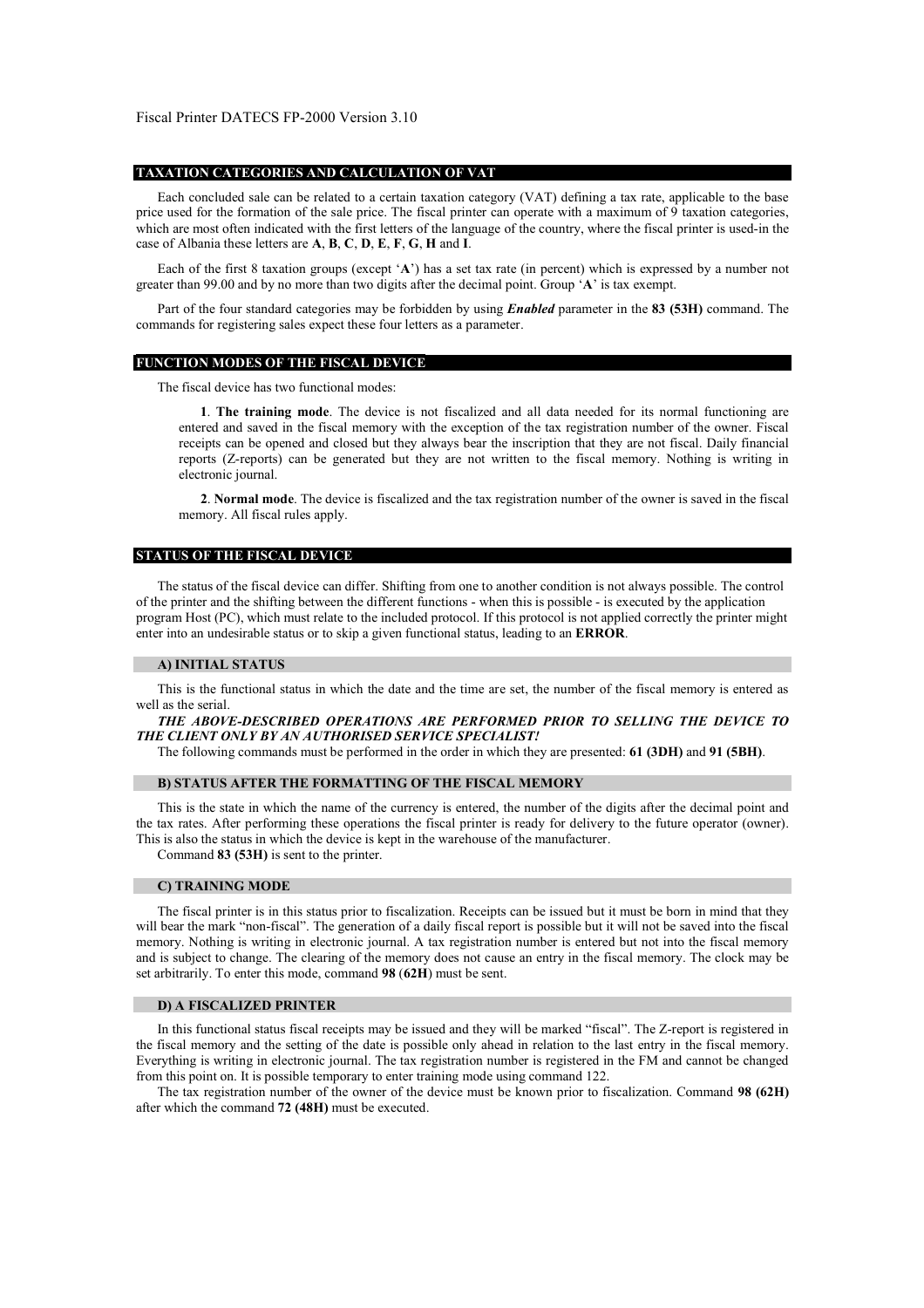## **E) IRRECOVERABLE ERROR IN THE FISCAL PRINTER**

This is the status of the printer when a serious technical or logical mistake has occurred as well as in case of fiscal memory failure. After switching ON the device in this mode a bold sign **"FATAL ERROR: 4"** appears. The printer does not perform commands for opening fiscal receipts as well as documents, which save data entries into the fiscal memory. Only diagnostic commands and periodic reports can be executed. Clearing the RAM and placing a new fiscal memory module must be performed because the module used before the error is now switched to the **READ ONLY** mode. *ALL THESE OPERATIONS MUST BE PERFORMED BY AN AUTHORIZED SERVICE SPECIALIST.* 

The events, which can bring the printer to this state, are:

- Impossibility to make a correct entry in the fiscal memory;
- Invalid control sum, tax number, serial number, reg. No. of the fiscal memory or some of the entries which contain the tax rates.
- Unidentified format of the fiscal memory module;
- If during the fiscal memory check up (immediately after switch ON) more than three invalid control sums from a daily report fiscal entry are found.

The current status of the device is coded in a field 6 bytes long which is sent within each message of the fiscal printer. Description of each byte in this field:

## **Byte 0: General purpose**

- 0.7 Reserved
- 0.6 # Electronic Journal Error
- 0.5 General error OR of all errors marked with '**#**'
- 0.4 Failure in printing mechanism
- 0.3 Display is disconnected
- 0.2 The clock needs setting
- 0.1 # Code of incoming command is invalid
- 0.0 # Incoming data has syntax error

## **Byte 1: General purpose**

- 1.7 Reserved
- 1.6 Not used
- 1.5 Printer cover is opened
- 1.4 # RAM failure after power ON
- 1.3 RAM backup battery low
- 1.2  $\#$  Operational memory was cleared<br>1.1  $\#$  Command cannot be performed in
- Command cannot be performed in the current fiscal mode
- 1.0 If during command some of the fields for the sums overflow. Status 1.1 will also be set and the command will not cause changes to the data in the printer.

### **Byte 2: General purpose**

- 2.7 Reserved<br>2.6 Exchange
- Exchange fiscal receipt open
- 2.5 Non-fiscal receipt has been opened
- 2.4 Journal near end
- 2.3 A fiscal receipt has been opened (Both normal or exchange)
- 2.2 Journal paper end<br>2.1 Paper near end b
- Paper near end both journal and receipt paper rolls.
- 2.0 # No paper valid for both paper rolls. If the flag is raised during a print-related command it will be rejected and the status of the printer will remain unchanged.

## **Byte 3: The status of the configuration keys**

- 3.7 Reserved<br>3.6 SW2 state
- SW2 state. Selects serial speed.
- 3.5 SW3 state. Selects serial speed.<br>3.4 SW4 state. Finalles the "transpa
- SW4 state. Enables the "transparent display" mode.
- 3.3 SW5 state. Automatically cutting of the receipt.
- 3.2 SW6 state. Half or Full cut.
- 3.1 SW7 state. Not used.
- 3.0 SW8 state. Not used.

# **Byte 4: The fiscal memory**

- 4.7 Reserved
	- 4.6 Fiscal memory number programmed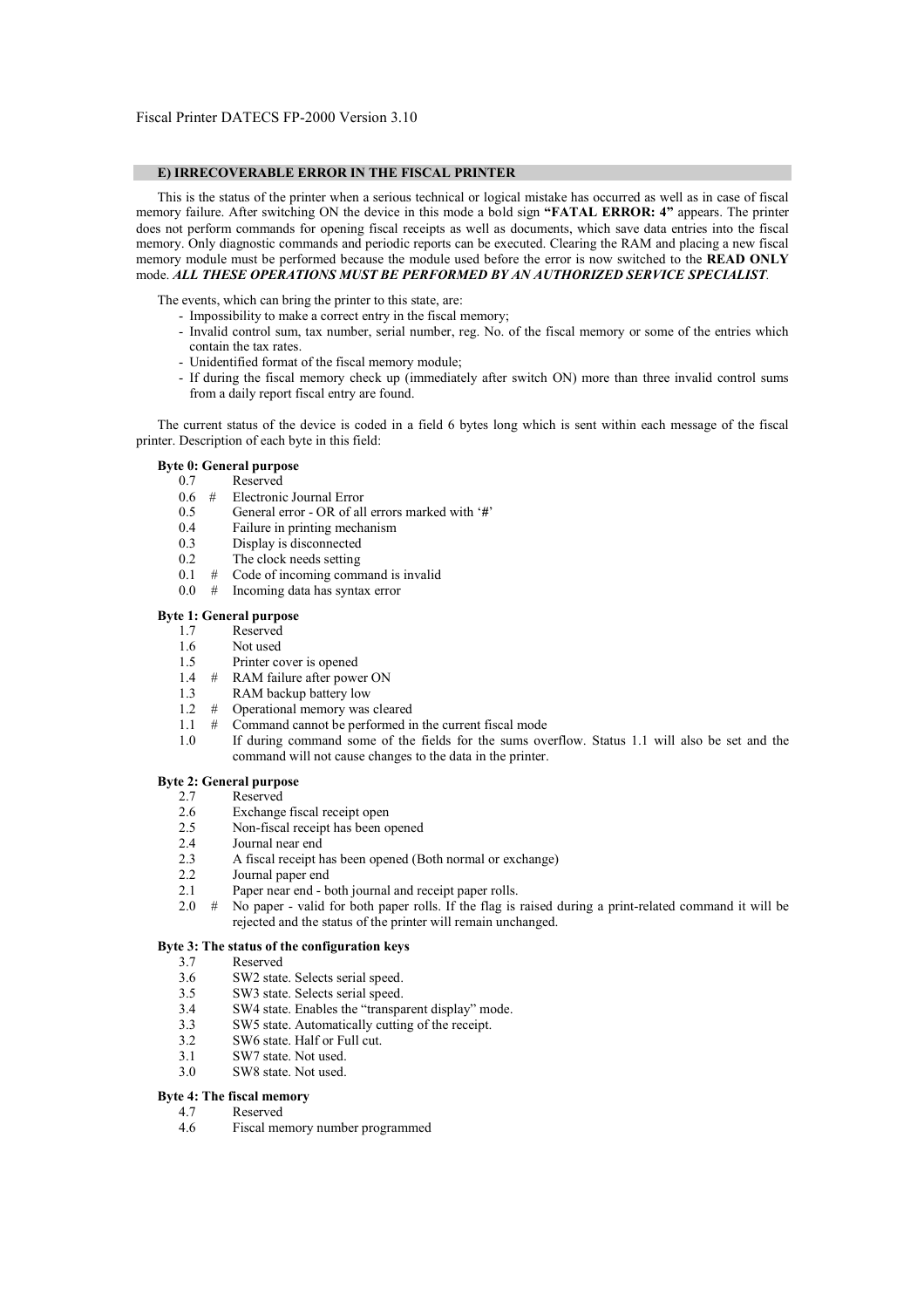- 4.5 OR of all mistakes marked by  $\cdot^*$  from bytes 4 and 5.
- 4.4 \* Fiscal memory is full.
- 4.3 There is place for not more than 50 entries in the FM.
- 4.2 Serial number programmed
- 4.1 VAT registration number programmed<br> $4.0*$  Frrown verting to fiscal memory
- 4.0 \* Error writing to fiscal memory

# **Byte 5: The fiscal memory**

- 5.7 Reserved
- 5.6 Training mode
- 5.5 Fiscal memory read error
- 5.4 VAT rates have been entered at least once<br>5.3 The printer is in the fiscal mode
- The printer is in the fiscal mode
- 5.2 Last fiscal closure not OK<br>5.1 The fiscal memory has bee
- The fiscal memory has been formatted
- 5.0 \* The fiscal memory is in the "read-only" mode

#### **POWER SUPPLY CUT-OFF**

The status of the printer at each particular moment is reflected in the so-called "status bytes". The application program must get information on the status of the printer when switched ON after a power cut-off. This is performed by the commands **76 (4AH)** and **103 (67H)**.

The application program must make a decision on the future behaviour of the printer depending on its current status. It is guaranteed that the fiscal memory will not be affected by the power failure as well as that all accumulated sums in the operational memory of the device will be valid. If the power cut-off has occurred during a printing session, when switched ON, again the printer will print a line containing the text "\* **POWER DROP** \*" in an expanded bold type and will then complete the print.

#### **ISSUING FISCAL AND NON-FISCAL RECEIPTS**

#### **A) NON-FISCAL RECEIPTS**

The receipt is first opened, a text is then printed and the receipt is closed. The commands **38 (26H)** are used, an indefinite number of times the command **42 (2AH)** and **39 (27H)**.

# **B) FISCAL RECEIPTS**

A fiscal receipt is first opened, the sales are registered, payment is performed and the receipt is finally closed. The following commands are used: **48 (30H)**, **49 (31H)**, **51 (33H)**, **52 (34H)**, **53 (35H)**, **54 (36H)** and **56 (38H)**. At

the end of the day a daily financial report and clear are performed in order to enter and save the accumulated information in the fiscal memory. The function is started with the command **69 (45H)**.

#### **GENERATING REPORTS**

Reports are generated singularly by the fiscal printer upon receiving the respective command from the PC. In these reports the user's program will not add any changes to the appearance and content of the reports, i.e., they appear exactly as they have been defined in the fiscal printer. The following commands are used for the generation of reports:

| 50(32H)             | Report on changes in tax rates and decimal points                                                      |
|---------------------|--------------------------------------------------------------------------------------------------------|
| 69 (45H)            | Daily financial report $(X \text{ or } Z)$                                                             |
| 79 (4FH) / 95 (5FH) | Short financial report from date to date /from number to number of the respective fiscal               |
|                     | entries                                                                                                |
| 94 (4EH) / 73 (49H) | Detailed financial report from date to date /from number to number of the respective fiscal<br>entries |
|                     |                                                                                                        |
| 120(78H)            | Electronic journal reports.                                                                            |

# **LOW LEVEL PROTOCOL**

#### **A) PROTOCOL TYPE - MASTER (HOST) / SLAVE**

The fiscal printer performs the commands sent by the Host and returns messages, which depend on the result. The fiscal printer cannot instigate asynchronous communications itself. Only responses to commands from the Host are sent to the Host. These messages are either wrapped or single byte control codes. The fiscal printer maintains the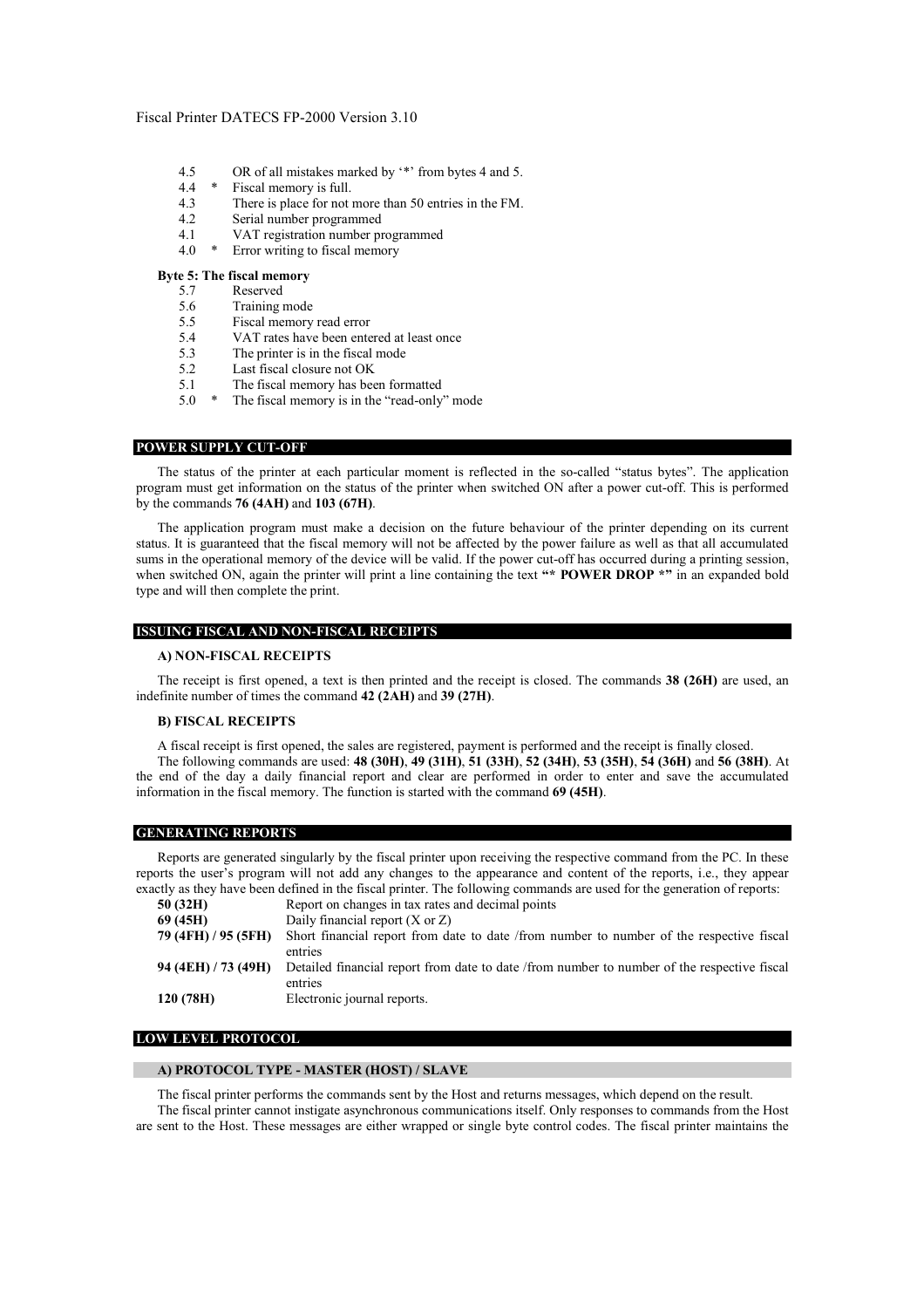| Sw1 | Sw2 | Sw3 | <b>Speed</b> |
|-----|-----|-----|--------------|
|     |     |     | $1200$ bps   |
|     |     |     | 2400 bps     |
|     |     |     | 4800 bps     |
|     |     |     | 9600 bps     |
|     |     |     | 19200 bps    |
|     |     |     | 38400 bps    |
|     |     |     | 57600 bps    |
|     |     |     | 115200 bps   |

communication via the RS232 serial connection at baud rates of 1200, 2400, 4800, 9600, 19200, 38400, 57600 and 115200 bps, 8N1. The baud rate is set by adjusting the configuration switches **SW1**, **SW2** and **SW3**:

# **B) NON-WRAPPED MESSAGES - TIME-OUT**

When the transmitting of messages from the Host is normal, Slave answers not later than 60 ms either with a wrapped message or with a 1 byte code. Host must have 500 ms of time-out for receiving a message from Slave. If there is no message during this period of time the Host will transmit the message again with the same sequence number and the same command. After several unsuccessful attempts Host must indicate that there is either no connection to the fiscal printer or there is a hardware fault.

Non-wrapped messages consist of one byte and they are:

A) NAK 15H

This code is sent by Slave when an error in the control sum or the form of the received message is found. When Host receives a NAK it must again send a message with the same sequence number.

B) SYN 16H

This code is sent by Slave upon receiving a command which needs longer processing time. SYN is sent every 60 ms until the wrapped message is not ready for transmitting.

# **C) WRAPPED MESSAGES**

|  |  | a) Host to printer (Send) |  |  |
|--|--|---------------------------|--|--|
|--|--|---------------------------|--|--|

<01><LEN><SEQ><CMD><DATA><05><BCC><03>

**b) Printer to Host (Receive)** 

<01><LEN><SEQ><CMD><DATA><04><STATUS><05><BCC><03>

## Where:

| <01          | Preamble.                                                                                                                 |
|--------------|---------------------------------------------------------------------------------------------------------------------------|
|              | 1 byte long. Value: 01H.                                                                                                  |
| $<$ LEN $>$  | Number of bytes from $\langle 01 \rangle$ preamble (excluded) to $\langle 05 \rangle$ (included) plus the fixed offset of |
|              | 20H. Length: 1 byte. Value: 20H - FFH.                                                                                    |
| $<$ SEQ>     | Sequence number of the frame.                                                                                             |
|              | Length : 1 byte. Value: 20H - FFH.                                                                                        |
|              | The fiscal printer saves the same $\langle$ SEQ $>$ in the return message. If the FP gets a message with                  |
|              | the same <seq> as the last message received it will not perform any operation, but will</seq>                             |
|              | repeat the last sent message.                                                                                             |
| $<$ CMD $>$  | The code of the command.                                                                                                  |
|              | Length: 1 byte. Value: 20H - 7FH.                                                                                         |
|              | The fiscal printer saves the same $\langle CMD \rangle$ in the return message. If the printer receives a non-             |
|              | existing code it returns a wrapped message with zero length in the data field and sets the                                |
|              | respective status bit.                                                                                                    |
| $<$ DATA $>$ | Data.                                                                                                                     |
|              | Length: 0-218 bytes for Host to printer, 0-213 bytes for Printer to Host. Value: 20H – FFH.                               |
|              | The format and length of the field for storing data depends on the command. If the command                                |
|              | has no data the length of this field is zero. If there is a syntax error the respective status bit is                     |
|              | established in the data and a wrapped message is returned with zero field length.                                         |
| <04>         | Separator (only for printer-to-Host massages)                                                                             |
|              | Length: 1 byte. Value: 04H.                                                                                               |
|              | $\langle$ STATUS $>$ The field with the current status of the fiscal device.                                              |
|              | Length: 6 bytes. Value: 80H-FFH.                                                                                          |
| <05          | <b>Postamble</b>                                                                                                          |
|              | Length: 1 byte. Value:05H.                                                                                                |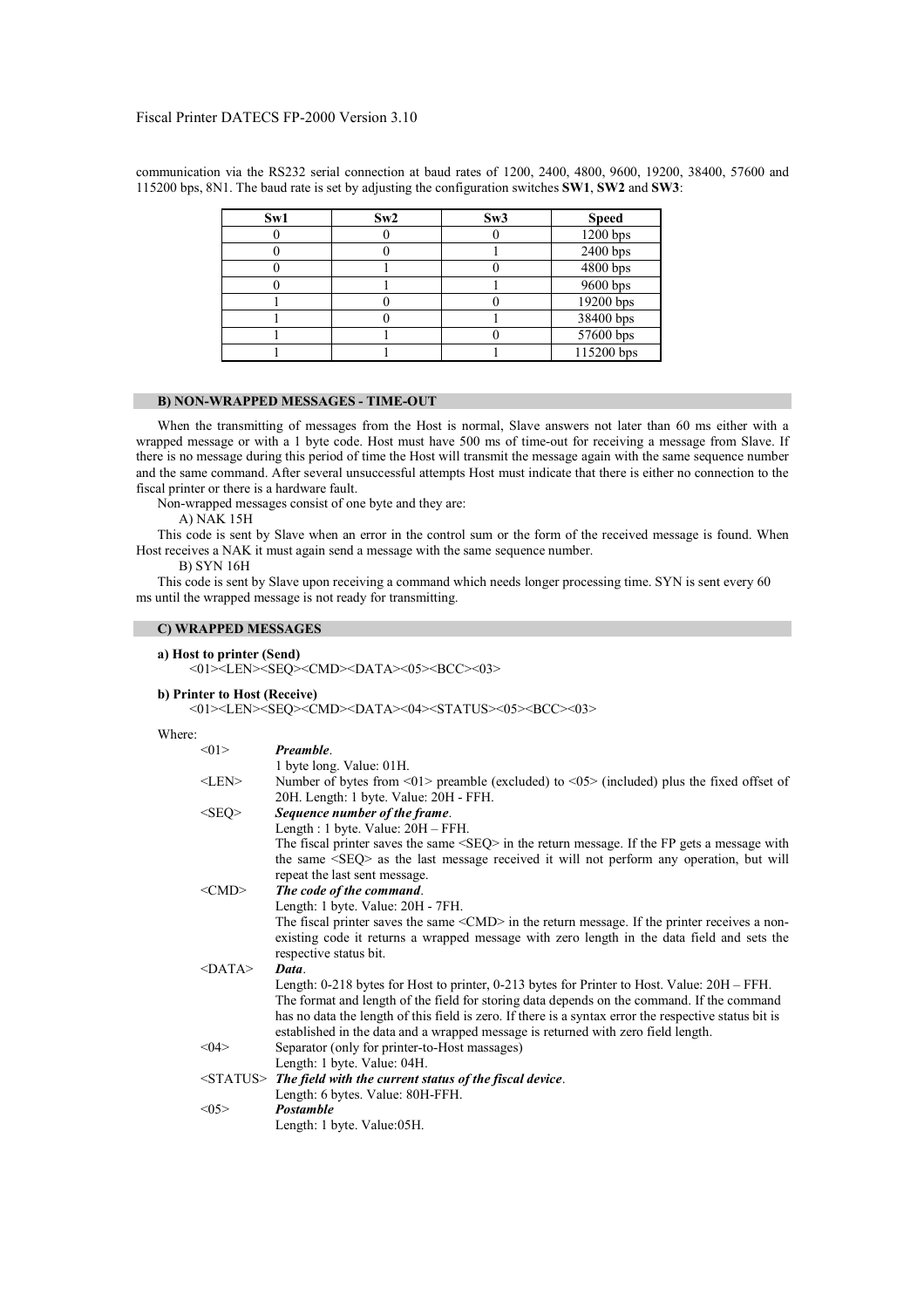| $\leq$ BCC $>$   | <b>Control sum (0000H-FFFFH)</b>                                                                       |
|------------------|--------------------------------------------------------------------------------------------------------|
|                  | Length: 4 bytes. Value of each byte: 30H-3FH.                                                          |
|                  | The sum includes between $\leq 0$ 1> preamble (excluded) to $\leq 0$ 5>. Each digit from the two bytes |
|                  | is sent after 30H is added to it. For example the sum 1AE3H is presented as 31H, 3AH, 3EH,             |
|                  | 33H.                                                                                                   |
| $<\!\!\theta$ 3> | <b>Terminator</b>                                                                                      |
|                  | Length: 1 byte. Value: 03H.                                                                            |

#### **MESSAGE COMPOSITION, SYNTAX, AND MEANINGS**

a) The data field depends on the command.

- b) The parameters sent to the printer may be separated with a comma and/or may have a fixed length.
- c) The comma between the parameters shows that it is mandatory.

d) When the parameters are closed by  $\leq$  they are mandatory although the brackets themselves are not present in the message. When a given parameter is closed in [ ] it is not mandatory - the bracket themselves are also not present in the message. When parameters are separated by '**|**' symbol, only one of them may present in the input data.

The symbols with ADCII codes under 32 (20H) have special meanings and their use is explained whenever necessary. If such a symbol has to be sent for some reason (for example in an ESCAPE-command to the display) it must be preceded by 16 (10H) with an added offset 40H.

*Example:* when we write **2500, 100, Text** for the data field then in that field there will be **2D 32 35 30 2C 31 30 30 2C 54 65 78 74** where each hexadecimal digit is an ASCII value.

## **LIST OF FISCAL COMMANDS - FUNCTIONAL ARRANGEMENT**

This section contains a list of the fiscal printer commands arranged in groups depending on their functions:

# **INITIALIZATION**

| 24H (36)  | <b>Set LAN Settings</b>                                                |
|-----------|------------------------------------------------------------------------|
| 29H (41)  | Write settings to flash                                                |
| 2BH (43)  | Setting header, footer and printing options                            |
| 3DH (61)  | Setting date and time                                                  |
| 48H (72)  | Fiscalization                                                          |
| 53H (83)  | Setting the multiplier, decimal points and VAT rates.                  |
| 55H (85)  | Programming additional payment types.                                  |
| 5BH (91)  | Programming the manufacturer's serial number and fiscal memory number. |
| 62H (98)  | Programming VAT registration number                                    |
| 65H (101) | Programming operator's password                                        |
| 66H (102) | Programming operator's name                                            |
| 6BH (107) | Programming or reading articles                                        |
| 73H (115) | Loading the graphic logo                                               |
| 7AH (122) | Enable/disable training mode                                           |

#### **SALES**

| 26H (38)      | Opening a non-fiscal receipt        |
|---------------|-------------------------------------|
| 27H (39)      | Closing a non-fiscal receipt        |
| 2AH (42)      | Printing a non-fiscal free text     |
| 30H (48)      | Opening a fiscal receipt            |
| 31H (49)      | Registering a sale                  |
| 33H (51)      | Subtotal                            |
| 34H (52)      | Registering and displaying a sale   |
| 35H (53)      | Total (payment).                    |
| 36H (54)      | Printing a free fiscal text         |
| 38H (56)      | Closing a fiscal receipt            |
| 3AH (58)      | Registering an programmed item sale |
| 3CH (60       | Cancel receipt                      |
| $5$ ALI (0.4) | Drinting a har aada                 |

54H (84) Printing a bar code 6DH (109) Printing a duplicate receipt

#### **DAILY CLOSURE**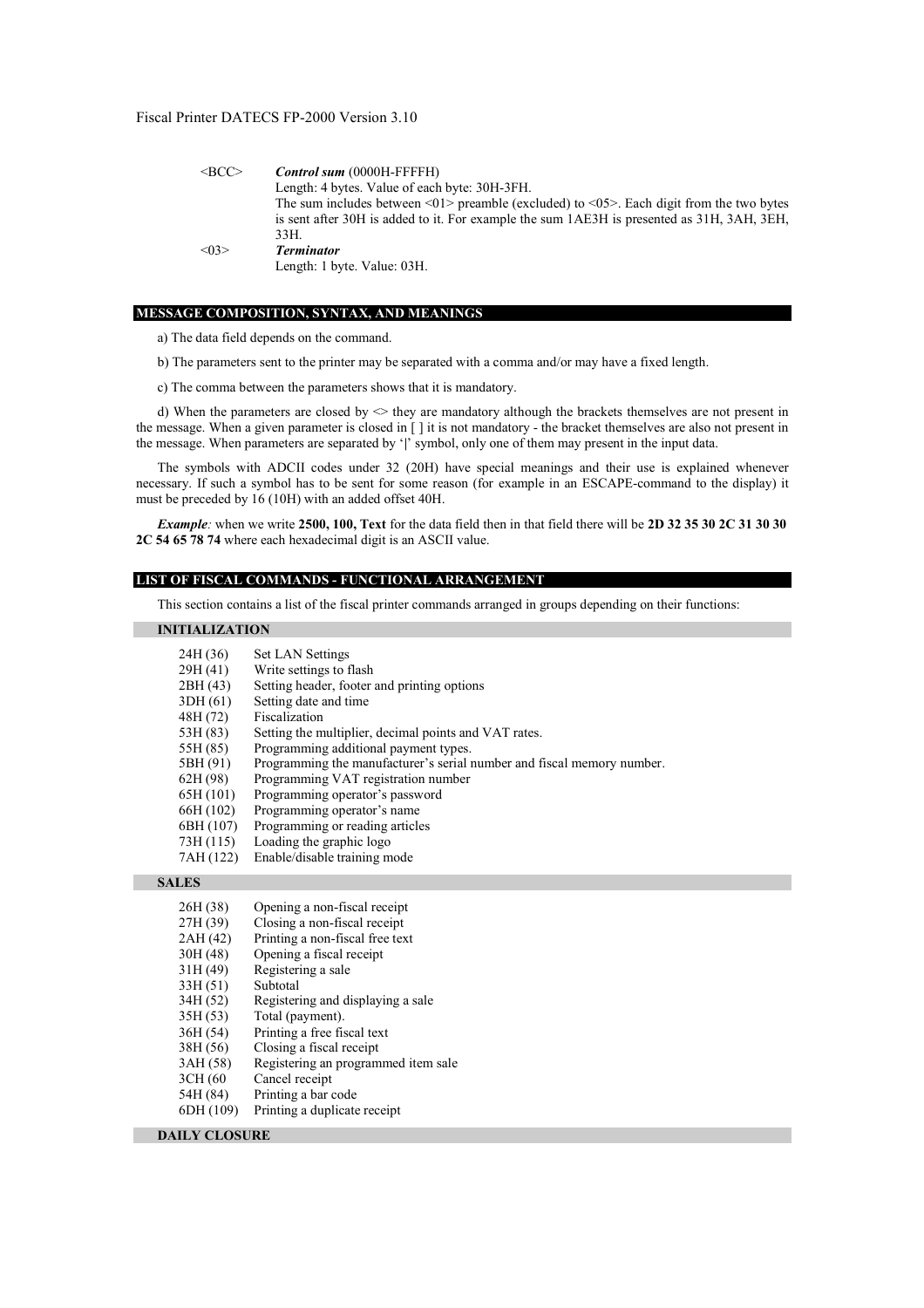| 45H (69) |  | Daily financial report (fiscal closure) |  |
|----------|--|-----------------------------------------|--|
|          |  |                                         |  |

| <b>REPORTS</b>                                                                                                                                                                                   |                                                                                                                                                                                                                                                                                                                                                                                                                                                                                                                                                                                                                                                                                 |
|--------------------------------------------------------------------------------------------------------------------------------------------------------------------------------------------------|---------------------------------------------------------------------------------------------------------------------------------------------------------------------------------------------------------------------------------------------------------------------------------------------------------------------------------------------------------------------------------------------------------------------------------------------------------------------------------------------------------------------------------------------------------------------------------------------------------------------------------------------------------------------------------|
| 32H(50)<br>49H (73)<br>5EH (94)<br>4FH (79)<br>5FH (95)<br>69H (105)<br>6FH (111)<br>78H (120)                                                                                                   | Report on changed tax rates and decimal points through the period<br>Detailed report of the fiscal memory (from number to number)<br>Detailed report of the fiscal memory (from date to date)<br>Short report of the fiscal memory (from date to date)<br>Short report of the fiscal memory (from number to number)<br>Operator's report<br>Items report<br>Electronic Journal Support                                                                                                                                                                                                                                                                                          |
| <b>INFORMATION TO HOST</b>                                                                                                                                                                       |                                                                                                                                                                                                                                                                                                                                                                                                                                                                                                                                                                                                                                                                                 |
| 3EH (62)<br>40H (64)<br>41H(65)<br>44H (68)<br>4AH (74)<br>4CH (76)<br>56H (86)<br>5AH (90)<br>61H(97)<br>63H (99)<br>67H (103)<br>6EH (110)<br>70H (112)<br>71H (113)<br>72H (114)<br>74H (116) | Reads the date and the time<br>Information on the last fiscal entry<br>Information on daily taxation<br>Number of free entries in the fiscal memory<br>Receiving the status bytes<br>Status of the fiscal transaction<br>Reading date of last fiscal memory record<br>Reading diagnostic information<br>Reading the VAT rates<br>Reading VAT registration number<br>Information on the current receipt<br>Receiving information on the sums arranged according to the type of payments<br>Receiving information on the operator<br>Receiving information on the last printed document<br>Receiving information on a fiscal entry or selected period<br>Read fiscal memory block |
| 77H (119)                                                                                                                                                                                        | Read and print monthly report<br><b>DDINTED CONTDOI COMMANDE</b>                                                                                                                                                                                                                                                                                                                                                                                                                                                                                                                                                                                                                |

# **PRINTER CONTROL COMMANDS**

2CH (44) Advance paper<br>2DH (45) Cut paper

2DH (45) Cut paper<br>5CH (92) Print separ

Print separator line

# **DISPLAY**

 $21H (33)$  Clearing the display<br> $23H (35)$  Showing a text (lower 23H (35) Showing a text (lower line)<br>2FH (47) Showing a text (upper line). 2FH  $(47)$  Showing a text (upper line).<br>3FH  $(63)$  Showing the date and the ho  $3FH (63)$  Showing the date and the hour.<br>64H (100) Display - full control.

Display - full control.

#### **OTHER**

- 46H (70) Service cash-in and cash-out
- 47H (71) Printing diagnostic information<br>50H (80) Sound signal
- Sound signal
- 59H (89) Programming the manufacturing test area
- 6AH (106) Drawer kick-out

# **SERVICE COMMANDS**

76H (118) Read code memory (firmware) block<br>7FH (127) Service RAM reset

Service RAM reset

# **DETAILED DESCRIPTION OF THE COMMANDS**

# **21H (33) CLEARING THE DISPLAY**

| Data field:      | No data |
|------------------|---------|
| <b>Response:</b> | None    |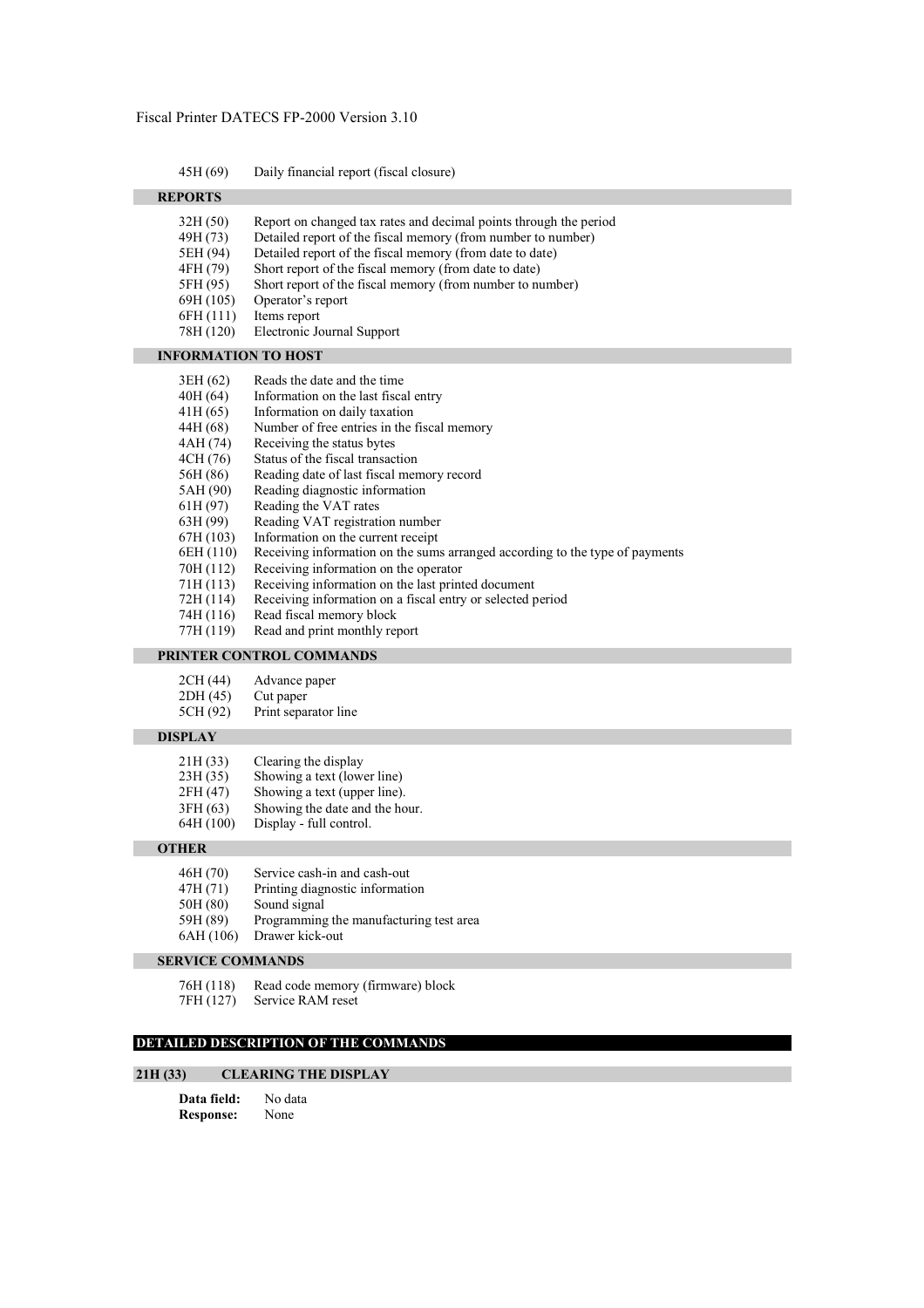A clear display command is sent. If a fiscal receipt is opened and SW4 is OFF only the lower line is cleared.

# **23H (35) TEXT ON THE LOWER LINE OF THE DISPLAY**

| Data field:      | $\langle T\rho x \rangle$                                                                                                                                               |
|------------------|-------------------------------------------------------------------------------------------------------------------------------------------------------------------------|
| <b>Response:</b> | None                                                                                                                                                                    |
| <b>Text</b>      | A text of up to 20 symbols sent directly to the display. Prior to this a command for positioning<br>and clearing the lower line is sent automatically from the printer. |

## **24H (36) SET LAN SETTINGS**

| Data field:<br><b>Response:</b> | <ipaddr>,<subnetmask>,<tcpport>,<defgateway> ,<macaddr>]]<br/> <ipaddr>,<subnetmask>,<tcpport>,<defgateway>,<macaddr> </macaddr></defgateway></tcpport></subnetmask></ipaddr></macaddr></defgateway></tcpport></subnetmask></ipaddr> |
|---------------------------------|--------------------------------------------------------------------------------------------------------------------------------------------------------------------------------------------------------------------------------------|
| <b>IPAddr</b>                   | 4 numbers up to 255 separated with dot, represented device IP address.                                                                                                                                                               |
| <b>SubnetMask</b>               | 4 numbers up to 255 separated with dot, represented device Subnet mask.                                                                                                                                                              |
| <b>TCPPort</b>                  | 4 numbers up to 255 separated with dot, represented device IP port.                                                                                                                                                                  |
| <b>DefGateway</b>               | 4 numbers up to 255 separated with dot, represented device Default Gateway.                                                                                                                                                          |
| <b>MACAddr</b>                  | Up to 8 hexadecimals symbols represented device MAC address. Works only with service<br>jumper!!!                                                                                                                                    |

If there no data field returns current settings.

#### **26H (38) OPENING A NON-FISCAL RECEIPT.**

| Data field:      | <b>None</b>      |
|------------------|------------------|
| <b>Response:</b> | <b>NFReceipt</b> |

*NFreceipt* The number of non-fiscal receipts since last daily closure on (4 bytes).

The FP performs the following actions:

- Prints the header and the tax registration number of the seller
- Prints operator number and name
- A response is send which contains *NFreceipt*
- The command is not permitted if:
	- The fiscal memory has not been formatted
	- There is an opened fiscal receipt
	- There is an opened non-fiscal receipt
	- The clock is not set

# **27H (39) CLOSING A NON-FISCAL RECEIPT.**

#### **Data field:** None

#### **Response:** *NFReceipt*

*NFreceipt* The number of non-fiscal receipts since last daily closure on (4 bytes).

The FP performs the following actions:

- Prints the footer
- The date and hour of the document are printed

If the S1.1 flag is raised the command is not executed because there is no opened non-fiscal receipt.

# **29H (41) SET MEMORY SWITCHES**

**Data field:** [<Switches>] **Response:** None

*Switches* 8 bytes with value '0' or '1' – the configuration switches.

The command writes to flash memory the switches value, graphics logo, barcode height, print darkness and default drawer pulse length. After RAM reset they are restored with the saved values.

If the switches parameter is not present, then the old switches are kept.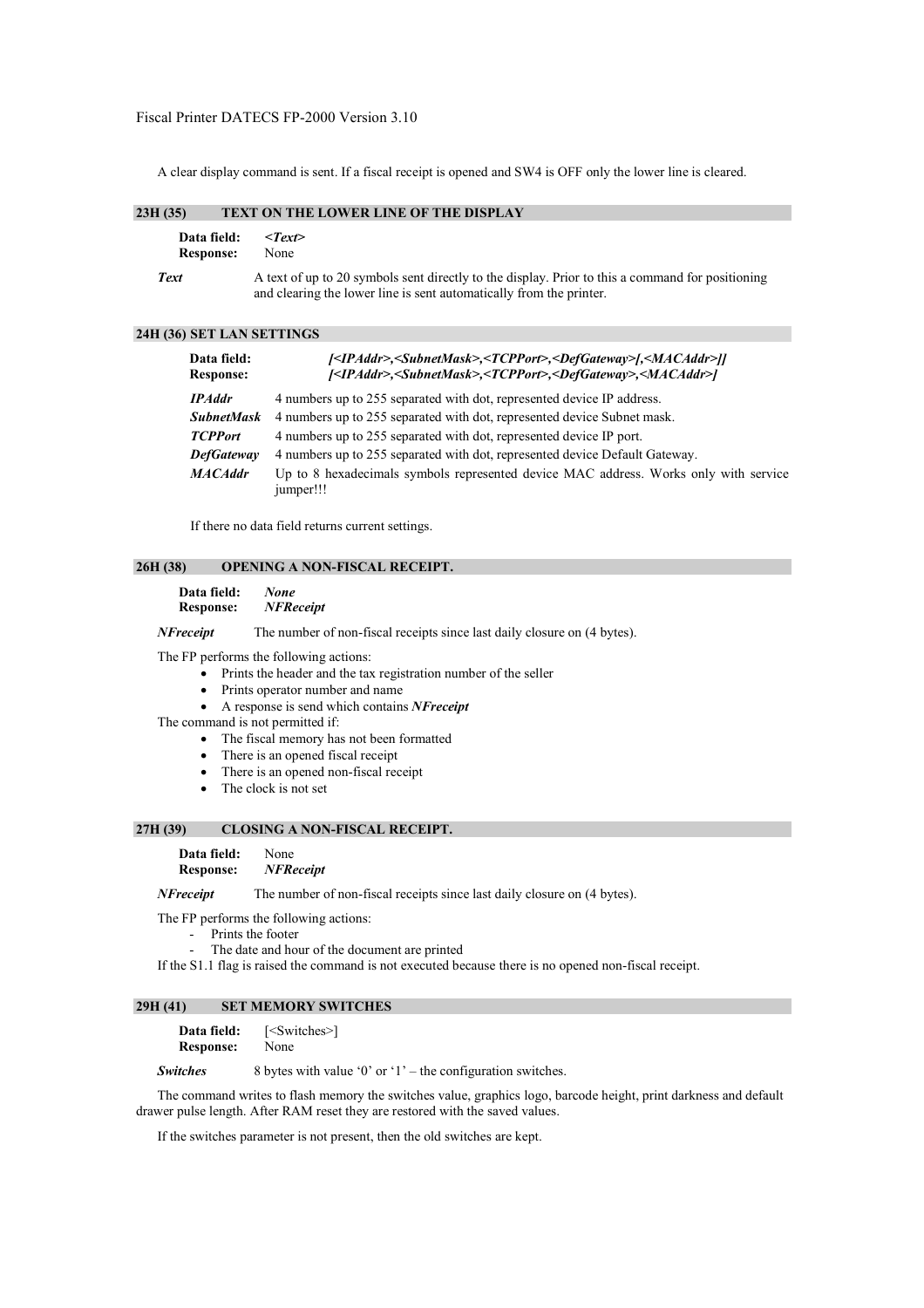| Switch | OFF                         | ON                         |  |
|--------|-----------------------------|----------------------------|--|
|        |                             | Select RS232 speed         |  |
|        |                             | Select RS232 speed         |  |
|        | Select RS232 speed          |                            |  |
|        | Normal mode                 | "Transparent display" mode |  |
|        | Automatic paper cutting off | Automatic paper cutting on |  |
|        | Half cut                    | Full cut                   |  |
|        | Not used                    |                            |  |
|        | Not used                    |                            |  |

| Sw1 | Sw2 | Sw3 | <b>Speed</b> |
|-----|-----|-----|--------------|
|     |     |     | 1200 bps     |
|     |     |     | $2400$ bps   |
|     |     |     | 4800 bps     |
|     |     |     | 9600 bps     |
|     |     |     | 19200 bps    |
|     |     |     | 38400 bps    |
|     |     |     | 57600 bps    |
|     |     |     | 115200 bps   |

# **2AH (42) PRINTING OF A FREE NON-FISCAL TEXT**

**Data field:** *Text* **Response:** 

**Text** A text of 40 symbols (at most). The symbols after 40 are cut off.

If S1.1 is raised there is no non-fiscal receipt opened and the text is not printed.

# **2BH (43) SETTING HEADER, FOOTERS AND PRINTING OPTIONS**

| Data field:      | $\langle$ Item> $\langle$ Text $\rangle$                                         |
|------------------|----------------------------------------------------------------------------------|
| <b>Response:</b> | <i>None</i> or current settings in case of <b>Item = <math>\mathbf{T}</math></b> |

Footer consists of 2 lines of text printed at the end of each receipt. It is automatically centered.

| <i>Item</i>    | One symbol having the following meaning.                   |
|----------------|------------------------------------------------------------|
| " $0$ " to "7" | 0 to 5 are the HEADER lines, 6 and 7 are the FOOTER lines. |

| $\mathbf{G}$              | Set bar code height in pixels $(0.125 \text{ mm})$ . Possible values from 24 $(3 \text{ mm})$ to 240 $(30 \text{ mm})$ . |
|---------------------------|--------------------------------------------------------------------------------------------------------------------------|
|                           |                                                                                                                          |
|                           | The barcode is printed with command 84 (54H).                                                                            |
| ``C"                      | Permission/rejection of the automatic cutting of paper after each receipt. After switching                               |
|                           | ON, the performance of printer is defined in accordance with the setting of the switch <b>SW5</b> .                      |
| $\mathbf{G}$              | Set print darkness. Possible values:                                                                                     |
|                           | $\mathbf{1}'$ : Very low                                                                                                 |
|                           | $2$ : Low                                                                                                                |
|                           | '3': Normal                                                                                                              |
|                           | $4$ . Dark                                                                                                               |
|                           | $5$ . Very dark                                                                                                          |
| $\mathbf{F}$              | Enable $\ell$ disable the printing of the total in <b>EUR</b> when executing the first payment                           |
|                           | command (53) in the fiscal receipt. By default this option is forbidden. Optionally the                                  |
|                           | command programs the exchange rate EUR / LEKI. Data syntax:                                                              |
|                           | $\le$ Enable $\ge$ [,Rate]                                                                                               |
| <b>Enable</b>             | Flag disable / enable printing. One symbol: $\mathbf{\hat{0}}$ or $\mathbf{\hat{1}}$ .                                   |
| Rate                      | Exchange rate. Floating point number with up to 8 significant digits and 5 decimals. If this                             |
|                           | field missing, the old value is used. If the value is $0.00000$ , then nothing is printed                                |
|                           | independent on the value of <b>Enable</b> flag.                                                                          |
| $\mathcal{F}$             | Permission/rejection and height of graphic logo of the printing of graphic logo immediately                              |
|                           | before the header. This logo is defined with command 115 (73H).                                                          |
| $\mathbf{G}$              | Enable / disable printing of accumulated VAT values in a non-invoice type fiscal receipt.                                |
| $\mathscr{C}(\mathbf{X})$ | Enable / disable automatic cash drawer pulse in commands 53 (35H) and 70 (46H).                                          |
|                           |                                                                                                                          |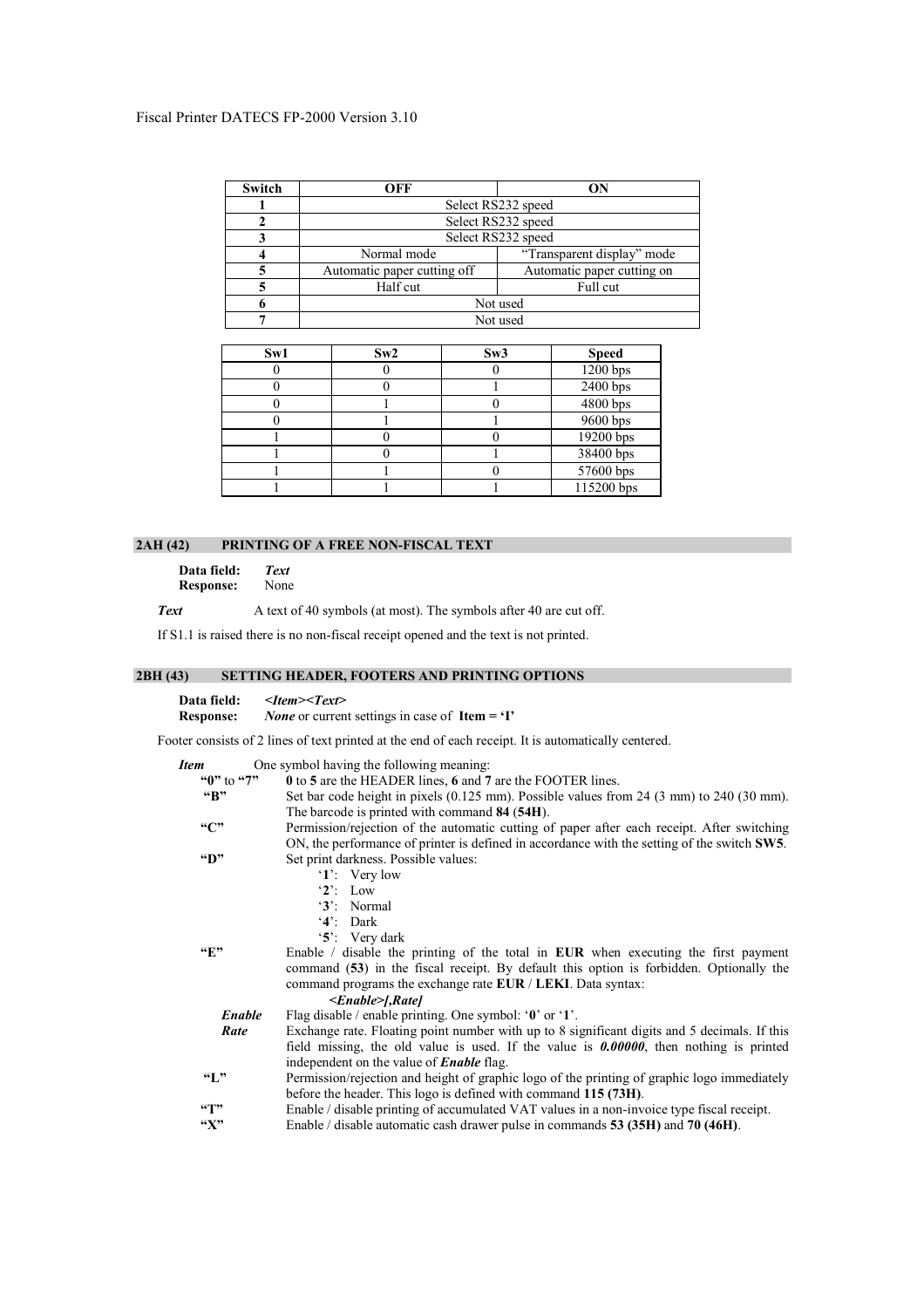**"I"** Gives us the option to read values, set earlier with command 43. After the letter **"I"** only one more symbol follows which coincides with some of the above.

**Text** A text string:

- If *<Item>* is from '**0**'to '**7**' the text of the header / footer line (up to 48 symbols). '**0**' to '**5**' are header lines (set using command **98**), '**6**' and '**7**' are footer lines.
- If  $\leq$ **Item** $>$  =  $\cdot$ **B** $\cdot$  A number the height of bar code in pixels.
- If  $\leq$ **Item** $>$  =  $\leq$ **C'** One symbol value  $\leq$ **0'** or  $\leq$ **1'**, where  $\leq$ **0'** forbids and  $\leq$ **1'** permits the automatic cutting of the receipt.
- If  $\leq$ **Item** $>$  =  $\cdot$ **D** $\cdot$  The print darkness (1 to 5).
- If  $\leq$ *Item* > = 'E' Returns *Enable, Rate*, where *Enable* is Disable / enable flag and *Rate* is current exchange rata **EUR** / **LEKI**.
- $\blacksquare$  If  $\leq$ **Item>**  $\equiv \mathbf{L}'$  Syntax  $\leq$ Enabled>, $\leq$ Height>
	- *Enabled* '0' or '1', where '1' means, that logo printing is enabled.<br> **Height** Graphics logo height in lines (0.125 mm). A number from
	- Graphics logo height in lines (0.125 mm). A number from 8 to 96.
- If <*Item*> = **'T'** One symbol: **'0'** or **'1'**, where **'0'** disables and **'1'** enables printing of accumulated VAT values in a non-invoice type fiscal receipt.
- If  $\leq$ *Item***> = 'X'** One symbol: '0' or '1', where '1' disables and '0' enables automatic cash drawer pulse in commands **53 (35H)** and **70 (46H)**.

#### **2CH (44) ADVANCING PAPER**

| Data field:<br><b>Response:</b> | [Lines[,Option]]<br>None                                                                                                                                                |
|---------------------------------|-------------------------------------------------------------------------------------------------------------------------------------------------------------------------|
| Lines                           | Advancing paper measured in lines. The programmed line count cannot be greater than 99 (1 or 2)<br>bytes). If the parameter is not there the default setting is 1 line. |
| <i><b>Option</b></i>            | Defines which paper to be advanced:<br>No effect<br>"ብ"<br>The receipt paper roll is advanced<br>5.1                                                                    |

If the second parameter is missing the default setting is to advance only the receipt paper roll.

# **2DH (45) CUTTING OFF PRINTED DOCUMENTS**

| Data field:<br><b>Response:</b> | None<br><b>Result</b>                         |
|---------------------------------|-----------------------------------------------|
| <b>Result</b>                   | The result from the execution of the command: |
|                                 | "P" Successful cut off                        |
|                                 | "F" The automatic cutter has blocked.         |

The command causes the cutting off of the printed, ready document. It must be considered that the program must advance the paper with at least two lines or the document will not be cut off correctly. If the printer is in the "automatic cut off" mode it positions the paper itself and the command becomes redundant.

When the printing mechanism blocks for some reason, the paper roll must be taken out of the cutter mechanism and the command must be executed again. This will position the blade in the extreme right-end of the mechanism.

## **2F(47) DISPLAYING A TEXT ON THE UPPER LINE OF THE DISPLAY**

| Data field:      | Text                                                                                                                                                                                                                      |
|------------------|---------------------------------------------------------------------------------------------------------------------------------------------------------------------------------------------------------------------------|
| <b>Response:</b> | None                                                                                                                                                                                                                      |
| <b>Text</b>      | A text of up to 20 symbols which is sent directly to the display. Prior to this a command for the<br>positioning and clearing of the upper line. If a fiscal receipt is opened and SW4 is OFF the<br>command is rejected. |

# **30H(48) OPENING A FISCAL CLIENT'S RECEIPT**

| Data field:<br><b>Response:</b> | <opcode>,<oppwd>,<tillnum>[,<invoice><num>]<br/><b>FReceipt</b></num></invoice></tillnum></oppwd></opcode> |
|---------------------------------|------------------------------------------------------------------------------------------------------------|
| <b>OpCode</b>                   | Operator's number $(1 \text{ to } 16)$                                                                     |
| <b>OpPwd</b>                    | Operator's password (4 to 8 digits)                                                                        |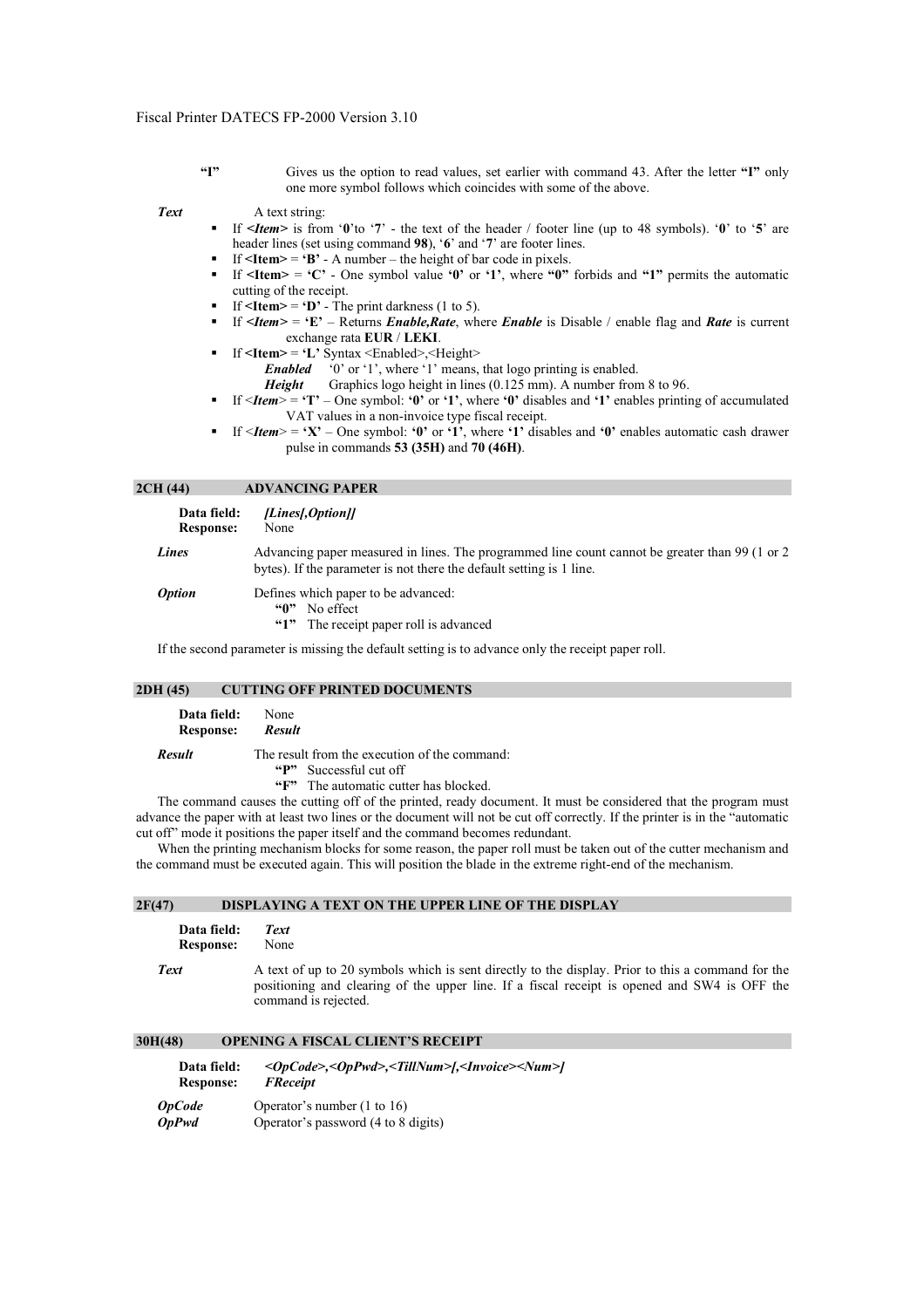| Till number $(0 \text{ to } 5 \text{ digits})$                               |
|------------------------------------------------------------------------------|
| One symbol with value "I". If present, the receipt has an invoice reference. |
| One integer from 0 to $100000000$ – the invoice number.                      |
| The number of all fiscal receipts since last fiscal closure (4 bytes).       |
|                                                                              |

The FP performs the following actions:

- Prints the header
	- Prints the tax registration number
- Prints the number and name of the operator
- Sends receipt counts

The command will not be successful if:

- There is an opened fiscal or non-fiscal receipt
- The maximum number of receipts, as fixed for the day, has already been issued
- The fiscal memory is full
- The fiscal memory is damaged
- The operators password is not correct
- No tax registration number available
- Wrong operator password
- The clock needs setting

After entering three wrong operator's passwords the printer blocks and must be switched off and ON again to restart operating.

# **31H(49) REGISTRATION OF SALES**

| Data field:      | <l1> <lf><l2>  <tab><taxcd> <exch> &lt; Sign Price&gt; *<quan>  ,Perc ;Abs </quan></exch></taxcd></tab></l2></lf></l1>                                                                                                                                                                                                 |
|------------------|------------------------------------------------------------------------------------------------------------------------------------------------------------------------------------------------------------------------------------------------------------------------------------------------------------------------|
| <b>Response:</b> | None                                                                                                                                                                                                                                                                                                                   |
| L1               | A text of up to 30 bytes containing one line of description of the sale.                                                                                                                                                                                                                                               |
| Lf               | One byte, containing 0Ah.                                                                                                                                                                                                                                                                                              |
| L <sub>2</sub>   | An optional text of up to 30 bytes containing a second line describing the sale.                                                                                                                                                                                                                                       |
| Tab              | One byte containing 09h.                                                                                                                                                                                                                                                                                               |
| <b>TaxCd</b>     | One byte containing the letter which indicates the type of the tax. There is a restriction, depending<br>on the parameter <i>EnabledTaxes</i> which is set using command 83 (53H).                                                                                                                                     |
| Exch             | One byte – the symbol $\lq \lq \lq$ . If present, this is an exchange (turn back) operation.                                                                                                                                                                                                                           |
| Sign             | One byte with a value of $+$ or $-$ .                                                                                                                                                                                                                                                                                  |
| Price            | This is a singular price and it consists of 8 meaningful digits.                                                                                                                                                                                                                                                       |
| <b>Ouan</b>      | A non-mandatory parameter setting the quantity of the items for sale. By default this is 1,000. The<br>length of this parameter is 8 meaningful digits (not more than 3 after the decimal point). The<br>result Price*Quan is rounded up to the set number of digits and cannot be longer than 8<br>meaningful digits. |
| Perc             | This is also a non-mandatory parameter which sets the value of the discount or surcharge<br>(depending on the symbol) in percent over the currently performed sale. Possible values are<br>between - 99.00% and 99.00%, where up to 2 decimal places are acceptable.                                                   |
| <b>Abs</b>       | A non-mandatory parameters which sets the value of discount or mark up directly as sum (not as<br>percent). Only one of the parameters <b>Perc</b> or <b>Abs</b> may be used in the command!                                                                                                                           |

The FP performs the following actions:

- The text, describing the sale is printed out together with the price and the code of the discount or surcharge. If there is a set quantity the information on it is printed out too.
- The price of the items sold is accumulated to the sums already stored in the operational memory. In case of memory overflow the value of the respective bites of the status field will be set.
- If there is a discount or a surcharge it is printed out on a separate line and is then added to a specially maintained registers in the printer. The values for the day are printed out together with the daily financial report.

The exchange operation must be with value  $\leq$  of the accumulated sum for this tax group in the receipt. After the first exchange command, all other registration commands in this receipt must be of exchange type. Exchange commands didn't allow using of discount or mark up.

The command will not be executed when:

- No fiscal receipt has been opened
	- The maximum number of sales for one receipt have already been performed (500)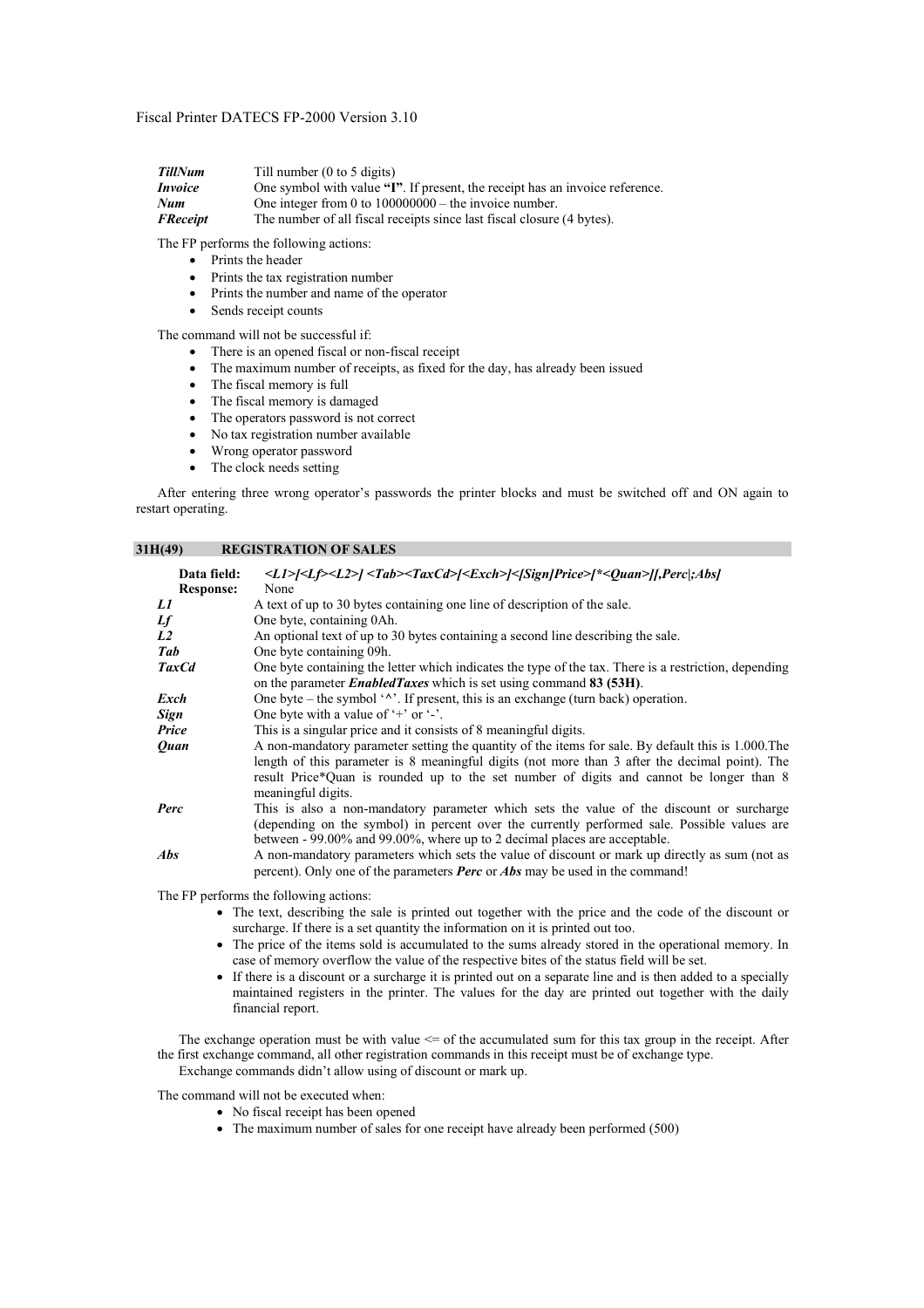- The **35H** command has been successfully executed
- The sum for some of the tax groups has become negative
- An exchange after normal sold items

# **32H (50) TAX RATES ENTERED DURING THE ACCOUNTED PERIOD**

| Data field:<br><b>Response:</b> | <start>,<end> <br/>Data</end></start>              |
|---------------------------------|----------------------------------------------------|
| Start                           | The starting date for the period - DDMMYY/6 bytes/ |
| End                             | The end date for the period - DDMMYY /6 bytes/     |
| Data                            | 1 byte:                                            |

**'F'** if no tax rates for the period have been found or in case of error

**'PBB,CC,DD,EE,FF,GG,HH,II,DDMMYY'** if rates have been found, where **'P'** means 'PASS' after which the active rates are listed out as well as the date of their entry. If there are unused groups (*Enabled* field in command 83) for them instead of a rate in percent a **'DT'** is returned (Disabled tax).

When **Start** and **End** are entered the comma is mandatory. In case the data field is empty only information on the last entered rates is returned.

The command prints a report on the changes made in the decimal points and tax rates during the selected period.

| 33H(51) |  | <b>SUBTOTAL</b> |
|---------|--|-----------------|
|---------|--|-----------------|

| Data field:<br><b>Response:</b> | $\langle$ Print $\rangle$ Display $\langle$ Perc ; Abs<br>Subtotal, TaxA, TaxB, TaxC, TaxD, TaxE, TaxF, TaxG, TaxH, TaxI                                                                    |
|---------------------------------|---------------------------------------------------------------------------------------------------------------------------------------------------------------------------------------------|
| Print                           | One byte, which if '1' the sum of the subtotal will be printed out.                                                                                                                         |
| Display                         | One byte which if '1' the sum of the subtotal will appear on display.                                                                                                                       |
| Perc                            | A non-mandatory parameter, which shows the value of discount or surcharge in percent over the<br>sum accumulated so far.                                                                    |
| <b>Abs</b>                      | A non-mandatory parameter, which shows the value of discount as absolute value (up to 8 digits).<br>Only one of the parameters <b>Perc</b> and <b>Abs</b> is permitted in the command line. |
| <b>Subtotal</b>                 | Sum of subtotal.                                                                                                                                                                            |
| <b>TaxX</b>                     | The sum over tax group $A, B, C, D, E, F, G, H$ and I (VAT exempt) - 10 bytes each field                                                                                                    |

The sum of all sales registered in the fiscal receipt is calculated. If necessary, the sum may be printed out and/or brought out on display. The calculated total sum and the accumulated separate sums for each tax group are returned to the PC. If a discount or surcharge is entered, it is printed out on a separate line and the accumulated sums over the different tax groups are respectively corrected.

## **34H(52) REGISTRATION AND DISPLAY**

| Data field:<br><b>Response:</b> | [Line]] <tab><taxcd>[<exch>]&lt;[Sign]Price&gt;[*Ouan][,Perc];Abs]<br/>None</exch></taxcd></tab>                                                                                                                                            |
|---------------------------------|---------------------------------------------------------------------------------------------------------------------------------------------------------------------------------------------------------------------------------------------|
| Line                            | A 20 byte string containing text, which describes the sale.                                                                                                                                                                                 |
| Tab                             | One byte containing 09h                                                                                                                                                                                                                     |
| <b>TaxCd</b>                    | One byte containing letter that indicates the tax group $(A', B', C', D', E', F', G', H'$ and<br>(T). There is a restriction, which depends on disabled taxes (command 83).                                                                 |
| Exch                            | One byte – the symbol $\langle \gamma \rangle$ . If present, this is an exchange (turn back) operation.                                                                                                                                     |
| <b>Sign</b>                     | One byte with a value of or '-' (if void is needed).                                                                                                                                                                                        |
| Price                           | This is the price - up to 8 valid digits                                                                                                                                                                                                    |
| <b>Ouan</b>                     | This is a non-mandatory parameter setting the quantity of the items sold. By default its value is<br>1000 and its length - 8 valid digits.                                                                                                  |
| Perc                            | This is a non-mandatory parameter showing the value of surcharge and discount (depending on<br>the sign) in percent over the current sale. Possible values are between -99.00% to 99.00%.                                                   |
| <i>Abs</i>                      | This is a non-mandatory parameter which sets the value of discount or surcharge (depending on<br>the sign) over the currently performed sale. Up to 8 significant digits. Only one of the parameters<br><b>Perc</b> and <b>Abs</b> allowed. |

The fiscal printer will:

- Print out the text describing the sale together with the price and the code of the tax group.

- The price of the item sold is added to the accumulated sums in the registries of operational memory. In case of overflow, the respective bits of status bytes are set.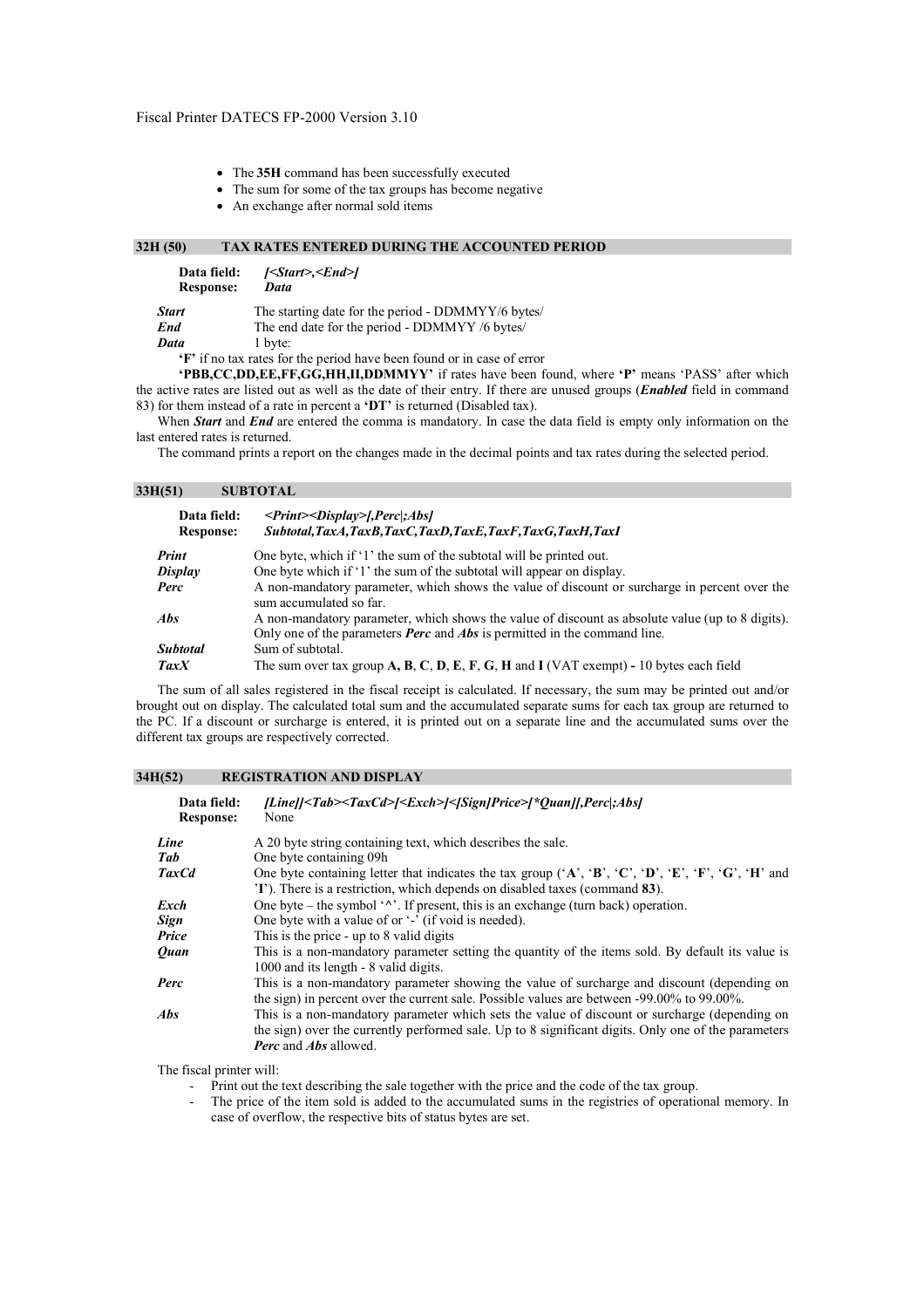If there is a surcharge or discount made on the sum, it is printed out on a separate line and is added to registries, specially reserved in the printer. The daily accumulated sums are printed out together with the daily financial report.

The price of the item is shown on the upper line of display and its description - on the lower.

The exchange operation must be with value  $\leq$  of the accumulated sum for this tax group in the receipt. After the first exchange command, all other registration commands in this receipt must be of exchange type. Exchange commands didn't allow using of discount or mark up.

The command will not be executed successfully if:

- No fiscal memory has been opened
- The maximum possible number of sales have already been performed
- The command **53 (34H)** has been successfully executed
- The sum under some of the tax groups has become negative

# **35H(53) CALCULATION OF A TOTAL**

| Data field:<br><b>Resonse:</b> | [ <line1>][<lf><line2>]<tab>[[<paidmode>]&lt;[Sign]Amount&gt;]<br/><paidcode><amount></amount></paidcode></paidmode></tab></line2></lf></line1>            |
|--------------------------------|------------------------------------------------------------------------------------------------------------------------------------------------------------|
| Line1                          | A text of up to 30 bytes containing the first line                                                                                                         |
| Lf                             | One byte containing <b>0Ah</b>                                                                                                                             |
| Line <sub>2</sub>              | A text of up to 30 bytes containing the second line                                                                                                        |
| Tab                            | One byte containing 09h                                                                                                                                    |
| PaidMode                       | A non-mandatory code indicating the terms of payment. It may have the following values:                                                                    |
|                                | 'P' Payment in cash                                                                                                                                        |
|                                | 'N' Payment via credit                                                                                                                                     |
|                                | 'C' Payment in cheques                                                                                                                                     |
|                                | 'D' Payment with a debit card                                                                                                                              |
|                                | 'I' Programmable payment 1                                                                                                                                 |
|                                | 'J' Programmable payment 2                                                                                                                                 |
|                                | 'K' Programmable payment 3                                                                                                                                 |
|                                | 'L' Programmable payment 4                                                                                                                                 |
|                                | Depending on the code, the sums are accumulated in different registers and are printed in the daily report.                                                |
| Sign                           | One byte with a value $+$ indicating the <i>Amount</i> (the sum which has to be tendered)                                                                  |
| <b>Amount</b>                  | The sum tendered (up to 10 meaningful symbols)                                                                                                             |
| <b>PaidCode</b>                | One byte - resulting from the execution of the command                                                                                                     |
|                                | $\mathbf{F}$ Error                                                                                                                                         |
|                                | 'E' The calculated sub-total sum is negative. Payment is withheld and <i>Amount</i> will<br>contain a negative sub-total.                                  |
|                                | "D' If the paid sum is less than the sum on the receipt. The residual sum due for<br>payment is returned to <b>Amount</b>                                  |
|                                | 'R' When the paid sum is greater than the sum on the receipt. A message "CHANGE"<br>will be printed out and the change will be returned to <b>Amount</b> . |
|                                | 'I' An error has occurred because the sum under one of the tax groups is negative. The<br>current subtotal is returned to <i>Amount</i> .                  |
| <b>Amount</b>                  | Up to 9 digits with a sign. Depends on <i>PaidCode</i> .                                                                                                   |
|                                | المناد المسامي المتحدث المتحدث                                                                                                                             |

This command starts the calculation of the sums from fiscal receipt, the printing of the sum with a special font and showing the result on display. An additional text may also be printed.

When the command has been successfully executed a further command for opening a cash drawer is activated. If there is no more data after the symbol <**Tab**>, the printer will automatically pay out the whole available sum in cash.

The command will not be successful if:

- No fiscal receipt has been opened.
- The accumulated sum is negative,
- If some of the accumulated sums under taxation (tax group) is negative.

After the successful completion of the command, fiscal printer will not perform the commands **49** and **51** within the opened receipt, although it can still perform command 53.

*Note: The codes of error 'E' and 'I' will never appear in this version of the printer because commands 49 and 52 (registering a sale) do not accept negative sums.* 

# **36H(54) PRINTING A FREE FISCAL TEXT**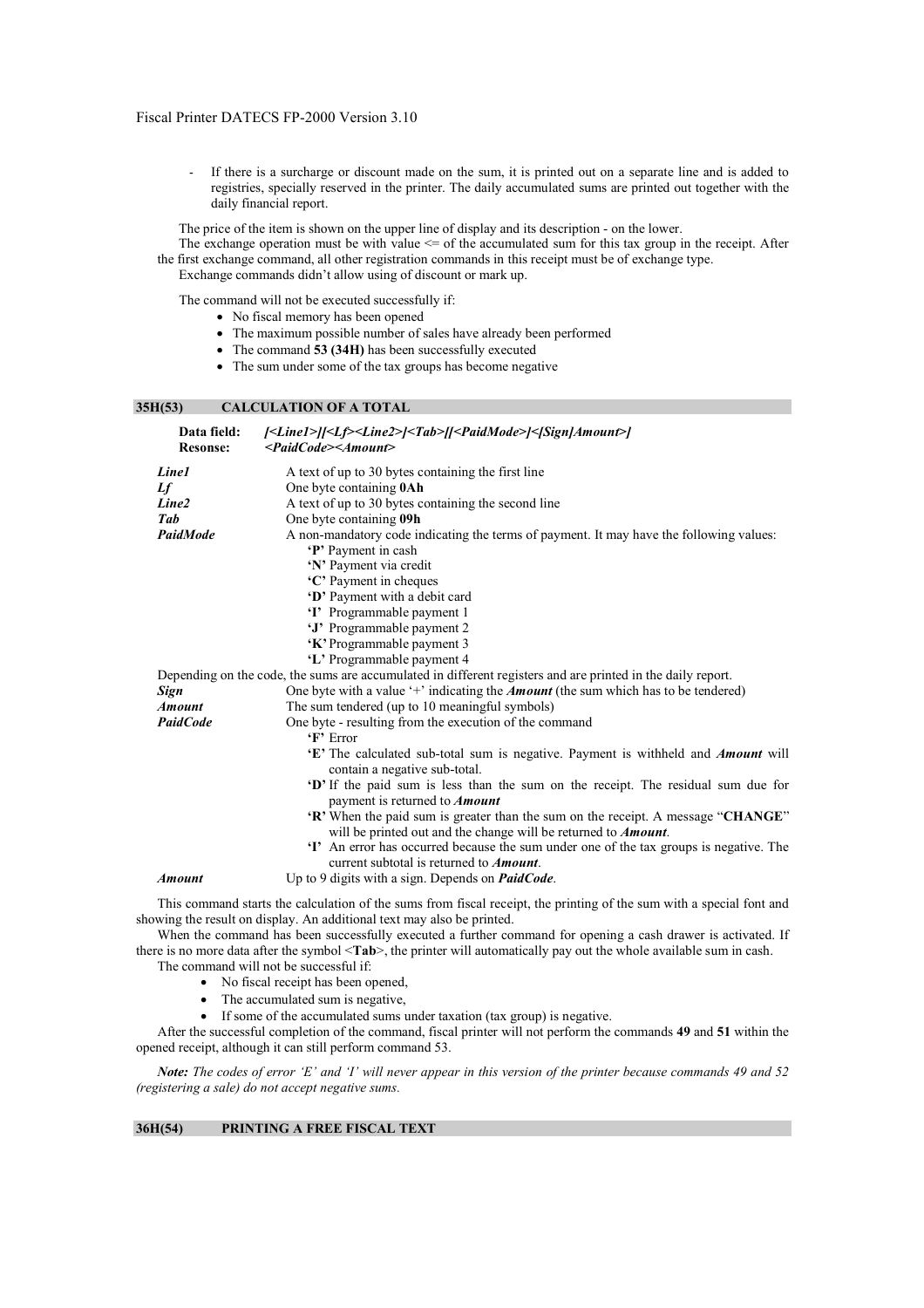| Data field:      | <b>Text</b>         |
|------------------|---------------------|
| <b>Response:</b> | None                |
| <b>Text</b>      | Up to 40 bytes text |

A fiscal receipt must be opened because in the opposite case the text will not be printed and the S1.1. flag is raised. If the text is longer than 40 symbols the redundant letters are cut off.

#### **38H(56) CLOSING A FISCAL RECEIPT**

| Data field:      | No data         |
|------------------|-----------------|
| <b>Response:</b> | <b>FReceipt</b> |

*FReceipt* The number of all fiscal receipts since last fiscal closure (4 bytes).

The accumulated sums from the fiscal receipt are added to the daily sums in the registries of the operational memory.

The command will not be successful if:

- No fiscal receipt has been opened,
- Command **53 (35h)** has failed,
- The sum paid in command **53** is less than the total sum of the fiscal receipt.

#### **3AH (58) REGISTERING THE SALE OF A PROGRAMMED ITEM**

| Data field:<br><b>Response:</b> | <display>  <exch> &lt; Sign PLU *Quan&gt;  ,Perc ;Abs  # <br/>None</exch></display>                                                                                                                                                                                                                                                                                  |
|---------------------------------|----------------------------------------------------------------------------------------------------------------------------------------------------------------------------------------------------------------------------------------------------------------------------------------------------------------------------------------------------------------------|
| Display                         | One optional byte with value of 'D'. If present, the article name and sum is displayed.                                                                                                                                                                                                                                                                              |
| Exch                            | One byte – the symbol $\lambda$ . If present, this is an exchange (turn back) operation.                                                                                                                                                                                                                                                                             |
| Sign                            | One byte with a value of '-'                                                                                                                                                                                                                                                                                                                                         |
| PLU                             | The individual number of the item - a whole number between 1 and 999999999 (not more than 9<br>digits).                                                                                                                                                                                                                                                              |
| <b>Ouan</b>                     | A non-mandatory parameter setting the quantity of the items for sale with a default value of<br>1.000. Length cannot be longer than 8 meaningful digits (not more than 3 after the decimal point).<br>The resulting singular price (*Ouan) is rounded up to the set number of digits after the decimal<br>point and also cannot be greater than 8 meaningful digits. |
| Perc                            | A non-mandatory parameter showing the value of surcharge or discount (depending on the<br>symbol) in percent over the current sale. Possible values are between -99.00% to 99.00%. Up to 2<br>digits after the decimal point are acceptable.                                                                                                                         |
| <b>Abs</b>                      | This is a non-mandatory parameter which sets the value of discount or surcharge (depending on<br>the sign) over the current sale. Up to 8 significant digits. Only one of the parameters <b>Perc</b> and <b>Abs</b><br>allowed.                                                                                                                                      |

The fiscal printer performs the following operations:

- The name, price and tax group of the item is read from items list, programmed in the printer.
- Prints out the name of the item, selected quantity and singular price. The second printed line contains the final price together with the letter, designating the tax group from which the sale will be performed. The registries for accumulated sums and item quantities are updated.
- The price of the item is added to the accumulated sums in the registries of operational memory. In case of overflow, the respective bytes from the status field will be set.
- If there is a discount or surcharge, it is printed out on a separate line and is added in specially selected registries in the printer. The values from the whole day will be printed together with the daily financial report.

The price of the item is shown on the upper line of display and its description - on the lower.

The exchange operation must be with value  $\leq$  of the accumulated sum for this tax group in the receipt. After the first exchange command, all other registration commands in this receipt must be of exchange type.

Exchange commands didn't allow using of discount or mark up.

The command will not be successful if:

- No item has been programmed under the given number,
- No fiscal receipt has been opened,
- The maximum number of sales for one receipt (380) has already been registered.
- The command **35h** has been successfully executed.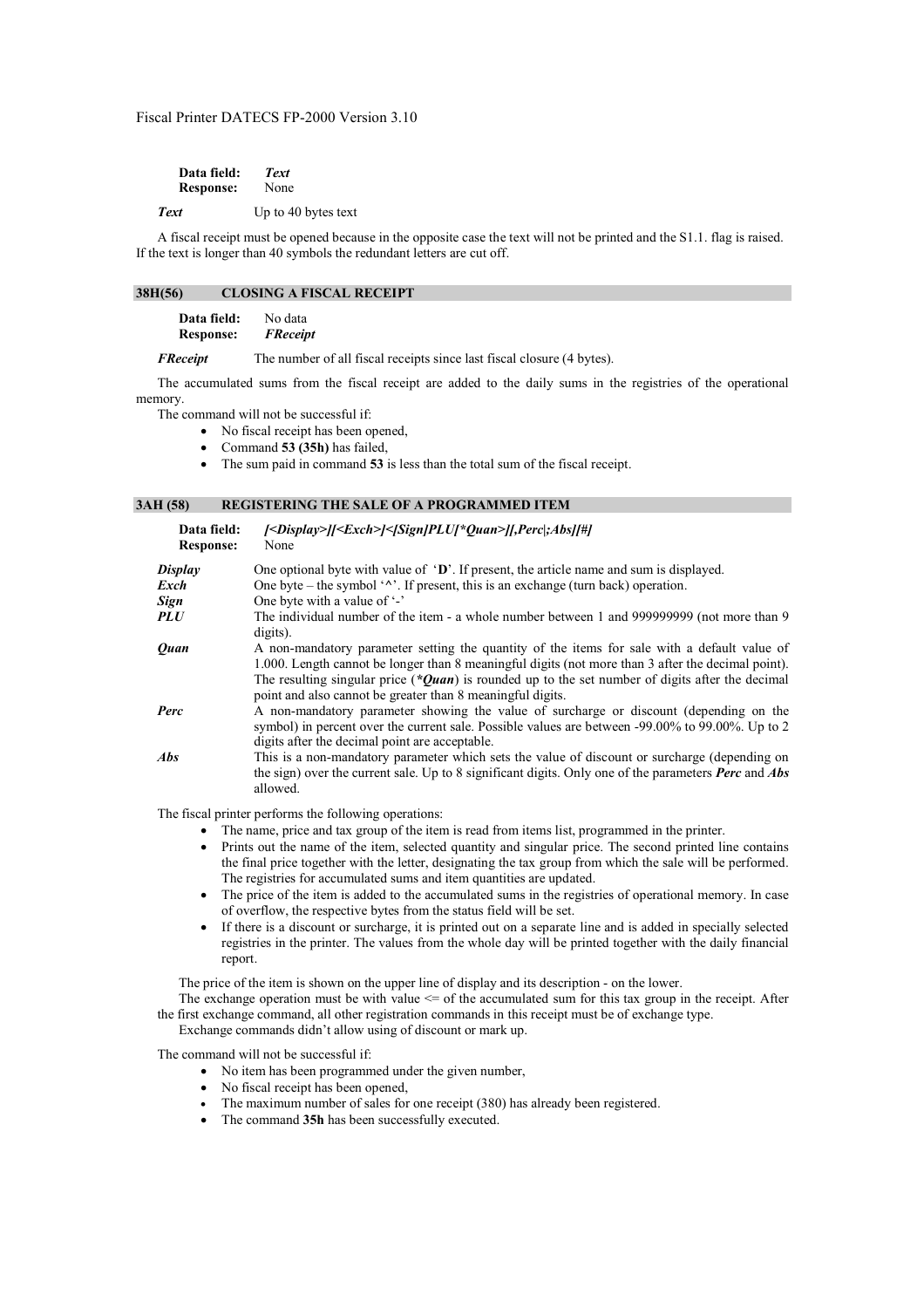• The sum under one or more of the tax groups has turned out negative.

### **3CH (60) CANCEL FISCAL RECEIPT**

| Data field:      | None |
|------------------|------|
| <b>Response:</b> | None |

The command cancels an open fiscal receipt. All sales in the receipt are discarded. The message "**== CANCELLED ==**" is printed and then the receipt is closed as non-fiscal. The command is not permitted, if command **53** (Total) is already executed for this receipt.

# **3DH(61) SETTING THE CLOCK - DATE AND TIME**

#### **Data field:** *<DD-MM-YY><space>HH:MM[:SS]>* **Response:** None

You cannot set a date, which is earlier than the date of the last entry into the fiscal memory of device and the capacity of this memory includes the year 2099. After RESET of memory, this command must be executed – otherwise, the normal functioning of device cannot be resumed. The printer's real-time clock must always be set correctly.

## **3EH (62) READING CURRENT DATE AND HOUR**

**Data field:** None **Response:** *<DD-MM-YY><Space><HH:MM:SS>*

#### **3FH (63) DISPLAYING THE DATE AND HOUR**

**Data field:** None **Response:** None

Current date and time are displayed on lower line using the format: *DD-MM-YY HH:MM:SS.* 

# **40H (64) LAST FISCAL CLOSURE DETAILS**

| Data field:      | None                                                                                                                          |  |
|------------------|-------------------------------------------------------------------------------------------------------------------------------|--|
| <b>Response:</b> | ErrorCode[Rec,TotA,TotB,TotC,TotD,TotE,TotF,TotG,TotH,TotI,Date]                                                              |  |
| <b>ErrCode</b>   | Exit code:<br>Successful command. Data present after ',' symbol.<br>$\cdot$ P<br>'F' Can't read last record. No data present. |  |
| Rec              | Receipt count                                                                                                                 |  |
| <b>TotX</b>      | VAT group total (12 bytes with sign each field).                                                                              |  |
| Date             | Closure date in format DDMMYY.                                                                                                |  |

The command returns the accumulated sums by VAT groups for the last fiscal closure.

## **41H (65) DAILY TOTALS**

| Data field:      | None                                         |
|------------------|----------------------------------------------|
| <b>Response:</b> | TotA,TotB,TotC,TotD,TotE,TotF,TotG,TotH,TotI |

**TotX** VAT group total (12 bytes with sign each field).

The command returns the accumulated sums by VAT groups for the day.

# **44H (68) THE NUMBER OF FREE FIELDS IN THE FISCAL MEMORY**

| Data field:      | None                                                         |
|------------------|--------------------------------------------------------------|
| <b>Response:</b> | Logical, Physical                                            |
| Logical          | The number of logical locations for fiscal entries (4 bytes) |
| <b>Physical</b>  | Not used. Repeats the value of <b>Logical</b> .              |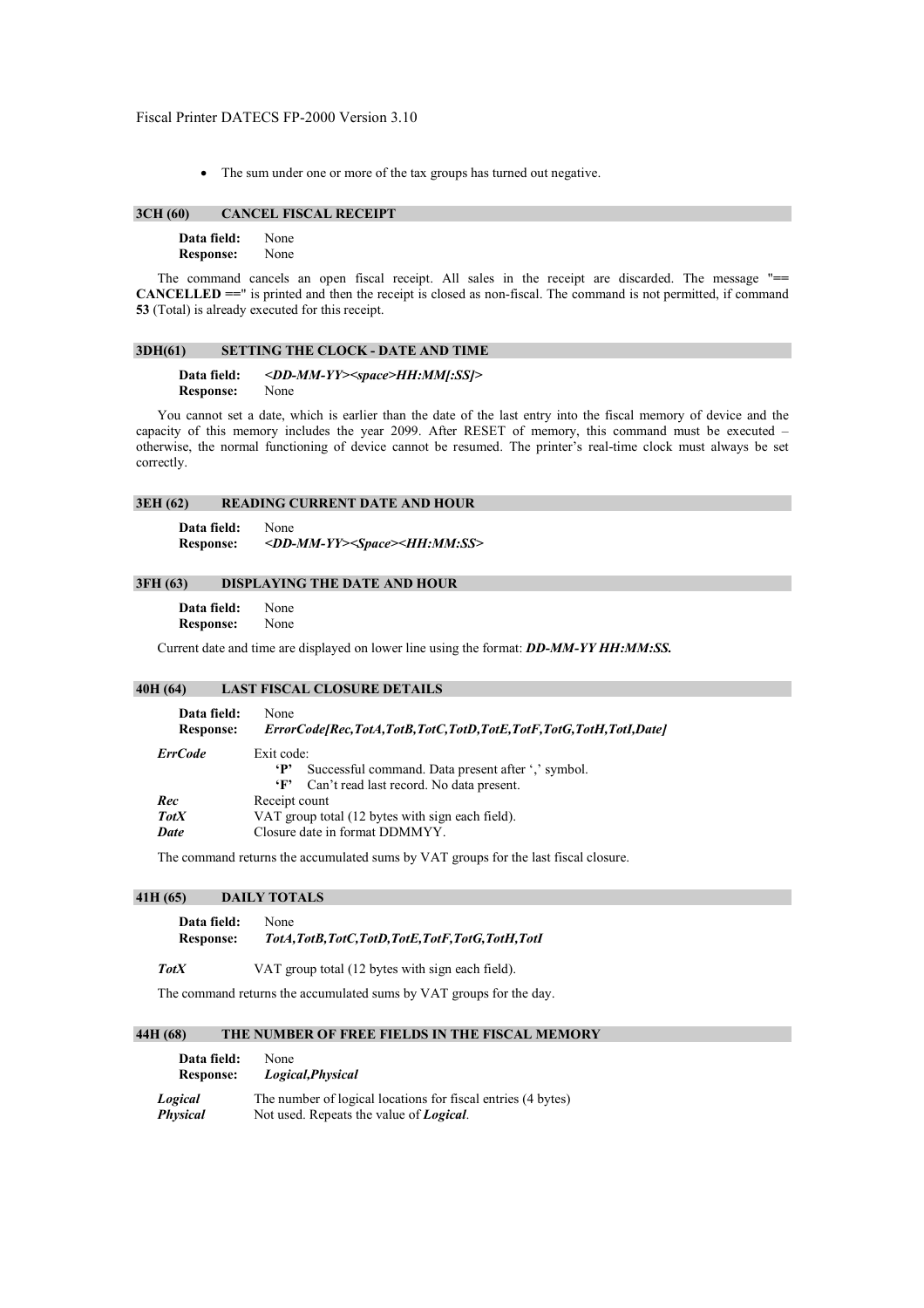The number of free fields in the fiscal memory, reserved for saving information from the daily report.

# **45H (69) DAILY FINANCIAL REPORT**

| Data field:<br><b>Response:</b> | $[<]$ Option $>$ [N][A]]<br>Closure, Total, TotA, TotB, TotC, TotD, TotE, TotF, TotG, TotH, TotI<br><b>Response:</b>                                                                                                                                                                      |
|---------------------------------|-------------------------------------------------------------------------------------------------------------------------------------------------------------------------------------------------------------------------------------------------------------------------------------------|
| <b>Option</b>                   | A non-mandatory parameter controlling the type of generated report.<br>A Z-report (Daily report with writing to fiscal memory and clearing the daily registers).<br>'O'<br>A X-report (Daily report without writing to fiscal memory and clearing the daily<br>$\mathbf{r}$<br>registers) |
| N                               | The presence of this symbol at the end of the data cancels the option to clear the data accumulated<br>on the operators during a Z-report.                                                                                                                                                |
| $\boldsymbol{A}$                | The presence of this symbol at the end of the data cancels the option to clear the data about sold<br>article quantities during a Z-report.                                                                                                                                               |
| <b>Closure</b>                  | Fiscal closure (Daily report) number $-4$ bytes.                                                                                                                                                                                                                                          |
| <b>Total</b>                    | Total                                                                                                                                                                                                                                                                                     |
| <b>TotX</b>                     | VAT group total (12 bytes with sign each field).                                                                                                                                                                                                                                          |

**46H (70) INTERNAL DEBITING AND CREDITING (SERVICE IN AND OUT)** 

| Data field:<br><b>Response:</b> | $\leq$ Amount> $\geq$<br>ExitCode,CashSum,ServIn,ServOut                                                                                                           |
|---------------------------------|--------------------------------------------------------------------------------------------------------------------------------------------------------------------|
| <b>Amount</b>                   | The sum, which will be registered (up to 9 bytes). Depending on the sign of the digit, this sum is<br>interpreted either as credit or debit (serveln or serveOut). |
| <i>ExitCode</i>                 | One byte:                                                                                                                                                          |
|                                 | The order has been completed. If the ordered sum is not 0, the printer will print an<br>'P'                                                                        |
|                                 | interior receipt for registering the operation.                                                                                                                    |
|                                 | 'F' The order has been canceled. This happens if:                                                                                                                  |
|                                 | - The cash sum available is less than the ordered interior credit (serveln),                                                                                       |
|                                 | - There is an opened fiscal and non-fiscal receipt.                                                                                                                |
| <b>CashSum</b>                  | Available cash. Apart from this command, the sum grows after each payment in cash.                                                                                 |
| ServIn                          | The sum from all commands "Interior credit"                                                                                                                        |
| <b>ServOut</b>                  | The sum from all commands "Interior debit"                                                                                                                         |

Changes the content of the cash availability register. Depending on the sign of the sum in question, it is accumulated in the register for interior debit-credit. The information is not saved in the fiscal memory of device and is accessible until the performance of the daily closure. It is printed out at the command **69 (45h)** and at the generation of the daily report without closure from the printer itself. At successful completion of this command, the drawer "kickout" function is automatically activated.

# **47H (71) PRINTING DIAGNOSTIC INFORMATION**

**Data field:** None **Response:** None

The command initiates the generation of an interior receipt containing diagnostic information as follows:

- Prints the date and version of the employed software,
- Prints the control sum of the employed firmware,
- Prints the serial port's band rate,
- Prints out the status of memory switches,
- Prints emergency time after power supply cut-off,
- Prints the number, date and hour of the last reset of the RAM (if there is such),
- Prints the current temperature of the two printer heads,
- Prints the overall number of fields in the fiscal memory and the number of the free fields,
- Prints the current date and hour.

The command will not be executed when there is an open receipt in progress or when the paper roll has finished. It may also be activated by pressing the <**FEED**> button while power on for less than 2 seconds.

# **48H (72) FISCALIZATION**

**Data field:** <Serial>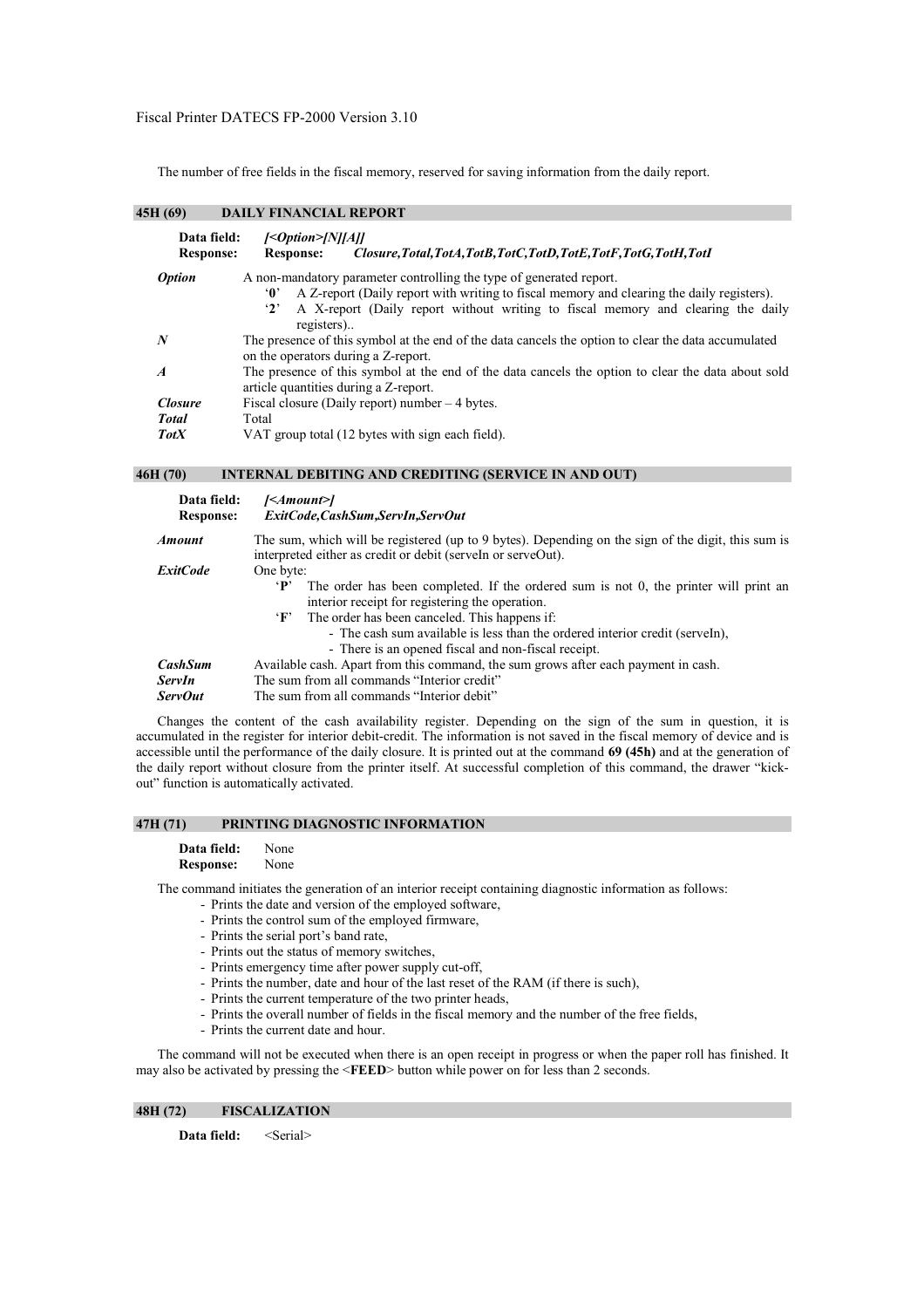**Response:** ErrCode

*Serial* The serial number of device - it must be the number entered with command **5Bh**. Status 5.3 is used to verify whether the command has been successfully executed. *ErrCode* Error or '**P**' code when the action has been successful.

The command will not be executed (and an error code will be set) if:

- '**1**' The serial number is invalid,
- '**2**' The printer has been fiscalized,
- '**3**' No serial number has been programmed,
- '**4**' The serial number is different from the one programmed,
- '**5**' There is an opened receipt in progress,
- '**6**' There are some already issued fiscal receipts or the 70(46h) command has been executed after the last daily report with closure,
- '**7**' No tax rates have been entered into the memory of device,
- '**8**' The tax registration number consists only of zeros,
- '**9**' The clock needs setting.

Fiscalization of device must be performed and after successful execution of the command, the returning of printer to a "non-fiscalized" mode becomes impossible.

The tax number and current VAT rates is entered in the fiscal memory, together with the current date and hour. All registries are cleared (to zero) after which the printer opens the first fiscal receipt, marks the moment of fiscalization on this receipt and closes it.

# **49H (73) DETAILED FISCAL MEMORY REPORT BY CLOSURE NUMBER**

**Data field: <***Start>,<End>*  **Response:** *None* **Start** The number of the starting fiscal entry - 4 bytes *End* The number of the ending fiscal entry - 4 bytes

The command leads to the printing of a detailed report of the fiscal memory from one selected number to another.

# **4AH (74) READING THE STATUS OPTIONS**

| Data field:<br><b>Response:</b> | [Option]<br>$<\!\!S0\!\!><\!\!S1\!\!><\!\!S2\!\!><\!\!S3\!\!><\!\!S4\!\!><\!\!S5\!\!>$      |
|---------------------------------|---------------------------------------------------------------------------------------------|
| <i><b>Option</b></i>            | One byte with the following meanings:<br>'W' All printer buffers must be printed out first. |
| Sn                              | The status is returned immediately (default).<br>$\mathbf{X}$<br>Status byte <b>n</b> .     |

#### **4CH (76) STATUS OF THE FISCAL TRANSACTION**

| Data field:<br><b>Repsonse:</b> | [Option]<br>Open, Items, Amount [, Tender]                                                                                                                                            |
|---------------------------------|---------------------------------------------------------------------------------------------------------------------------------------------------------------------------------------|
| <i><b>Option</b></i>            | $=$ <sup><math>\mathbf{T}</math></sup> . If the parameter has been selected the command will return the information on the current<br>state of the sum due for payment by the client. |
| <b>Open</b>                     | One byte which is '1' if a fiscal or a non-fiscal receipt has been opened (which it is can be<br>understood from the status bytes) and '0' if there is no opened receipt.             |
| Items                           | The number of sales registered on the on the current or last fiscal receipt - 4 bytes.                                                                                                |
| Amount                          | The sum from the last fiscal receipt - 9 bytes with a sign.                                                                                                                           |
| <b>Tender</b>                   | The sum tendered against the current or the last receipt $-9$ bytes with a sign (Only if <i>Option</i> is<br>present).                                                                |

The command supports the PC application's ability to monitor the status and if needed to restore and complete am already started fiscal operation which has been interrupted on emergency or out of time - for example as a result of a power failure.

# **4FH (79) SHORT PERIODICAL FISCAL REPORT**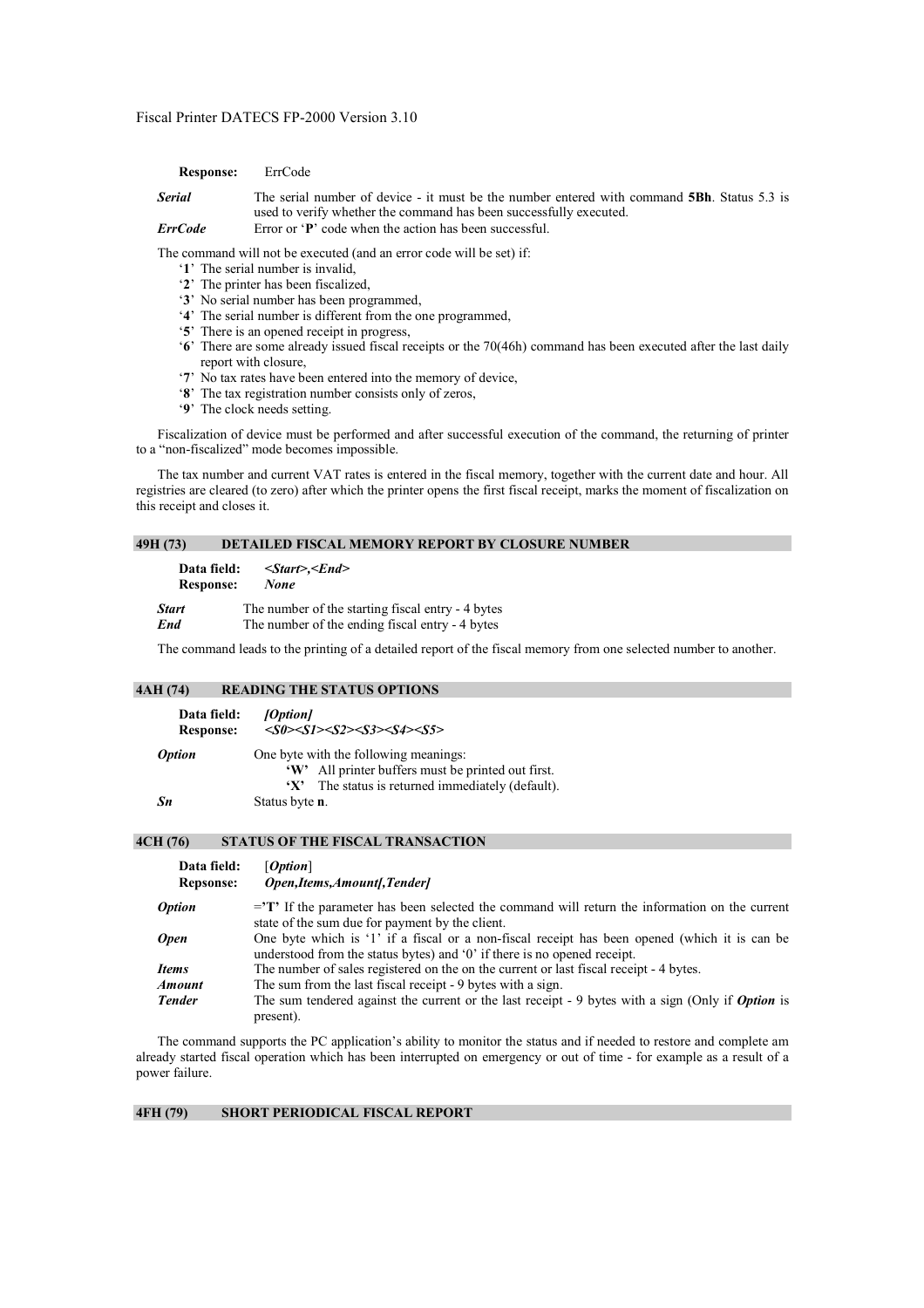| Data field:      | $\leq$ Start>, $\leq$ End>                             |
|------------------|--------------------------------------------------------|
|                  | or                                                     |
|                  | $\le$ Period $>$                                       |
| <b>Response:</b> | None                                                   |
| <b>Start</b>     | Starting date - 6 bytes (DDMMYY)                       |
| End              | End date - 6 bytes (DDMMYY)                            |
| <b>Period</b>    | Used to print monthly or annual periodical report.     |
|                  | For monthly report – 4 bytes expected with format MMYY |
|                  | For annual report $-2$ bytes expected with format YY.  |

This command prints out a short financial report on the period between two selected dates or on the selected month or year.

## 50H (80) SOUND SIGNAL

| Data field:      | <sounddata> </sounddata> |
|------------------|--------------------------|
| <b>Response:</b> | None                     |

This command is used for making (beeping) a sequence of sounds with a certain frequency and duration. The data is in format, similar to the one used for writing notes and can be of any length up to 218 bytes. The first invalid character cancels the command. If the input string is empty, the one sound signal with frequency 2 kHz and duration 300 ms is emitted. *SoundData* format is a sequence of the following subcommands:

• Notes of the scale: One latine letter with value from '**A**' to '**G**'.

'**C**' - Do '**D**' - Re '**E**' - Mi '**F**' - Fa '**G**' - Sol '**A**' - La  $\mathbf{R}' = \mathbf{S}$ i

If immediately after the note comes character '**#**', then the note is higher in pitch by a semitone (*sharp*). If immediately after the note comes character '**&**', then the note is lower in pitch by a semitone (*flat*).

Pause: Character space (ASCII 20h).

After a note or pause there can be one or a few bytes, which specify the duration. Valid are characters from '0' to '5', they have the following meaning:<br>'0' basic duration of a note/pau

- basic duration of a note/pause
- '**1**' basic duration  $*$  2<br>'**2**' basic duration  $*$  4
- '**2**' basic duration \* 4
- 
- $\dddot{3}$  basic duration \* 8<br> $\dddot{4}$  basic duration \* 1 basic duration \* 16
- '**5**' basic duration \* 32
- If there are a few durations one after another they are summed up.

• Going to higher scale: character '**+**'.

• Going to lower scale: character '-'.

• Specifying tempo: character '**^**', followed by a number. The number specifies the percentage: duration of notes and intervals to basic duration. Values:

 $\begin{array}{cc} \n ^{4} \cdot \mathbf{1} & 200 \% \\ \n ^{2} & 175 \% \n \end{array}$ 

- $\begin{array}{cc} \mathbf{2}' & 175\% \\ \mathbf{3}' & 140\% \end{array}$
- $'3'$  140 %<br>  $'4'$  120 %
- '**4**' 120 %
- $'5'$  100 %<br>  $'6'$  80 %
- '**6**' 80 %
- '**7**' 60 %
- '**8**' 50 %<br>'9' 40 %
- '**9**' 40 %
- Return to scale 1 (it is default). Character '**@**'. Tone 'La' in it is 440 Hz.

# **53H (83) SETTING THE MULTIPLIER, DECIMALS AND ENABLED TAXES**

**Data fields:** *[Multiplier,Decimals,Enabled,TaxB,TaxC,TaxD,TaxE,TaxF,TaxG,TaxH,TaxI]*  **Response:** *Multiplier,Decimals,Enabled,TaxB,TaxC,TaxD,TaxE,TaxF,TaxG,TaxH,TaxI*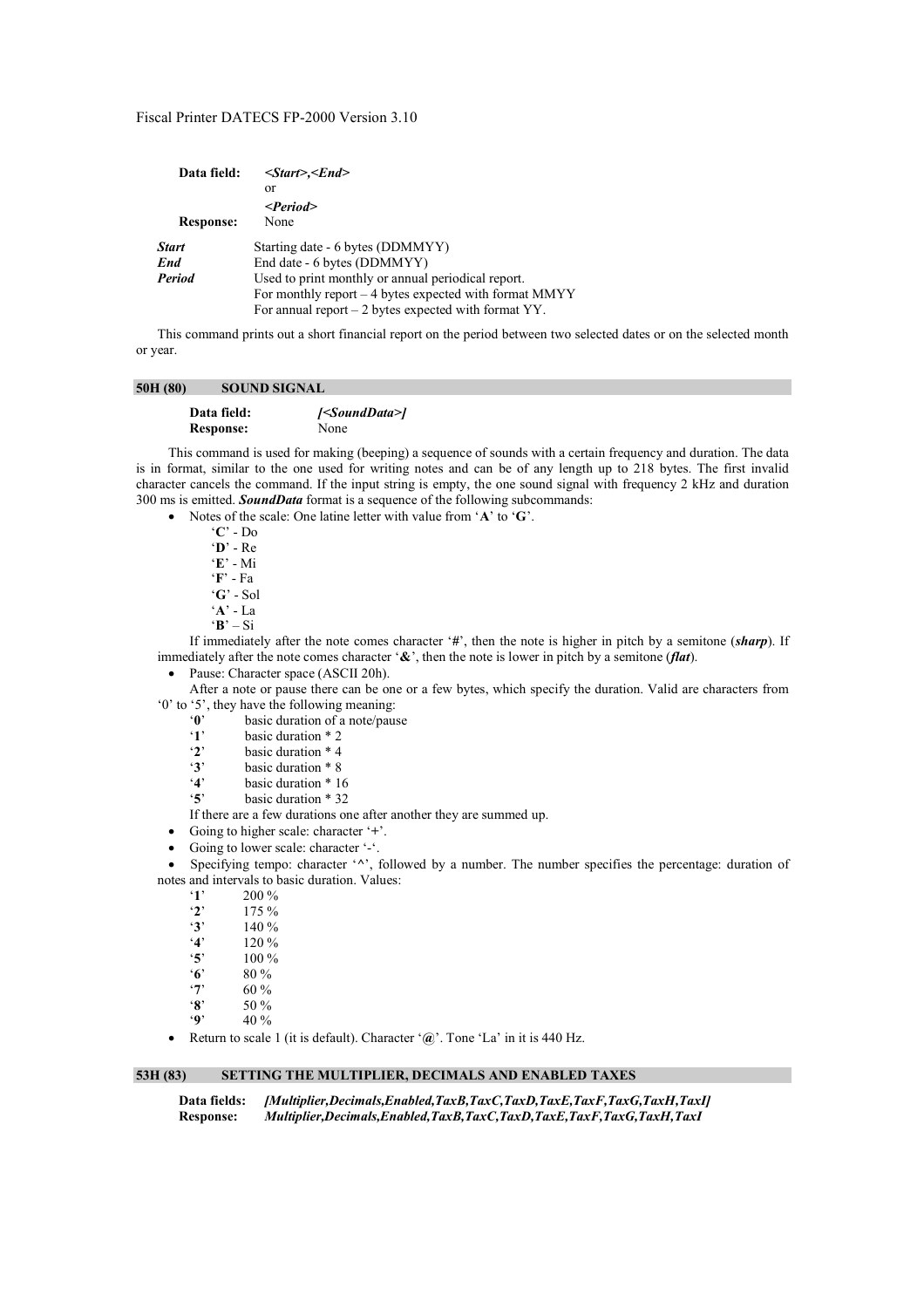| Multiplier  | A multiplier between 0 and 3 which shows the degree of 10 before multiplying it times the input     |
|-------------|-----------------------------------------------------------------------------------------------------|
|             | or output value (at present deactivated and out of use).                                            |
| Decimals    | One byte with a value 0 or 2 and shows the exact place of the decimal point.                        |
| Enabled     | 8 bytes with value '0' or '1', corresponding to VAT groups 'B', 'C', 'D', 'E, 'F', 'G', 'H' and 'I' |
|             | in this order. '0' means disabled VAT group, '1' – enabled VAT group. VAT group 'A' is always       |
|             | enabled.                                                                                            |
| <b>TaxX</b> | The VAT rate for the corresponding VAT group in $\%$ with up to 2 decimals (0.00 to 99.00).         |

If nothing is entered in the data field, the FP returns the currently valid values. Even when only one of the parameters must be changed, the rest must be entered too.

The fiscal memory has a fixed capacity for a set number of entries, and for that reason the command can be performed not more than 19 times after the fiscalization. Before the fiscalization the data are hold in RAM only and may be changed without limitations. The command may be executed only before the first fiscal receipt for the day.

# **54H (84) PRINTING A BAR CODE**

|               | Data field:<br><b>Response:</b> | $<\!\!Type\!\!><\!\!Data\!\!>$<br><b>Result</b>                                                                                                                                                                                                                |
|---------------|---------------------------------|----------------------------------------------------------------------------------------------------------------------------------------------------------------------------------------------------------------------------------------------------------------|
| Type          |                                 | Barcode type. 1 byte with possible value:                                                                                                                                                                                                                      |
|               | $^{\circ}1^{\circ}$             | EAN8 bar code. Data contains only digits and is 7 bytes long. The check sum is automatically<br>calculated and printed.                                                                                                                                        |
|               | $\mathbf{r}$                    | EAN13 bar code. Data contains only digits and is 12 bytes long. The check sum is automatically<br>calculated and printed.                                                                                                                                      |
|               | 3'                              | Code 128 bar code. Data contains symbols with ASCII codes between 32 and 127. Data length is<br>between 15 and 30 symbols (depends on the content – the maximum length is if all symbol are<br>digits). The check sum is automatically calculated and printed. |
|               | 4'                              | Interleaved 2 of 5 (ITF) bar code without control sum.                                                                                                                                                                                                         |
|               | $5^{\circ}$                     | Interleaved 2 of 5 (ITF) bar code with control sum.                                                                                                                                                                                                            |
| <b>Result</b> |                                 | One byte:                                                                                                                                                                                                                                                      |
|               | $\mathbf{P}$                    | No error.                                                                                                                                                                                                                                                      |
|               | $\cdot_F$                       | Name longer than 30 bytes.                                                                                                                                                                                                                                     |

The command prints a bar code. Printing a bar code is permitted only in an opened fiscal or non-fiscal receipt. The barcode is centered. If data length or content is not valid, nothing is printed and "Syntax error" status bit is set.

# **55H (85) DIFINE ADDITIONAL PAYMENT TYPES NAME**

| Data field:      |                                             | <i><b>Option</b>[,Name]</i>                                                                  |
|------------------|---------------------------------------------|----------------------------------------------------------------------------------------------|
| <b>Response:</b> |                                             | <b>Result Name</b>                                                                           |
| Option:          | $\cdot$ r<br>$\cdot$ r<br>$\cdot$ K'<br>ч., | Additional payment 1<br>Additional payment 2<br>Additional payment 3<br>Additional payment 4 |

*Name* Name (comment text) of the payment. Up to 30 bytes. If not present, the current name is returned.

*Result* One byte:

**'P'** No error.

**'F'** Name longer than 30 bytes.

The command defines the comment text, printed before the additional (programmable) payments. The command is not permitted after the first fiscal receipt for the day.

# **56H (86) GET LATEST FISCAL MEMORY RECORD DATE**

| <b>Data field:</b> | No data                                                                                            |
|--------------------|----------------------------------------------------------------------------------------------------|
| <b>Response:</b>   | Date                                                                                               |
| $\mathbf{L}$       | $D_{i+1}$ of $D_{i+1}$ ( $D_{i+1}$ ) and $D_{i+1}$ in the finite second and $D_{i+1}$ on $D_{i+1}$ |

*Date* Date of last (latest) record in the fiscal memory in format: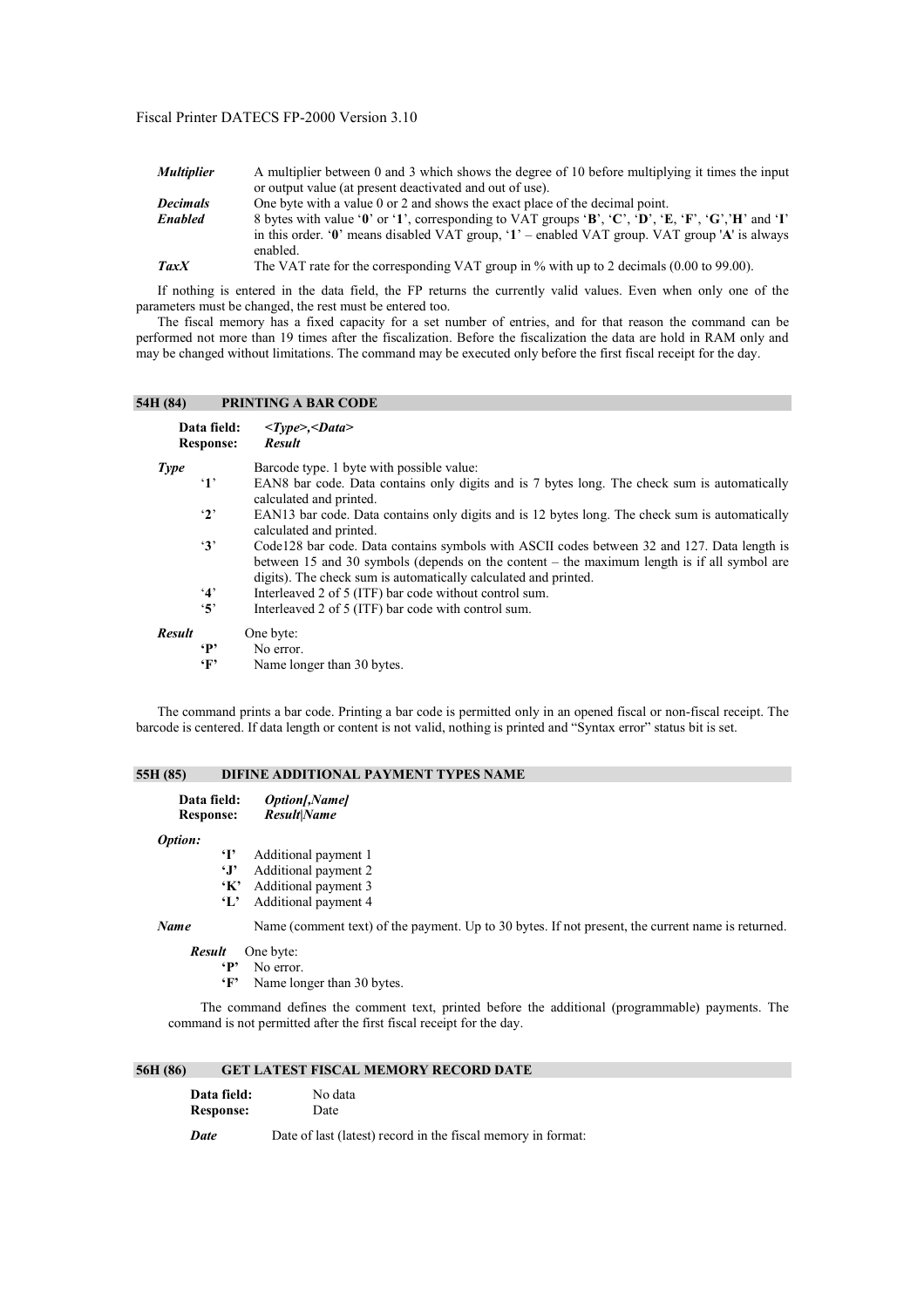# **DD-MM-YYYY**

| 59H (89)                        | PROGRAMMING THE PRODUCTION TEST AREA                                                                                                                |
|---------------------------------|-----------------------------------------------------------------------------------------------------------------------------------------------------|
| Data field:<br><b>Response:</b> | $<$ Test $>$<br>Result, Free                                                                                                                        |
| <b>Test</b>                     | One byte. If 'T' an entry into the fiscal memory is done - otherwise there will be no 'save'<br>performed and only the parameters will be returned. |
| <b>Result</b>                   | One byte:<br>'P' No error<br>$\mathbf{F}$ Error                                                                                                     |
| Free                            | The number of the free blocks left for saving such entries - 4 bytes.                                                                               |

The command is executed for testing the fiscal memory.

Test block for entries into the fiscal memory: *55h,AAh,33h,CCh,5Ah, A5h,3Ch,C3h*

If- and when- the S1.1 flag has been raised the fiscal memory has not been formatted or is in the **READONLY** mode.

# **5AH (90) RETURNS DIAGONSTIC INFORMATION**

| $\langle Calc \rangle$<br><name>,<fwrev><sp><fwdate><sp><fwtime>,<chk>,<sw>,<ser>,<fm></fm></ser></sw></chk></fwtime></sp></fwdate></sp></fwrev></name> |
|---------------------------------------------------------------------------------------------------------------------------------------------------------|
| If '1' the control sum of the fiscal memory is calculated - 1 byte.                                                                                     |
| Name of the printer (the string "FP2000").                                                                                                              |
| The version of the software program - 4 bytes.                                                                                                          |
| Space - 1 byte.                                                                                                                                         |
| The date of the software program DDMmmmYY - 8 bytes.                                                                                                    |
| Space - 1 byte.                                                                                                                                         |
| Hour of the software program HHMM - 4 bytes.                                                                                                            |
| The EPROM control sum - a 4 bytes string in the hexadecimal code. For example if the control<br>sum is 214Ah it will be presented as 32h, 31h, 34h, 42h |
| The configuration switches from Sw1 to Sw4 - a 4 bytes string with '0' or '1'.                                                                          |
| The serial number - 8 bytes.                                                                                                                            |
| Number of the fiscal module - 8 bytes.                                                                                                                  |
|                                                                                                                                                         |

# **5BH (91) PROGRAMMING THE SERIAL NUMBER AND FISCAL MEMORY NUMBER**

| Data field:<br><b>Response:</b> | $\le$ SerialNum>, $\le$ FiscalNum><br>Result, CountryStr |
|---------------------------------|----------------------------------------------------------|
| SerialNum                       | The serial number. 10 symbols $-2$ letters and 8 digits. |
| <b>FiscalNum</b>                | The fiscal memory number. $10$ symbols $-$ all digits.   |
| Result                          | One byte. $\mathbf{P}'$ - OK; $\mathbf{F}'$ - errors.    |
| <b>CountryStr</b>               | The name of the country. For example: "ALBANIA"          |

The command is permitted only in service mode and is performed by the manufacturer of the printer. The printer is handed over to the owner with the serial number and fiscal memory number.

If *Result* = '**F**' and the S1.1 flag is raised the command has not been successful because either the fiscal memory has not been formatted or the serial number has already been entered.

# **5CH (92) PRINT SEPARATOR LINE**

| Data field:      | $<\!\!Type\!\!>$                                                |
|------------------|-----------------------------------------------------------------|
| <b>Response:</b> | None                                                            |
| Type             | The type of the separator line. One symbol with possible value: |
| $\cdot$ 1'       | 48 times the symbol '-'.                                        |
| $\cdot_2$ ,      | 24 times the sequence '-' and ' '.                              |
| $\cdot$ 3'       | 48 times the symbol $=$ .                                       |

The command prints a separator line using the full paper width. Permitted in a fiscal or non-fiscal receipt only,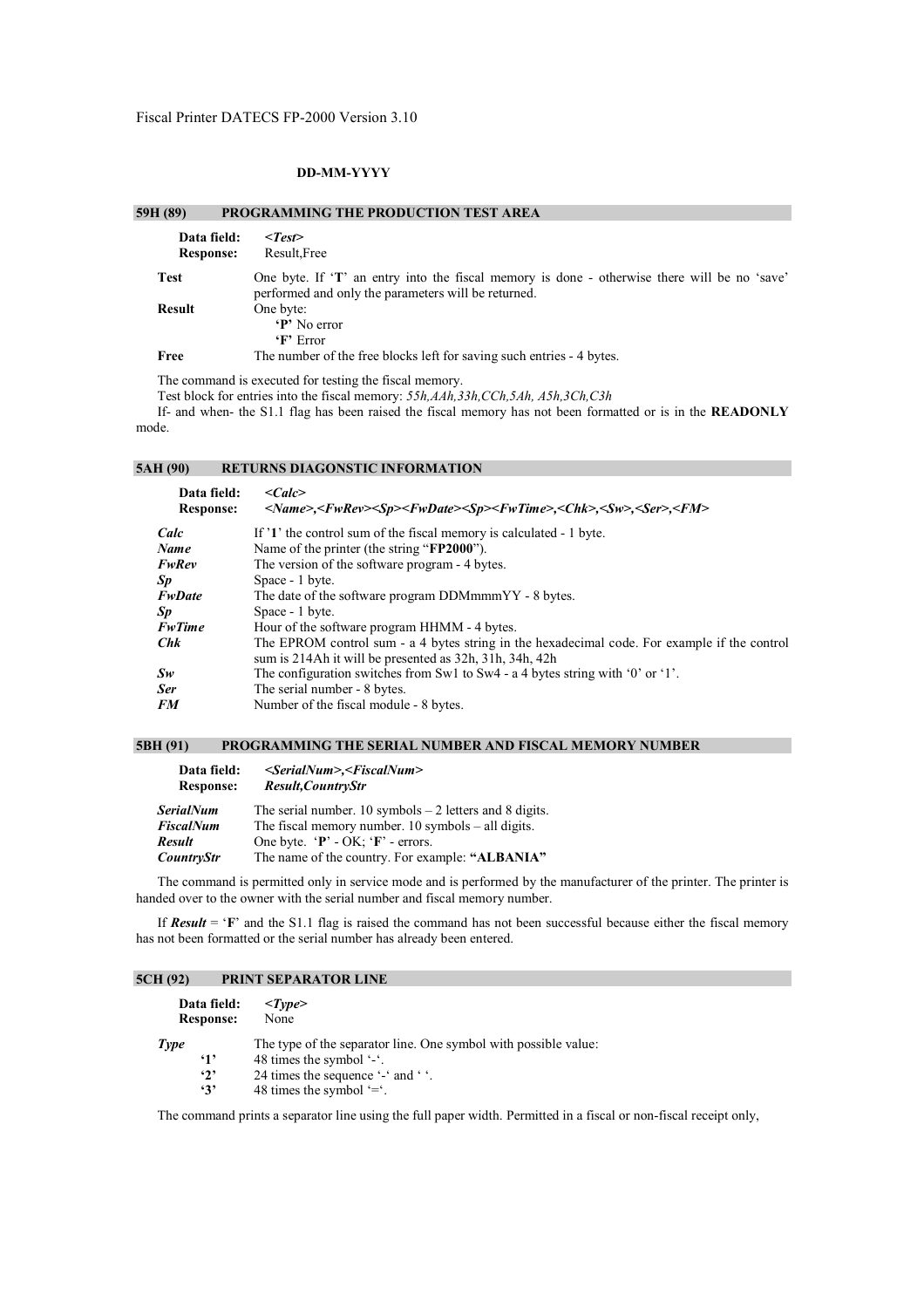# **5EH (94) DETAILED FISCAL MEMORY REPORT BY CLOSURE DATE**

| Data field:      | $<$ Start>, $<$ End>                                            |
|------------------|-----------------------------------------------------------------|
|                  | or                                                              |
|                  | $\leq$ Period $>$                                               |
| <b>Response:</b> | None                                                            |
| <b>Start</b>     | The starting date of the selected fiscal entry - 6 bytes DDMMYY |
| End              | Ending date of the fiscal entry - 6 bytes DDMMYY                |
| <b>Period</b>    | Used to print monthly or annual periodical report.              |
|                  | For monthly report $-4$ bytes expected with format MMYY         |
|                  | For annual report $-2$ bytes expected with format YY.           |

This command prints out a detailed financial report on the period between two selected dates or on the selected month or year.

## **5FH (95) SHORT FISCAL MEMORY REPORT BY CLOSURE NUMBER**

| Data field:      | $<$ Start>, $<$ End>                |
|------------------|-------------------------------------|
| <b>Response:</b> | None                                |
| <b>Start</b>     | Starting number of the fiscal entry |
| End              | End number of fiscal entry          |

The command starts the calculation and the printing of a short periodic financial report.

# **61H (97) READING THE SET TAX RATES**

| Data field:<br><b>Response:</b> | None<br>TaxB,TaxC,TaxD,TaxE,TaxF,TaxG,TaxH,TaxI |
|---------------------------------|-------------------------------------------------|
|                                 |                                                 |
| <b>TaxB</b>                     | Current tax rate B                              |
| <b>TaxC</b>                     | Current tax rate C                              |
| <b>TaxD</b>                     | Current tax rate D                              |
| <b>TaxE</b>                     | Current tax rate E                              |
| <b>TaxF</b>                     | Current tax rate F                              |
| <b>TaxG</b>                     | Current tax rate G                              |
| <b>TaxH</b>                     | Current tax rate H                              |
| TaxI                            | Current tax rate I                              |

# **62H (98) SETTING THE TAX REGISTRATION NUMBER**

**Data field:** *<TaxNo>* **Response:** None

TaxNo The tax registration number as a text (from 8 to 14 bytes).

The command changes the tax registration. Before fiscalization this data are hold in RAM only, so they can be changed unlimited times.

The fiscalization writes the current data set using this command to the fiscal memory.

# **63H (99) READING THE TAX REGISTRATION NUMBER**

| Data field:      | None         |  |  |
|------------------|--------------|--|--|
| <b>Response:</b> | <b>TaxNo</b> |  |  |
|                  | __           |  |  |

**TaxNot** The tax registration number as a text.

# **64H (100) SHOWING TEXT ON DISPLAY**

| Data field:      | <b>Text</b> |
|------------------|-------------|
| <b>Response:</b> | None        |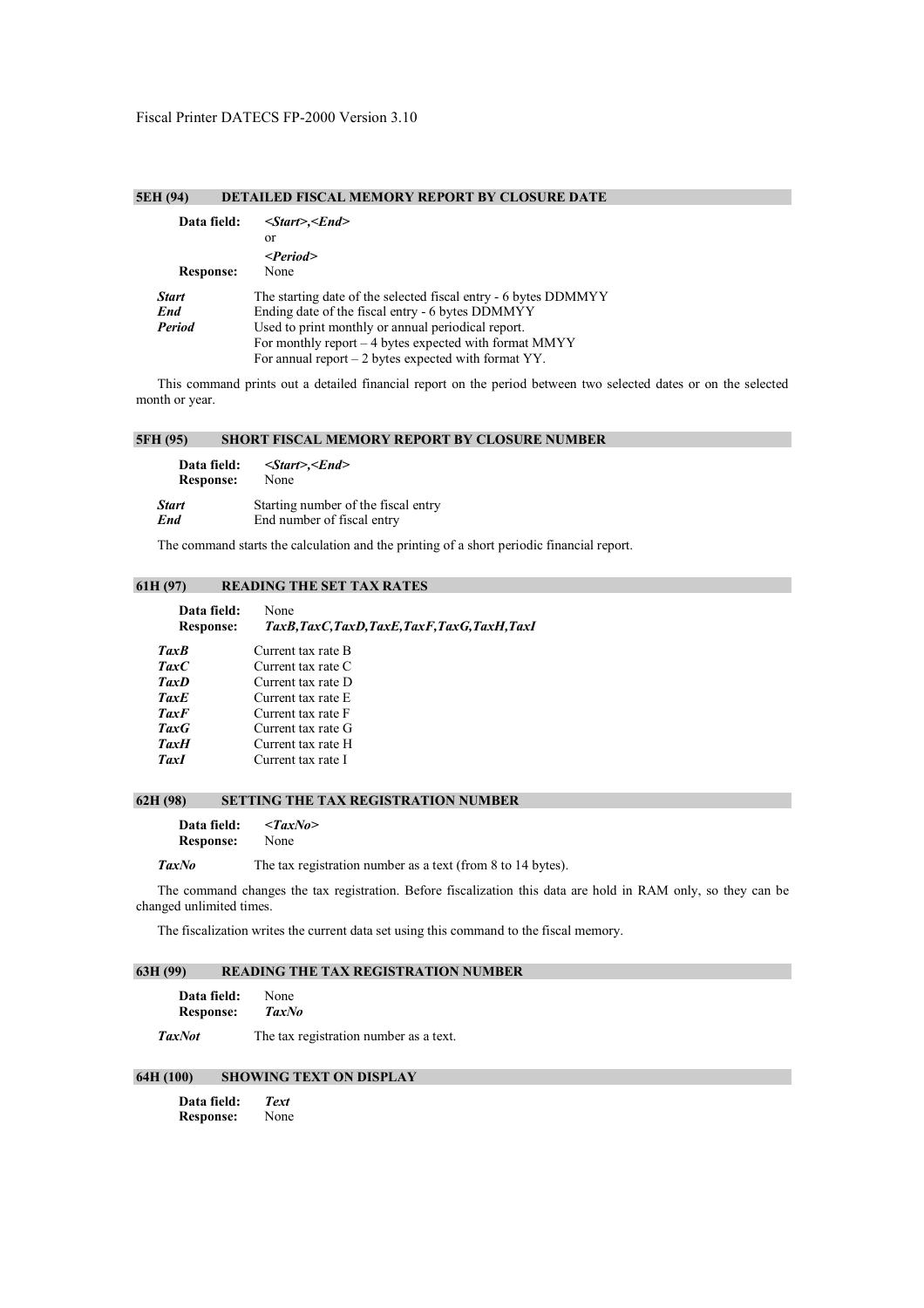**Text** A text of no more than 40 symbols sent for displaying. If symbols with ASCII codes smaller than 20h (control symbols) they are increased with 40h and are preceded by 10h.

*Example:* To send 1Bh, 4Bh, 00h the data field will have to contain 10h, 5Bh, 10h, 40h*.* 

# **65H (101) SETTING THE OPERATOR'S PASSWORD**

| Data field:<br><b>Response:</b> | <opcode>,<oldpwd>,<newpwd><br/>None</newpwd></oldpwd></opcode> |  |
|---------------------------------|----------------------------------------------------------------|--|
| <b>OpCode</b>                   | Operator's code (1 to 16)                                      |  |
| <b>OldPwd</b>                   | Old password (4 to 8 digits)                                   |  |
| NewPwd                          | New password (4 to 8 digits)                                   |  |

Sets one of the 16 operator's passwords, which will be demanded upon opening a fiscal receipt. After three erroneous password entries, the printer will block, it must then be switched OFF and ON again to continue operating. After initialization or reset of the operational memory, all 16 passwords are "**0000**".

### **66H (102) ENTERING OPERATOR'S NAME**

| Data field:<br><b>Response:</b> | $<\!\!OpCode\!\!><\!\!Pwd\!\!><\!\!OpName\!\!>$<br>None |  |
|---------------------------------|---------------------------------------------------------|--|
| <b>OpCode</b>                   | Operator's code $(1 \text{ to } 16)$                    |  |
| Pwd                             | Password (4 to 8 digits)                                |  |
| <b>OpName</b>                   | Name of the operator (up to 24 symbols)                 |  |

Enters one of the 16 operator names. The number and the name of the operator are printed at the beginning of each fiscal (clients) receipt. After three erroneous password entries the printer will block, it must then be switched OFF and ON again to continue operating. After initialization or reset of the operational memory all 16 passwords locations are empty.

| 67H(103)         | <b>INFORMATION ON THE CURRENT RECEIPT</b>                                                        |
|------------------|--------------------------------------------------------------------------------------------------|
| Data field:      | None                                                                                             |
| <b>Response:</b> | CanVd,TaxA,TaxB,TaxC,TaxD,TaxE,TaxF,TaxG,TaxH,TaxI                                               |
| CanVd            | Possible/impossible return (sale registration with a negative sign) $\lceil 0 \rceil / 1 \rceil$ |
| <b>TaxX</b>      | The sum accumulated for each VAT group (9 digits with sign each field)                           |

The command offers information on sums accumulated so far under the different tax groups and whether it is possible to return the registered items sold.

#### **68H (105) OPERATOR'S REPORT**

**Data field:** None **Response:** None

Information on the sales, performed by the operators, is printed out where for each separate operator the following data is printed out: name, individual number, number of fiscal receipts, discharges made, surcharge, sum adjustments and accumulated total sums.

#### **6AH (106) DRAWER KICK OUT**

| Data field:      |      |
|------------------|------|
| <b>Response:</b> | None |

*mSec* The length of the impulse in milliseconds (5-100)

Sends an impulse for opening the cash drawer. This parameter sets a new value for the length of the impulse, which is stored in the memory of the printer. If this parameter is skipped, the last entered value remains valid. After memory RESET a value of 15 ms is set.

## **6BH (107) DEFINING AND READING ITEMS**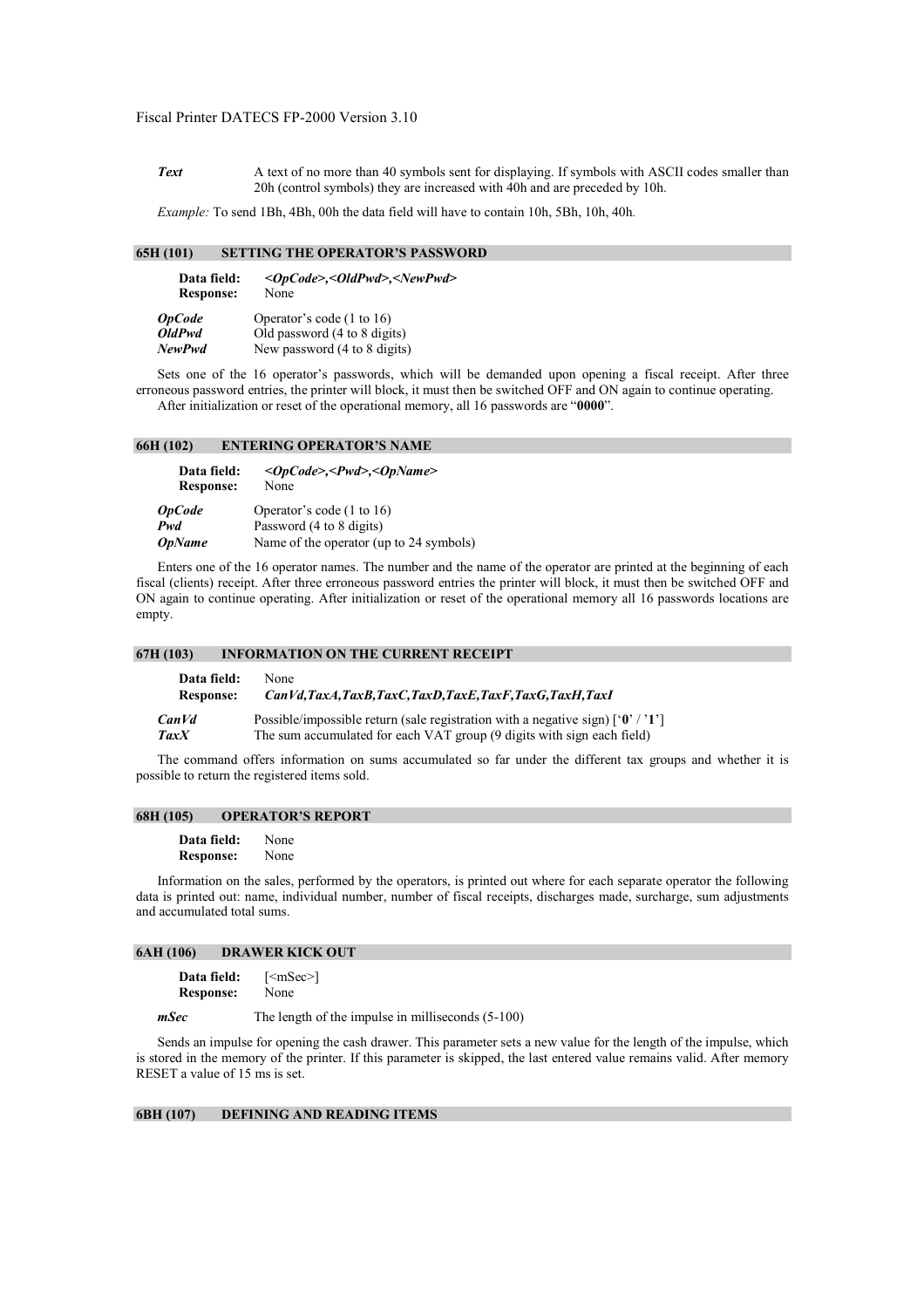| Data field:<br><b>Response:</b>                                                                                                                                                                                                                                                                                                                                                                                                                                                                                                 | <option>[Parameters]<br/>ErrorCodel,Datal</option>                                                                                                                                                                                                                                                                                                                                                                |
|---------------------------------------------------------------------------------------------------------------------------------------------------------------------------------------------------------------------------------------------------------------------------------------------------------------------------------------------------------------------------------------------------------------------------------------------------------------------------------------------------------------------------------|-------------------------------------------------------------------------------------------------------------------------------------------------------------------------------------------------------------------------------------------------------------------------------------------------------------------------------------------------------------------------------------------------------------------|
| <i><b>Option</b></i>                                                                                                                                                                                                                                                                                                                                                                                                                                                                                                            | One byte, defining the type of the selected operation. Depending on this, the command might - or<br>might not - demand the entering of additional parameters. The possible values are: ' $\mathbf{T}$ , ' $\mathbf{P}'$ ', ' $\mathbf{D}'$ ',<br>$A', C', R', F', L', N', X', T, T', n', 'x'.$                                                                                                                    |
| <b>ErrorCode</b>                                                                                                                                                                                                                                                                                                                                                                                                                                                                                                                | One byte, showing the result from the operation and having the following meaning:<br>$ \cdot$ $\mathbf{P}$<br>Successful command<br>Unsuccessful command<br>- 'F'                                                                                                                                                                                                                                                 |
| <b>Parameters</b>                                                                                                                                                                                                                                                                                                                                                                                                                                                                                                               | Data on the command - described in detail further on.                                                                                                                                                                                                                                                                                                                                                             |
|                                                                                                                                                                                                                                                                                                                                                                                                                                                                                                                                 | <b>SUBCOMMANDS</b> (depending on <i>Option</i> ):                                                                                                                                                                                                                                                                                                                                                                 |
| - T<br>Article information<br>Syntax:<br>$\leq$ $\geq$<br>Returns: <total>,<prog>,<len><br/>Total programmable article count (10000 for this printer).<br/><b>Total</b><br/>Programmed article count.<br/><b>Progr</b><br/>Maximal article name length (36 for this printer).<br/>Len<br/><math> \cdot</math> <math>\mathbf{P}</math><br/>Programming an item<br/><p><taxgr><plu>,<group>,<sprice>,[<replace>]<quantity>,<name><br/>Syntax:</name></quantity></replace></sprice></group></plu></taxgr></p></len></prog></total> |                                                                                                                                                                                                                                                                                                                                                                                                                   |
|                                                                                                                                                                                                                                                                                                                                                                                                                                                                                                                                 | Tax group. One byte $(^{\circ}A^{\circ}, ^{\circ}B^{\circ}, ^{\circ}C^{\circ}, ^{\circ}D^{\circ}, ^{\circ}E, ^{\circ}F^{\circ}, ^{\circ}G^{\circ}, ^{\circ}H^{\circ}$ or $^{\circ}P^{\circ}$ ).<br><b>TaxGr</b><br>Number of the item (1 to 999999999)<br><b>PLU</b>                                                                                                                                              |
|                                                                                                                                                                                                                                                                                                                                                                                                                                                                                                                                 | Article group $(1 – 99)$ .<br>Group<br><b>SPrice</b><br>Singular price - up to 8 meaningful digits.                                                                                                                                                                                                                                                                                                               |
|                                                                                                                                                                                                                                                                                                                                                                                                                                                                                                                                 | A non-mandatory parameter – one byte with value $A'$ . Changes the meaning of the<br>Replace<br>next parameter $(Quantity)$ .                                                                                                                                                                                                                                                                                     |
|                                                                                                                                                                                                                                                                                                                                                                                                                                                                                                                                 | A number with up to 3 decimals – the available quantity of the article. If <b>Replace</b> is<br><i><b>Quantity</b></i><br>present, then the available quantity is replaced with this parameter, otherwise it is<br>added to the old value (if the article is already programmed, of course). Every sale<br>command of this article will decrease this value.<br><b>Name</b><br>Name of the item - up to 36 bytes. |
|                                                                                                                                                                                                                                                                                                                                                                                                                                                                                                                                 | Up to 10000 different items may be programmed and the command will be rejected if a similar item has already                                                                                                                                                                                                                                                                                                      |

been programmed in the memory of printer and sales of this item have been registered. An item with zero accumulated sums is subject to change. The number of the free items is returned after an *ErrorCode* parameter.

- **'A'** Change the quantity of an item

**Syntax:** <A><PLU>,<Quantity>

*PLU* Article number (1 to 999999999).

*Quantity* Quantity correction - a floating-point number with 3 decimal places. Positive number increases the available quantity, negative decreases it.

Changing the quantity is possible, if the article is programmed.

- **'C'** Change the price of an item

**Syntax:** <C><PLU>,<Sprice><br>PLU<br>Article num

*PLU* Article number (1 to 999999999).<br> *SPrice* Singular price - up to 8 meaningfund

*Singular price* - up to 8 meaningful digits.

Changing the price is possible, if the article is programmed and no sales of this article are made in the fiscal receipt (if a fiscal receipt is open).

- **'D'** Deleting an item

Syntax: <D><A | PLU | PLU1, PLU2>

| $\overline{A}$ | Delete all items with non-zero accumulated sums.                               |
|----------------|--------------------------------------------------------------------------------|
| <i>PLU</i>     | Deletes article with selected number if there are no accumulated sums.         |
| PLU1.PLU2      | Deletes the articles within a set interval which do not have accumulated sums. |
|                |                                                                                |

- **'R'** Reading Item data

| Syntax: | $<$ R $>$ PLU $>$ |
|---------|-------------------|
|---------|-------------------|

| <i>PLU</i>      | Item number. 9 digits.                                                                                                                   |
|-----------------|------------------------------------------------------------------------------------------------------------------------------------------|
| <b>Returns:</b> | <p><plu>,<taxgr>,<group>,<sprice>,<total>,<sold>,<available>,<name></name></available></sold></total></sprice></group></taxgr></plu></p> |
| <b>PLU</b>      | Individual number of the item. 9 digits $(000000001$ to 9999999999)                                                                      |
| <b>TaxGr</b>    | Tax group - 1 byte                                                                                                                       |

*Group* Article group. 2 digits (01 - 99).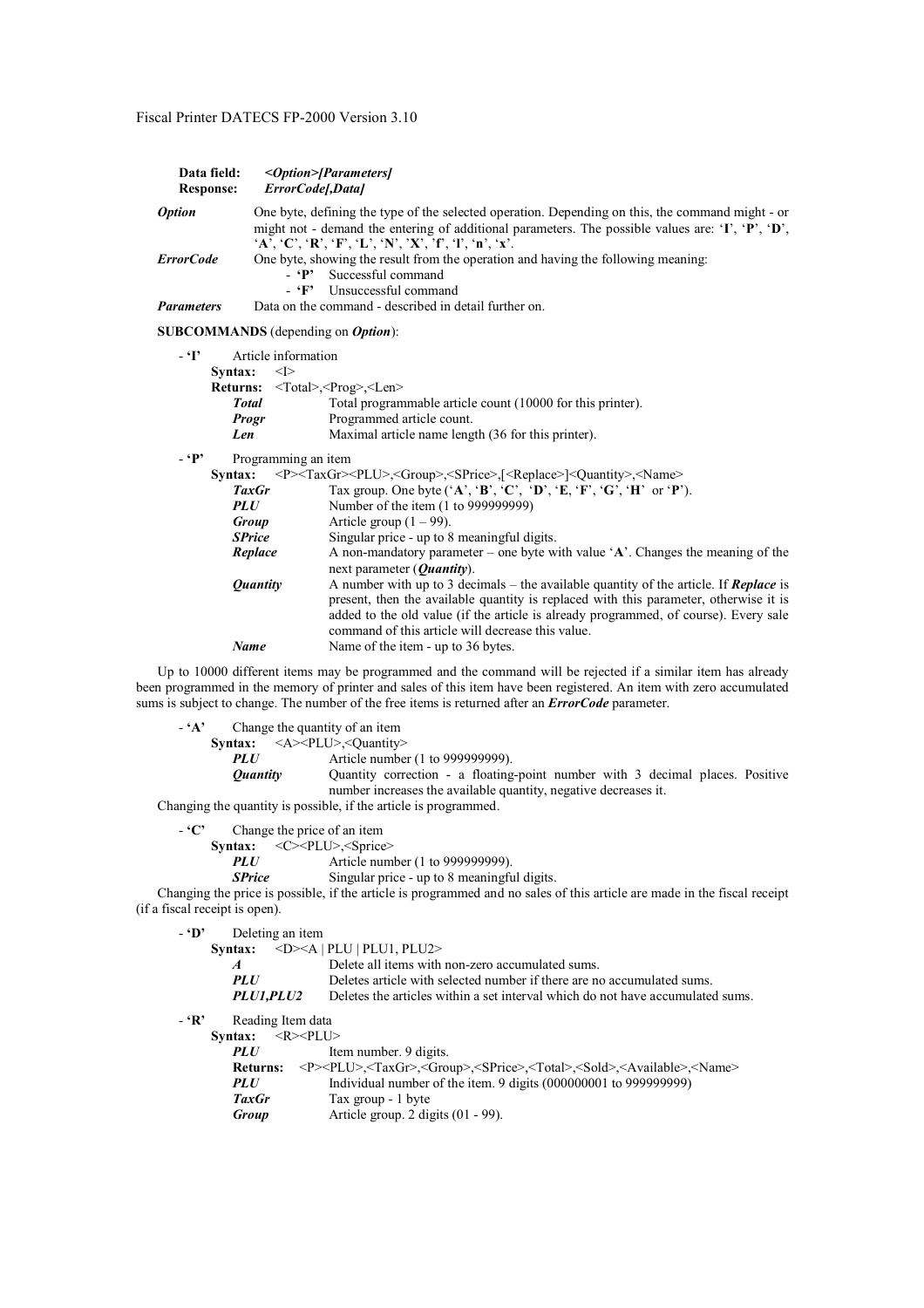| <b>SPrice</b>                                                    | Singular price. A floating-point number – decimal places depend on the count set |
|------------------------------------------------------------------|----------------------------------------------------------------------------------|
|                                                                  | using command $83(53h)$ .                                                        |
| Total                                                            | Accumulated sum for this article.                                                |
| Sold                                                             | Accumulated quantity - a floating-point number with 3 decimal places.            |
| <i><b>Available</b></i>                                          | Available quantity of this article.                                              |
| <b>Name</b>                                                      | The name of the item. Up to 36 symbols.                                          |
| If the item cannot be found, one $\mathbf{F}'$ byte is returned. |                                                                                  |

- **'F'** Returning the data on the first found programmed item.

**Syntax:**  $\langle F \rangle [\langle \text{PLU} \rangle]$ 

If the parameter *PLU* is present, then the first programmed article with number greater than or equal to *PLU* is returned. If missing, *PLU=1* is assumed. The returned data is similar to the subcommand '**R**'.

- **'L'** Returning the data on the programmed item with the greatest number.

**Syntax:** <L>[<PLU>]

If the parameter *PLU* is present, then the first programmed article with number lower than or equal to *PLU* is returned. If missing, *PLU=999999999* is assumed. The returned data is similar to the subcommand '**R**'.

- **'N'** Returning the data on the next found programmed item. Depending of the starting subcommand ('**F**' or '**L**'), the articles are enumerated in ascending or descending order.

Syntax: <N>

The returned data is similar to the subcommand '**R**'.

The last three commands are used to receive a list of programmed items. The subcommand '**F**' or '**L**' is followed by '**N**' until the response '**F**' comes. This means that the process of reading has ended with the last available item.

Returning the data on the first sold item.

**Syntax:**  $\langle f \rangle$ [ $\langle$ PLU $\rangle$ ]

If the parameter *PLU* is present, then the first sold article with number greater than or equal to *PLU* is returned. If missing, *PLU=1* is assumed. The returned data is similar to the subcommand '**R**'.

Returning the data on the sold item with the greatest number.

**Syntax:**  $\langle \rangle$ [<PLU>]

If the parameter *PLU* is present, then the first sold article with number lower than or equal to *PLU* is returned. If missing, *PLU=999999999* is assumed. The returned data is similar to the subcommand '**R**'.

- **'n'** Returning the data on the next found sold item. Depending of the starting subcommand ('**f**' or '**l**'), the articles are enumerated in ascending or descending order.

**Syntax:** <n>

The returned data is similar to the subcommand '**R**'.

The last three commands are used to receive a list of sold items. The subcommand '**f**' or '**l**' is followed by '**n**' until the response '**F**' comes. This means that the process of reading has ended with the last available item.

- **'X'** Returning the data on the first free item.

**Syntax:**  $\langle X \rangle$ [ $\langle$ PLU $\rangle$ ]

**Returns:** PLU

If the parameter *PLU* is present, then the first free (not programmed) article with number greater than or equal to *PLU* is returned. If missing, *PLU=1* is assumed.

Returning the data on the last free item. **Syntax:**  $\langle x \rangle$   $\langle \langle \text{PLU} \rangle$ **Returns:** PLU

If the parameter *PLU* is present, then the first free (not programmed) article with number lower than or equal to *PLU* is returned. If missing, *PLU=999999999* is assumed.

#### **6DH (109) PRINTING A DUPLICATE RECEIPT**

**Data field:** *<Count>*

**Response:** None

*Count* Number of duplicate receipts (only a value of 1 or 2 is accepted!).

The command initiates the printing of a copy of the last closed receipt containing registered sales. Immediately after the tax registration number the inscription "**DUPLICATE**" is printed out in bold letters.

The printer will refuse to print a second copy of a receipt.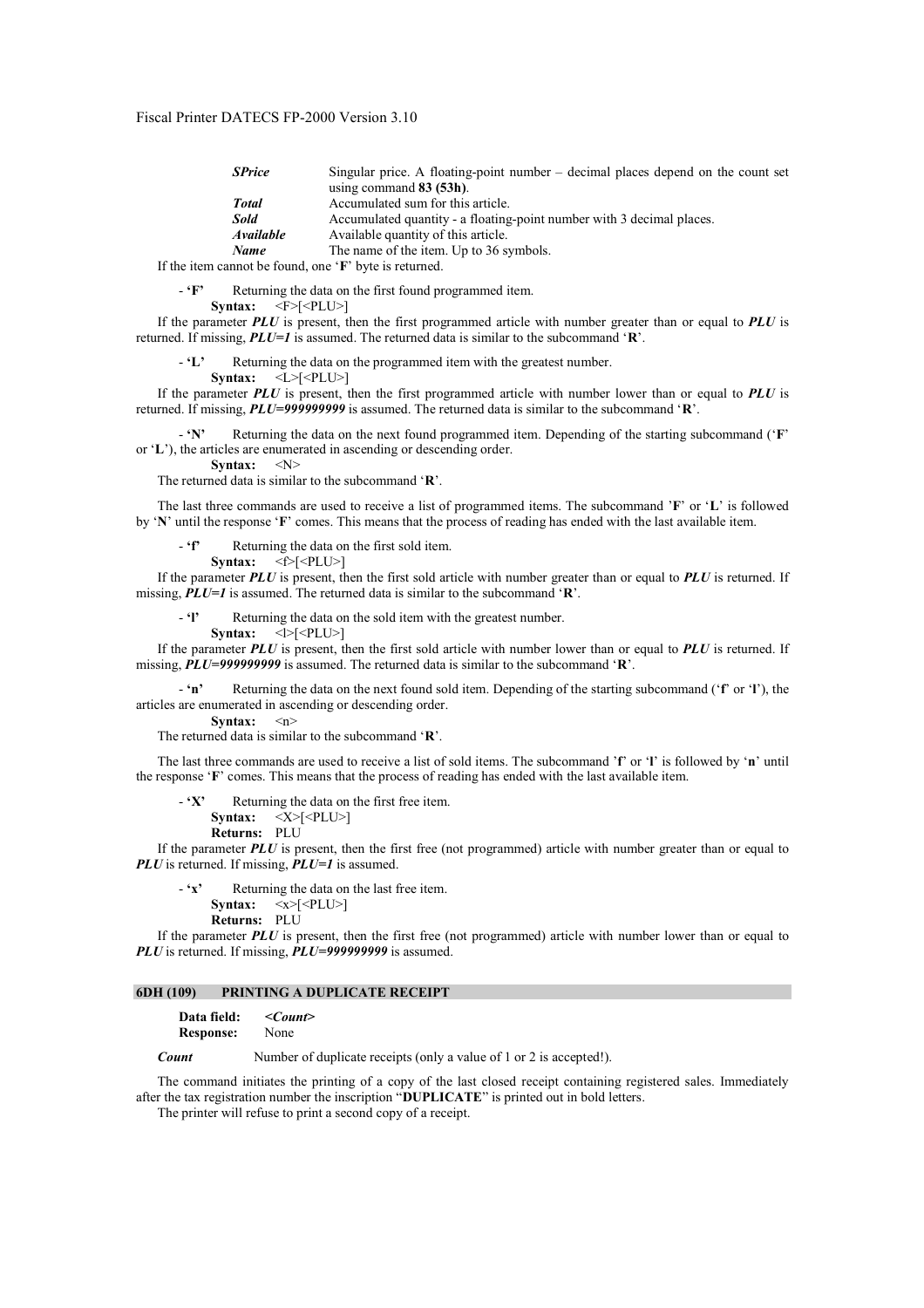# **6EH (110) ADDITIONAL DAILY INFORMATION (PAYMENT INFO)**

| Data field:      | None                                                                             |
|------------------|----------------------------------------------------------------------------------|
| <b>Response:</b> | Cash, Credit, Debit, Cheque, Pay1, Pay2, Pay3, Pay4, Closure, FReceipt, CReceipt |
| Cash             | Paid in cash                                                                     |
| <b>Credit</b>    | Payment credited                                                                 |
| <b>Debit</b>     | Paid with a debit card                                                           |
| <i>Cheque</i>    | Paid with a cheque                                                               |
| PavX             | Paid with one of the additional payment types $(T, 'J', 'K', 'L').$              |
| <b>Closure</b>   | Current (last) fiscal entry                                                      |
| Receipt          | Number of the next fiscal receipt                                                |
| <b>FReceipt</b>  | Number of the next fiscal receipt                                                |
| <b>CReceipt</b>  | Number of the next exchange receipt                                              |

Returns information on the distribution of the daily sum according to the terms of payment used.

## **6FH (111) ITEMS REPORT**

| Data field:<br><b>Reponse:</b> | < <i>Option&gt;[<start>,<end>],<group>]]</group></end></start></i><br>None                                                                                                                                                                                                                                                                                                                               |
|--------------------------------|----------------------------------------------------------------------------------------------------------------------------------------------------------------------------------------------------------------------------------------------------------------------------------------------------------------------------------------------------------------------------------------------------------|
| <b>Option</b>                  | Defines the type of information under print. Possible values:<br>- 'S' Only sold items are printed out. The data on these items include: the individual number,<br>VAT group, group, name, single price, sold quantity and total sum for the day.<br>- 'P' All programmed items are printed out, containing their number, VAT group, group,<br>name, sold quantity, available quantity and single price. |
| <b>Start</b>                   | First article number (PLU) printed. PLUs less than this are not included in the report. Default: 1.                                                                                                                                                                                                                                                                                                      |
| End                            | Last article number (PLU) printed. PLUs greater than this are not included in the report. Default:<br>999999999                                                                                                                                                                                                                                                                                          |
| Group                          | A number from 1 to 99. If present, only articles from this group are printed, otherwise all articles<br>are printed.                                                                                                                                                                                                                                                                                     |

Items are arranged according to their individual numbers. When a Z-report is printed, then the accumulated sums are cleared, if the parameter '**A**' is not present in the command line.

# **70H (112) READING INFORMATION ON THE OPERATOR**

| <i><b>Operator</b></i><br>NReceipts, Total, TotalC, Discount, Surcharge, Void, Namef, Passwordf |
|-------------------------------------------------------------------------------------------------|
| Number of the operator $(1 to 16)$                                                              |
| Number of all receipts                                                                          |
| Number of registered sales and total accumulated sum, separated by a ';'                        |
| Number of discounts and total number of discounts, separated by a "."                           |
| Number of surcharges and total number of surcharges made, separated by a ""                     |
| Number of voids (and corrections of sums) and their total sum, separated by a ".                |
| Name of the operator                                                                            |
| Password of the operator (only in service mode)                                                 |
|                                                                                                 |

The command leads to the reading of the available information, which will be printed out in the operator's report. The sums are returned as floating-point numbers incorporating the currently set number of decimal places.

# **71H (113) READING THE NUMBER OF THE LAST PRINTED DOCUMENT**

| <b>Data field:</b> None |  |
|-------------------------|--|
| Response: <i>DocNum</i> |  |

*DocNum* The number of the last issued document (7 digits)

# **72H (114) INFORMATION ON THE FISCAL ENTRY OR A FISCAL PERIOD**

**Data field:** *<Record>[,<Type>[,Record1]]* **Response:** *ErrorCode,Data*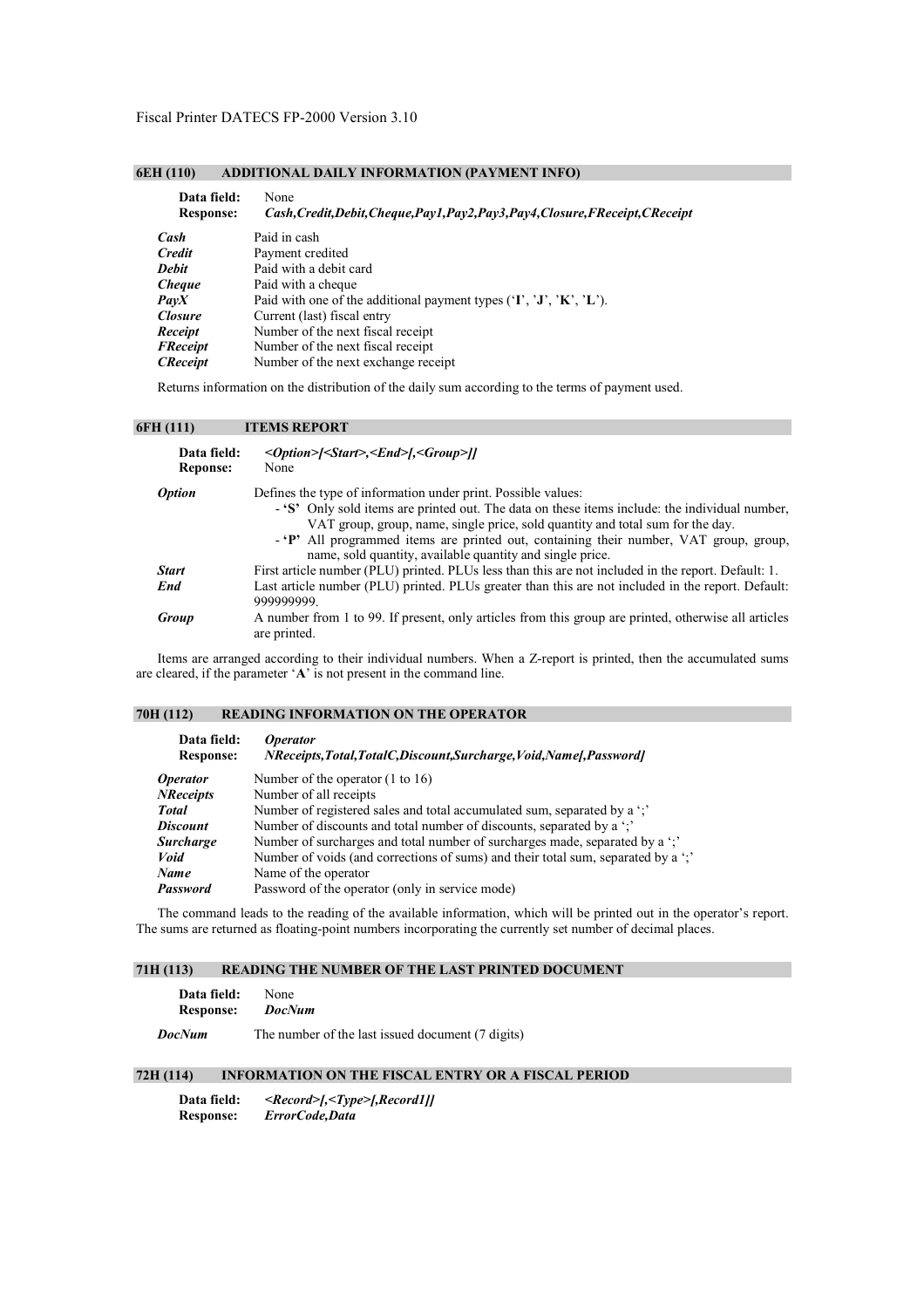| <b>Record</b>    | Start number of the fiscal memory record.                                                    |  |  |
|------------------|----------------------------------------------------------------------------------------------|--|--|
| Type             | The type of the information demanded.                                                        |  |  |
| Record1          | Optional end number of fiscal memory record for Type $'1'$ , $'2'$ and $'3'$ . For all other |  |  |
|                  | subcommands this field is empty.                                                             |  |  |
| <b>ErrorCode</b> | One byte with a value of:                                                                    |  |  |
|                  | Valid data found<br>$\bullet$ 'P'                                                            |  |  |
|                  | Wrong control sum (Data is invalid)<br>$\bullet$ 'F'                                         |  |  |
|                  | $\bullet$ 'E' The selected entry is empty                                                    |  |  |
|                  |                                                                                              |  |  |

*Data* Returned data.

| Type             | <b>Data</b> format                                                                  |
|------------------|-------------------------------------------------------------------------------------|
| ``0"             | DecRecord, Decimals, Enabled, RateA, RateB, RateC, RateD, DateTime                  |
| 49               | ClosCnt, RecCnt, TotA, TotB, TotC, TotD, TotE, TotF, TotG, TotH, TotI               |
| $\mathfrak{a}_2$ | ClosCnt, RecCnt, NetA, NetB, NotC, NetD, NetE, NetF, NetG, NetH, NetI               |
| 43"              | ClosCnt, RecCnt, TaxA, TaxB, TaxC, TaxD, TaxE, TaxF, TaxG, TaxH, TaxI               |
| 4,4              | Closure,DecRecord,ResetRecord,DateTime                                              |
| 55               | Decimals, Enabled, RateB, RateC, RateD, RateE, RateF, RateG, RateH, RateI, DateTime |
| ``6"             | <b>DateTime</b>                                                                     |

| <b>Closure</b>   | Z-report record number                                 |
|------------------|--------------------------------------------------------|
| <b>DecRecord</b> | Fiscal memory decimals record number.                  |
| <b>Decimals</b>  | Decimals                                               |
| <b>Enabled</b>   | Enabled taxes mask                                     |
| <b>RateX</b>     | VAT rate (in $\%$ )                                    |
| <b>DateTime</b>  | Date and time in format DD-MM-YY hh:mm:ss              |
| <b>ClosCnt</b>   | Closure count for the period                           |
| <b>RecCnt</b>    | Fiscal receipt count for the period                    |
| <b>TotX</b>      | Accumulated turnover sum for the period                |
| <b>TotExcX</b>   | Accumulated turnover sum from exchanges for the period |
| NetX             | Accumulated net sum for the period                     |
| <b>NetExcX</b>   | Accumulated net sum from exchanges for the period      |
| TaxX             | Accumulated VAT sum for the period                     |
| <b>TaxExcX</b>   | Accumulated VAT sum from exchanges for the period      |

The command returns information on the different tax groups for each separate entry or a selected period of time. Periodic references for longer time periods may take a few seconds to process.

Depending on *Type*, different information is returned:

- "**0**" Information on the active decimals and VAT rates record for the Z-report with number *Record*
- "**1**" Information on the accumulated turnover sums
- "**2**" Information on the accumulated net sums
- "**3**" Information on the accumulated VAT sums
- "**4**" Information on the active decimals and VAT rates record for the Z-report with number *Record*
- "**5**" Information on the decimals and VAT rates record with number *Record*
- "**6**" Information on reset record with number *Record*

# **73H (115) PROGRAMMING A GRAPHIC LOGO**

| Data field:<br>or<br><b>Response:</b><br>or | $\langle RowNum \rangle, \langle Data \rangle$<br>$R <$ RowNum $>$<br>None<br>$<$ Data>                                                                                                                                               |
|---------------------------------------------|---------------------------------------------------------------------------------------------------------------------------------------------------------------------------------------------------------------------------------------|
| R                                           | If the letter is present at the beginning of the command, then the command returns the data of the<br>corresponding line.                                                                                                             |
| RowNum                                      | Shows the line, which is being programmed - a number between 0 and 95                                                                                                                                                                 |
| Data                                        | Graphic data. Two symbols for each byte of information are entered in the hexadecimal code<br>(Two symbols for every byte). The length of the data is up to 54 bytes, and if they are less, an<br>automatic addition of "00" follows. |

This command offers the option to define a graphic logo with dimensions 72 x 12 mm (432 x 96 dots) designed by the user themselves. The printing of this logo is activated with command **43**. It is printed out immediately before the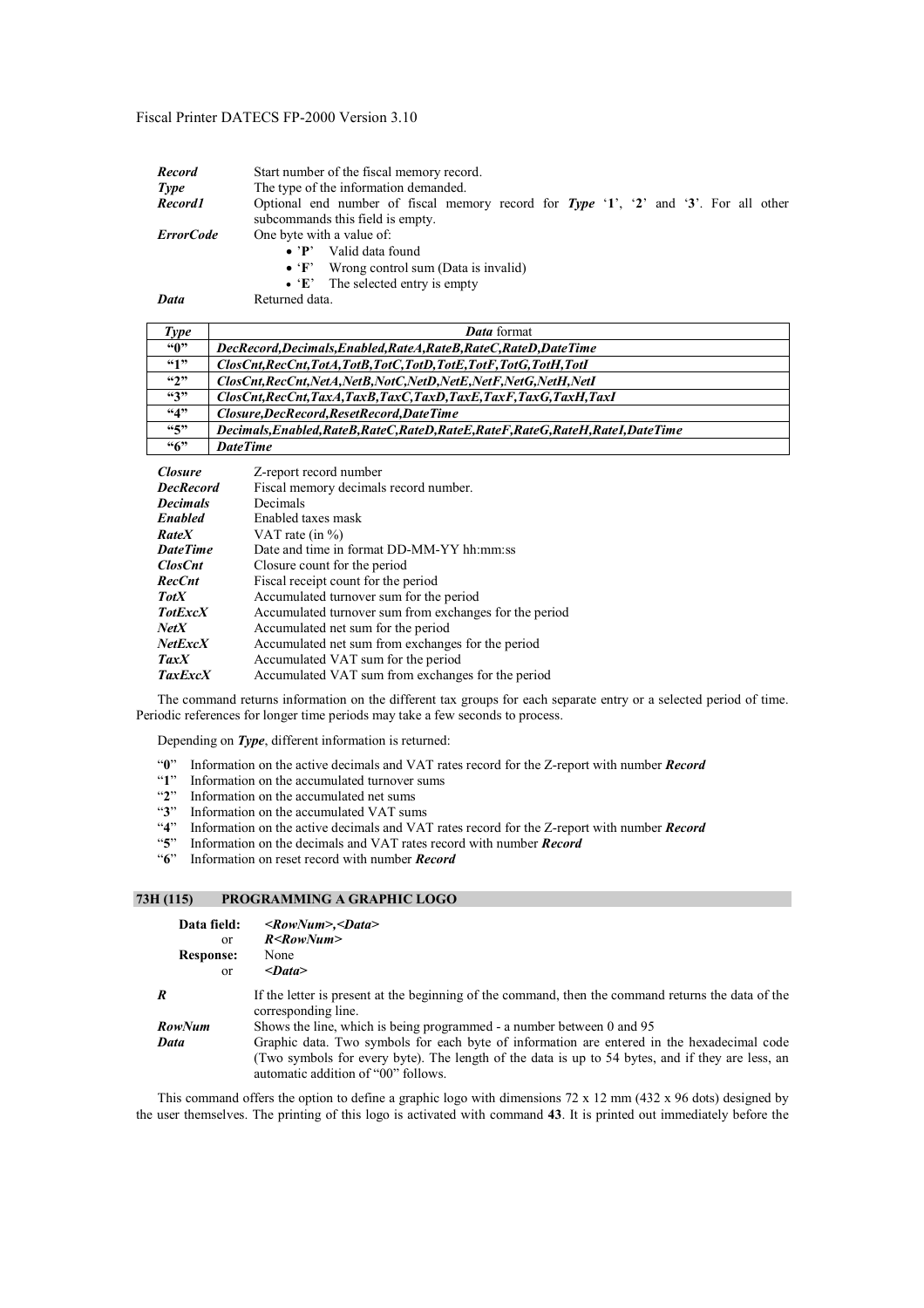HEADER - at the beginning of each fiscal or non-fiscal receipt. In order to define the whole logo, the command must be executed 96 times - once for each line. After RESET of memory, default logo is active.

# **74H (116) READ FISCAL MEMORY BLOCK**

| Data field:<br><b>Response:</b> | $\leq$ Address>, $\leq$ Bytes><br>Data                                                                                                             |
|---------------------------------|----------------------------------------------------------------------------------------------------------------------------------------------------|
| <i><b>Address</b></i>           | Starting address in the fiscal memory in hexadecimal representation (up to 5 hexadecimal digits).<br>From 00000 to 1FFFF for 1 Mbit fiscal memory. |
| <b>Bytes</b>                    | Block length. From 1 to 64.                                                                                                                        |
| Data                            | The data, read from the fiscal memory in hexadecimal form (2 symbols for each data byte).                                                          |

This command offers the option to read directly a block of data from the fiscal memory. It is possible to read the whole fiscal memory, sending the command many times with different start addresses.

# **76H (118) READ CODE MEMORY BLOCK**

| Data field:<br><b>Response:</b> | $\leq$ Address>, $\leq$ Bytes><br>Data                                                                                  |
|---------------------------------|-------------------------------------------------------------------------------------------------------------------------|
| <b>Address</b>                  | Starting address in the code memory in hexadecimal representation (up to 5 hexadecimal digits).<br>From 00000 to 2FFFF. |
| <b>Bytes</b>                    | Block length. From 1 to 64.                                                                                             |
| Data                            | The data, read from the code memory in hexadecimal form (2 symbols for each data byte).                                 |
|                                 | The value ( <i>Address+Bytes</i> ) may not be greater than 30000h (for example Address=2FFF0 and Bytes=17 is<br>wrong). |

This command offers the option to read directly a block of data from the code memory (firmware). It is possible to read the whole code memory, sending the command many times with different start addresses.

The command is permitted only when the service jumper is placed on the main board of the printer

# **77H (119) READ AND PRINT MONTHLY REPORT**

| Data field:<br><b>Response:</b> | $\langle$ Option>[, $\langle$ Data>]<br><i><b>Answer</b></i>                                                                                                             |
|---------------------------------|--------------------------------------------------------------------------------------------------------------------------------------------------------------------------|
| <i><b>Option</b></i>            | One byte, which selects the required action. Possible values:                                                                                                            |
| $\mathbf{F}$                    | Get the first monthly report line (the header). <b>Data</b> contains 4 digits $-$ the month in format                                                                    |
|                                 | <b>MMYY</b> (without the century, 20 assumed).                                                                                                                           |
| $\mathbf{N}$                    | Get the next monthly report line (Z-report data or control sum). <b>Data</b> field is empty.                                                                             |
| $\mathbf{P}$                    | Prints the monthly report. <b>Data</b> contains 32 hexadecimal digits – the MD5 control sum of the<br>report data. If the control sum is correct, the report is printed. |
| Answer                          | Contains returned data or the letter 'F' if not successful, or monthly report data line.                                                                                 |

The command must be used as follows:

- Send once command with option '**F**' and the required month and year.
- Send command with option '**N**' until *Answe*r '**F**' is returned.
- Send command with option '**P**' and the control sum. The control sum can be calculated, or the string of the last *Answer* before '**F**' can be used. The monthly report is printed.

When calculating the MD5 control sum, the bytes **CR** (0Dh) and **LF** (0Ah) must be added to the end of the line in this order (the answer does not contain these symbols, only pure text).

All this command sequence must be sent without switching the printer off!

# **78H (120) ELECTRONIC JOURNAL SUPPORT**

| Data field:<br><b>Response:</b> | $\langle Cmd\rangle$ [ $\langle Data\rangle$ ]<br><b>RespData</b>                                                                                                                  |
|---------------------------------|------------------------------------------------------------------------------------------------------------------------------------------------------------------------------------|
| Cmd                             | A letter, selecting the desired action. <b>Data</b> and <b>RespData</b> depends on <b>Cmd</b> .                                                                                    |
| $\mathbf{T}$                    | Electronic journal information. Data field is empty. RespData Syntax:<br><num>,<cnt>,<line>,<totlines>,<freelines>,<totlines></totlines></freelines></totlines></line></cnt></num> |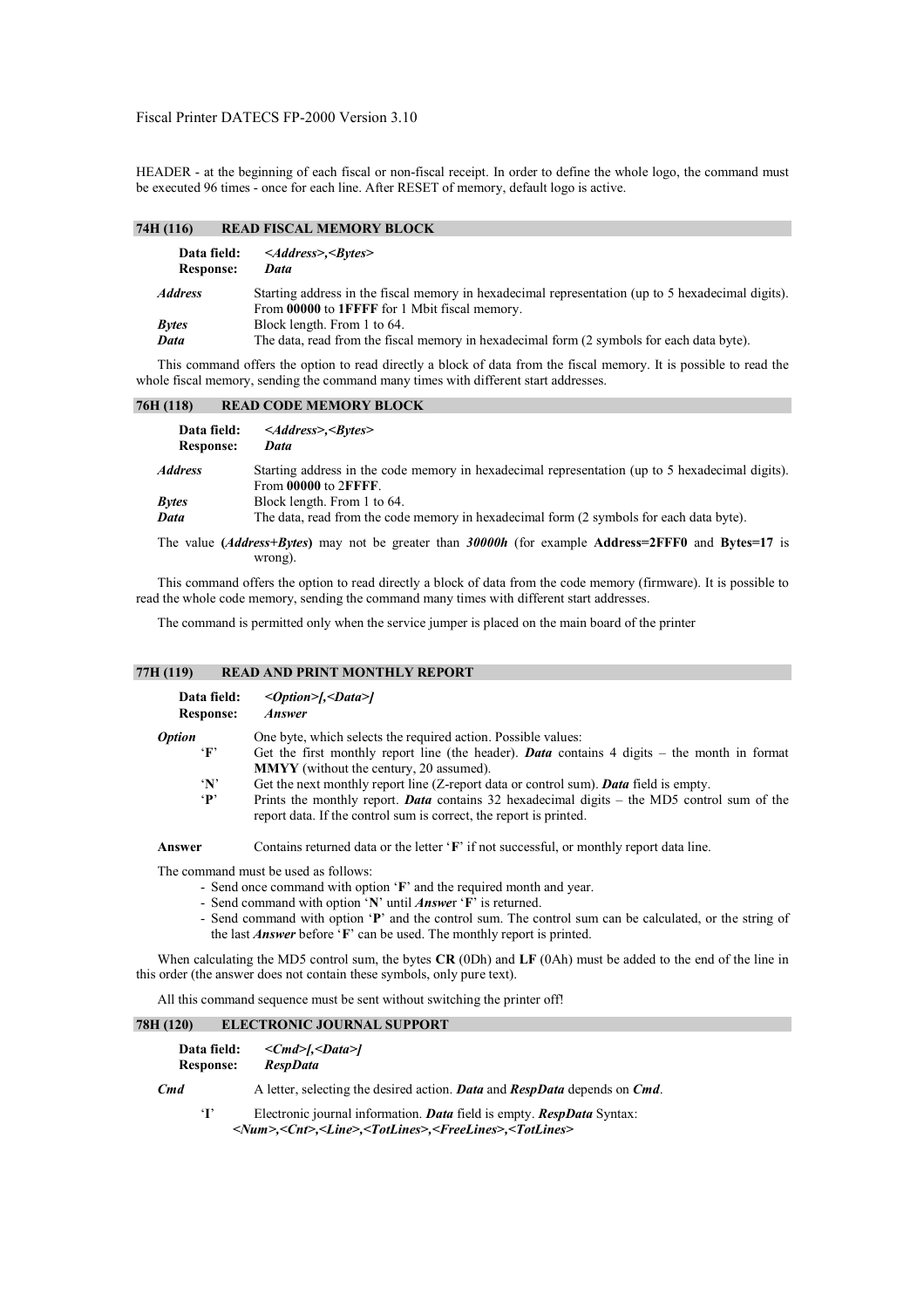| Num               | Journal number                   |
|-------------------|----------------------------------|
| $\int$ <i>Cnt</i> | Last Z-report                    |
| Line              | Last written line number.        |
| <b>TotLines</b>   | Total written journal lines.     |
| <b>FreeLines</b>  | Free lines count in el. journal. |
| <b>TotLines</b>   | Total lines count in el. Journal |

If *Cmd* is '**F**', '**PL**' or '**PS**' *Data* field syntax is:  *[<EJReportType>[,<Period>]]* 

# *EJReportType*

- *'F*' Full journal report (info and lines) for every receipt in current period.<br>'L' Only lines for every receipt in current period.
- Only lines for every receipt in current period.
- '*I*' Only info for every receipt in current period.

*Period* syntax is:

#### *[<D>]ZReceipt1[,[ZReceipt2]][,ZReceipt3,RReceipt2]*

- If *Period* is empty, the period is entire Electronic Journal.
	- *D* if there is '*D*' *ZReceipt1* or/and *ZReceipt2* are DATE TIME in format **YY[MM[DD[hh[mm]]]]**. Only **YY** of *ZReceipt1* is needed, the other fields are **01010000,YY12312359** i.e. it can be done Year, Month, Day, Hour or Minute journal report without typing second field.
	- *ZReceipt1* If only this parameter is present, the period will be only for that ZReceipt (without any other receipts). If there is comma after *ZReceipt1* the period will be from that ZReceipt till end of the Electronic Journal (with all receipts (R and X) in it).
	- *ZReceipt2* The period will be from *ZReceipt1* to *ZReceipt2* ZReceipts (with all receipts (R and  $X$ ) in it).

*ZReceipt3* and *RReceipt2* The period will be from *ZReceipt1* ZReceipt and *ZReceipt2* RReceipt to *ZReceipt3* ZReceipt and *RReceipt2* RReceipt (with all receipts (R and X) in it).

'**F**' Get first journal line in period. *RespData* Syntax:

# $\overline{F}$ ' or  $\overline{P}$ *, <Text>'* N<sub>*N*</sub>

- **'F'** No journal line found<br>**'P'** Journal line successfu
- Journal line successfully read
- **Text** The journal line, ready to be stored in a file.
- '**N**' Get next journal line. *Data* field is empty. *RespData* is the same as '**F**' subcommand.
- '**PL**' Print journal using normal font size. If *Data* field is empty device print electronic journal starting from the last ZReport, than all journal lines in current Z day. If *Data* present it will work like **'F'**  subcommand, but period will be printed, not downloaded.
- '**PS**' Print journal using half-height font size. If *Data* field is empty device print electronic journal starting from the last ZReport, than all journal lines in current Z day. If *Data* present it will work like **'F'** subcommand, but period will be printed, not downloaded.
- '**CL**' Continue **'PL'** or **'PS'** without *Data* (start with the first non-printed receipt) using normal font size. *Data* must be empty.
- '**CS**' Continue **'PL'** or **'PS'** without *Data* (start with the first non-printed receipt) using half-height font size. *Data* must be empty.

## **7AH (122) ENABLE / DISABLE TRAINING MODE**

| Data field:<br><b>Response:</b> | [ <newmode>]<br/><i><b>OldMode</b></i></newmode>                                                                                                                                       |  |
|---------------------------------|----------------------------------------------------------------------------------------------------------------------------------------------------------------------------------------|--|
| <b>NewMode</b>                  | One byte with possible value $\mathbf{0}$ or $\mathbf{1}$ .<br>Disable training mode.<br>$\boldsymbol{\theta}$<br>Enable training mode.<br>$\cdot$ r                                   |  |
| <i><b>OldMode</b></i>           | The value before executing the command. One byte with possible value $\mathbf{\hat{0}}$ or $\mathbf{\hat{1}}$ :<br>Disable training mode.<br>•о'<br>Enable training mode.<br>$\cdot$ r |  |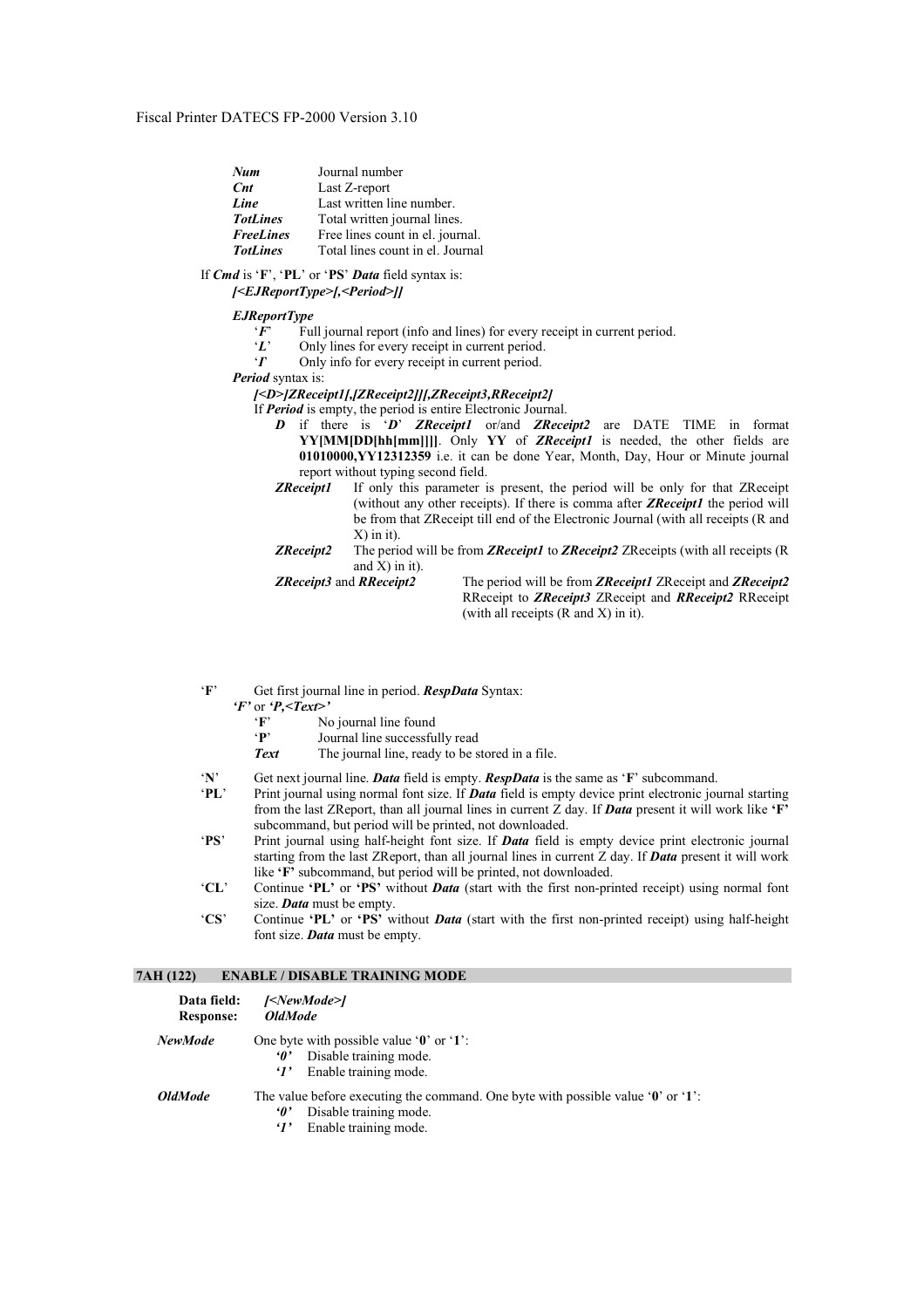This command switches training mode on and off. If executed without parameters, the curren setting is returned only.

The command must be executed after Z-report, before the first fiscal receipt for the day. Before the fiscalisation the printer is unconditionally in training mode.

# **7FH (127) RAM RESET**

**Data field:** None **Response:** None

The command clears the operational memory of the printer (like the CMOS error). After executing it, the clock must be set with command 61, which writes a "CMOS error" record in the fiscal memory with this date and time. The command is permitted only when the service jumper is placed on the main board of the printer. There is place for 100 records in the fiscal memory.

 0\_ 1\_ 2\_ 3\_ 4\_ 5\_ 6\_ 7\_ 8\_ 9\_ A\_ B\_ C\_ D\_ E\_ F\_ \_0 **0 @ P ` P € ° Ŕ Đ ŕ đ**  \_1 **! 1 A Q a Q ' ˇ ± Á Ń á ń**  \_2 **" 2 B R b R ' ' ˘ ˛ Â Ň â ň**  \_3 **# 3 C S c S ƒ " Ł ł Ă Ó ă ó**  \_4 **\$ 4 D T d T " " ¤ ´ Ä Ô ä ô**  \_5 **% 5 E U e u … • Ą µ Ĺ Ő ĺ ő**  \_6 **& 6 F V f v † – | ¶ Ć Ö ć ö**  \_7 **' 7 G W g w ‡ — § · Ç × ç ÷**  8 **| | | ( 8 H | X | h | x |**  $\cdot$  **|**  $\cdot$  **|**  $\cdot$  **|**  $\cdot$  **|**  $\cdot$  **|**  $\cdot$  **|**  $\cdot$  **|**  $\cdot$  **|**  $\cdot$  **|**  $\cdot$  **|**  $\cdot$  **|**  $\cdot$  **|**  $\cdot$  **|**  $\cdot$  **|**  $\cdot$  **|**  $\cdot$  **|**  $\cdot$  **|**  $\cdot$  **|**  $\cdot$  \_9 **) 9 I Y I y ‰ ™ © ą É Ů é ŭ**  \_A **\* : J Z j z Š š Ş ş Ę Ú ę ú**  \_B **+ ; K [ k { ‹ › « » Ë Ű ë ű**  \_C **, < L \ l | Ś ś ¬ Ľ Ě Ü ě ü**  \_D **- = M ] m } Ť ť - ˝ Í Ý í ý**   $E$  | | | |> | N | ^ | n | ~ | Ž | ž | ® | l' | Î | Ț | î | t \_F **/ ? O \_ o Ź ź Ż ż Ď ß ð** 

## *APPENDIX 1*  **FP-2000 CHARACTER SET**

| APPENDIX 2                                          |  |  |
|-----------------------------------------------------|--|--|
| <b>LIST OF FISCAL COMMANDS - IN ASCENDING ORDER</b> |  |  |

| <b>HEX</b> | <b>DEC</b> | <b>Function</b>                    |
|------------|------------|------------------------------------|
| 21h        | (33)       | Clear the display                  |
| 23h        | (35)       | Show text on lower line of display |
| 24h        | (36)       | <b>Set LAN Settings</b>            |
| 26h        | (38)       | Open non-fiscal receipt            |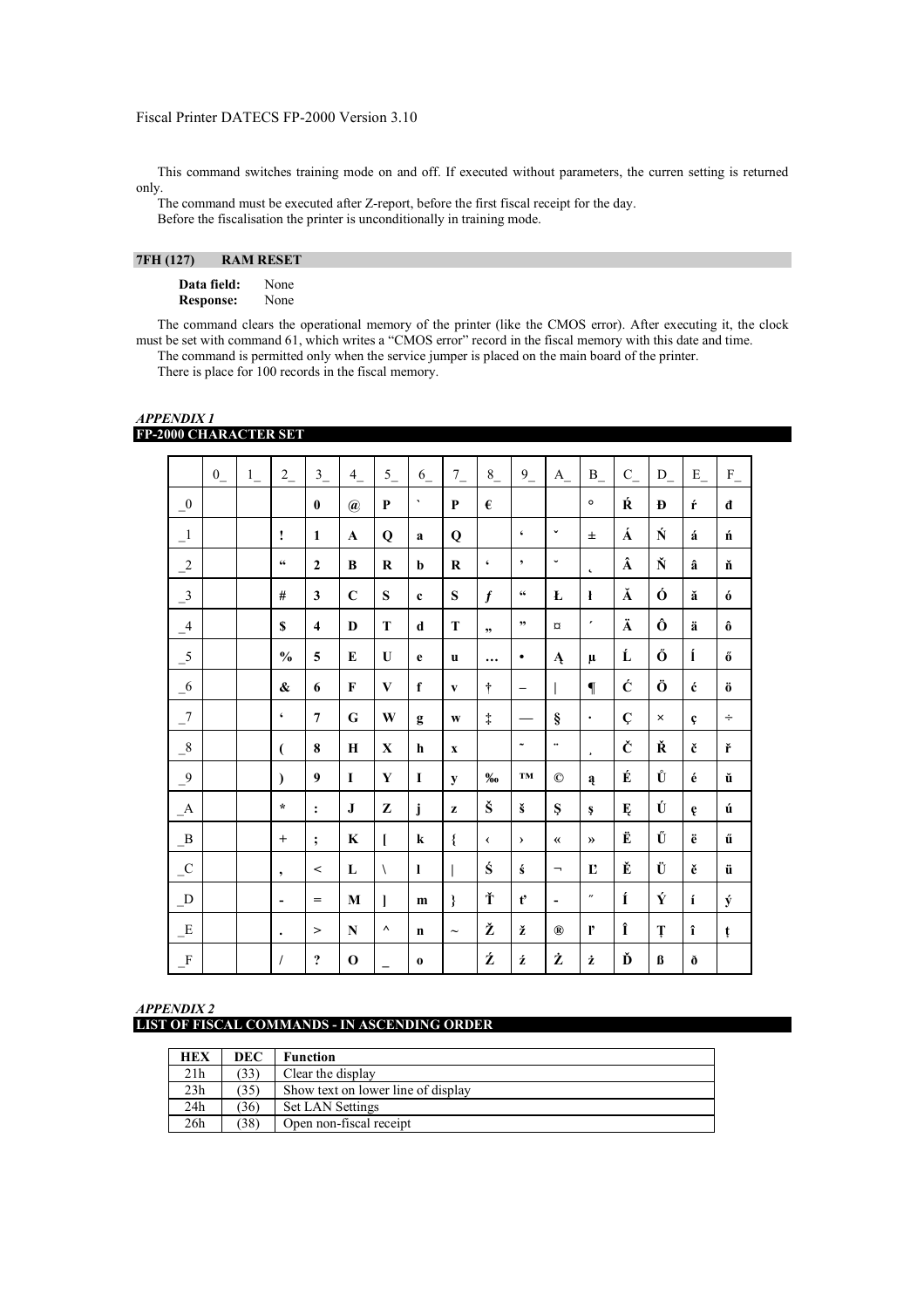| 27h              | (39)         | Close non-fiscal receipt                                                              |
|------------------|--------------|---------------------------------------------------------------------------------------|
| 29h              | (41)         | Write current settings to flash memory                                                |
| 2Ah              | (42)         | Print non-fiscal free text                                                            |
| 2Bh              | (43)         | Set header, footer and printing options                                               |
| 2Ch              | (44)         | Advance paper                                                                         |
| 2Dh              | (45)         | Paper cut                                                                             |
| 2Fh              | (47)         | Show text on upper line of display                                                    |
| 30h              | (48)         | Open fiscal receipt (invoice)                                                         |
| 31h              | (49)         | Register sale                                                                         |
| 32h              | (50)         | Tax rates set during selected period                                                  |
| 33h              | (51)         | Subtotal                                                                              |
| 34h              | (52)         | Register sale and show on display                                                     |
| 35h              | (53)         | Calculate total (Payment command)                                                     |
| 36h              | (54)         | Print free fiscal text                                                                |
| 38h              | (56)         | Close fiscal receipt                                                                  |
| 3Ah              | (58)         | Sell a programmed article                                                             |
| 3Ch              | (60)         | Cancel receipt                                                                        |
| 3Dh              | (61)         | Set date and time                                                                     |
| 3Eh              | (62)         | Get current date and time                                                             |
| 3Fh              | (63)         | Show date and time on display                                                         |
| 40h              | (64)         | Info on last fiscal entry                                                             |
| 41h              | (65)         | Info on daily accumulated sums                                                        |
| 44h              | (68)         | Number of free fields in fiscal memory                                                |
| 45h              | (69)         | Daily financial report with/without writing to fiscal memory                          |
| 46h              | (70)         | Internal debiting/crediting                                                           |
| 47h              | (71)         | Print diagnostic info                                                                 |
| 48h              |              | Fiscalization                                                                         |
| 49h              | (72)         |                                                                                       |
| 4Ah              | (73)         | Detailed report of the fiscal memory selected by number of entry<br>Read status bytes |
| 4Ch              | (74)<br>(76) | Status of the fiscal transaction                                                      |
| 4Fh              | (79)         | Short report of the fiscal memory selected by date of entry                           |
| 50h              | (80)         | Sound Signal                                                                          |
| 53h              |              | Set multiplier, decimals and enabled taxes                                            |
| 54h              | (83)<br>(84) | Print bar code                                                                        |
| 55h              | (85)         |                                                                                       |
| $\overline{56h}$ |              | Program additional payment types<br>Get last fiscal memory record date                |
|                  | (86)         |                                                                                       |
| 59h              | (89)         | Program production test area                                                          |
| 5Ah              | (90)         | Return diagnostic info                                                                |
| 5Bh              | (91)         | Program serial number and fiscal memory number                                        |
| 5Dh              | (92)         | Print separator line                                                                  |
| 5Eh              | (94)         | Detailed of fiscal memory (selected by date of entry)                                 |
| 5Fh              | (95)         | Short report of fiscal memory (selected by entry number)                              |
| 61h              | (97)         | Return tax rates                                                                      |
| 62h              | (98)         | Set tax registration number                                                           |
| 63h              | (99)         | Return tax registration number                                                        |
| 64h              | (100)        | Show free text on display                                                             |
| 65h              | (101)        | Set operator's password                                                               |
| 66h              | (102)        | Enter operator's name                                                                 |
| $67\mathrm{h}$   | (103)        | Info on current receipt                                                               |
| 69h              | (105)        | Operator report                                                                       |
| 6Ah              | (106)        | Drawer kick-out                                                                       |
| 6Bh              | (107)        | Define items and items info                                                           |
| 6Dh              | (109)        | Print duplicate receipt                                                               |
| 6Eh              | (110)        | Info on accumulated sums (different payment types)                                    |
| 6Fh              | (111)        | Report on programmed items                                                            |
| 70h              | (112)        | Reading info on operator                                                              |
| 71h              | (113)        | Read the number of the last printed document                                          |
| 72h              | (114)        | Read info on fiscal entry or period                                                   |